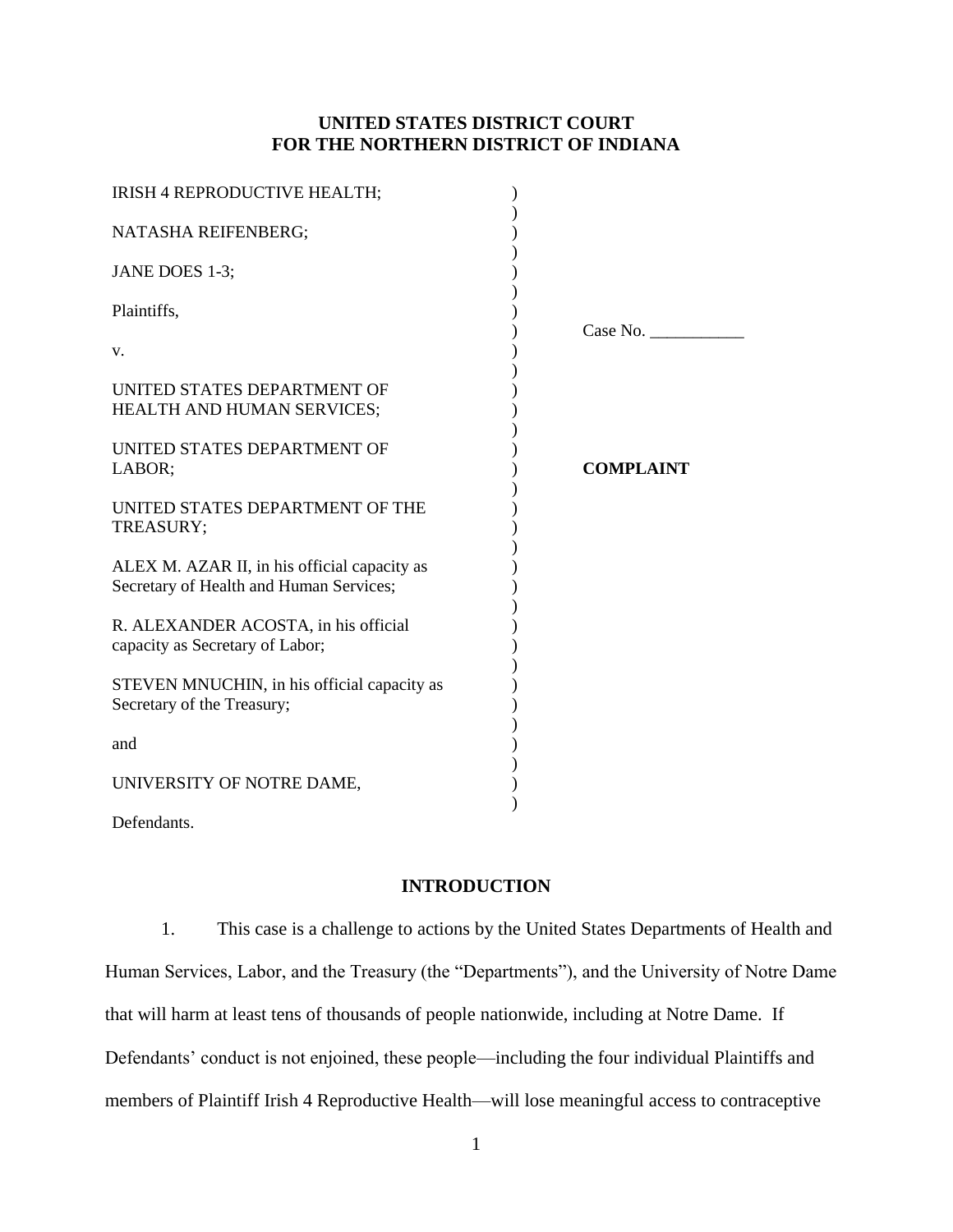services, in violation of the Administrative Procedure Act, the Patient Protection and Affordable Care Act of 2010, and the First and Fifth Amendments to the U.S. Constitution.

2. The ACA requires group health plans and health-insurance issuers to cover, without cost-sharing, a range of preventive health services. Recognizing that women historically have been required to pay more money out-of-pocket than men for health care, including for contraception and related services, Congress expressly required the inclusion of women's preventive services among the benefits that health plans must cover without copays or other costsharing. Since 2011, the Departments' controlling regulations have clarified that these services must include contraception and related patient education and counseling, without cost-sharing.

3. The regulations currently in effect contain an exemption from the ACA's contraceptive coverage requirement for houses of worship. The regulations also contain an "accommodation" for certain employers and universities that have religious objections to contraceptive coverage and meet certain criteria. Through the accommodation process, an objecting employer or university may inform the government, or the entity's insurer or third-party administrator, that it has religious objections to providing coverage for contraceptive services. The entity's insurance issuer then fulfills its legal obligation by separately providing payments for contraceptive services. The long-standing regulations thus ensure that women<sup>1</sup> covered by health plans at objecting employers or universities obtain the full range of U.S. Food and Drug Administration-approved contraceptives guaranteed to them by law, while at the same time

 $\overline{a}$ 

<sup>1</sup> This Complaint uses the term "women" because the individual Plaintiffs are women and because the Rules and settlements at issue target women. The denial of reproductive health care and insurance coverage for that care, however, also affects individuals who may not identify as women, including some gender-nonconforming individuals and transgender men.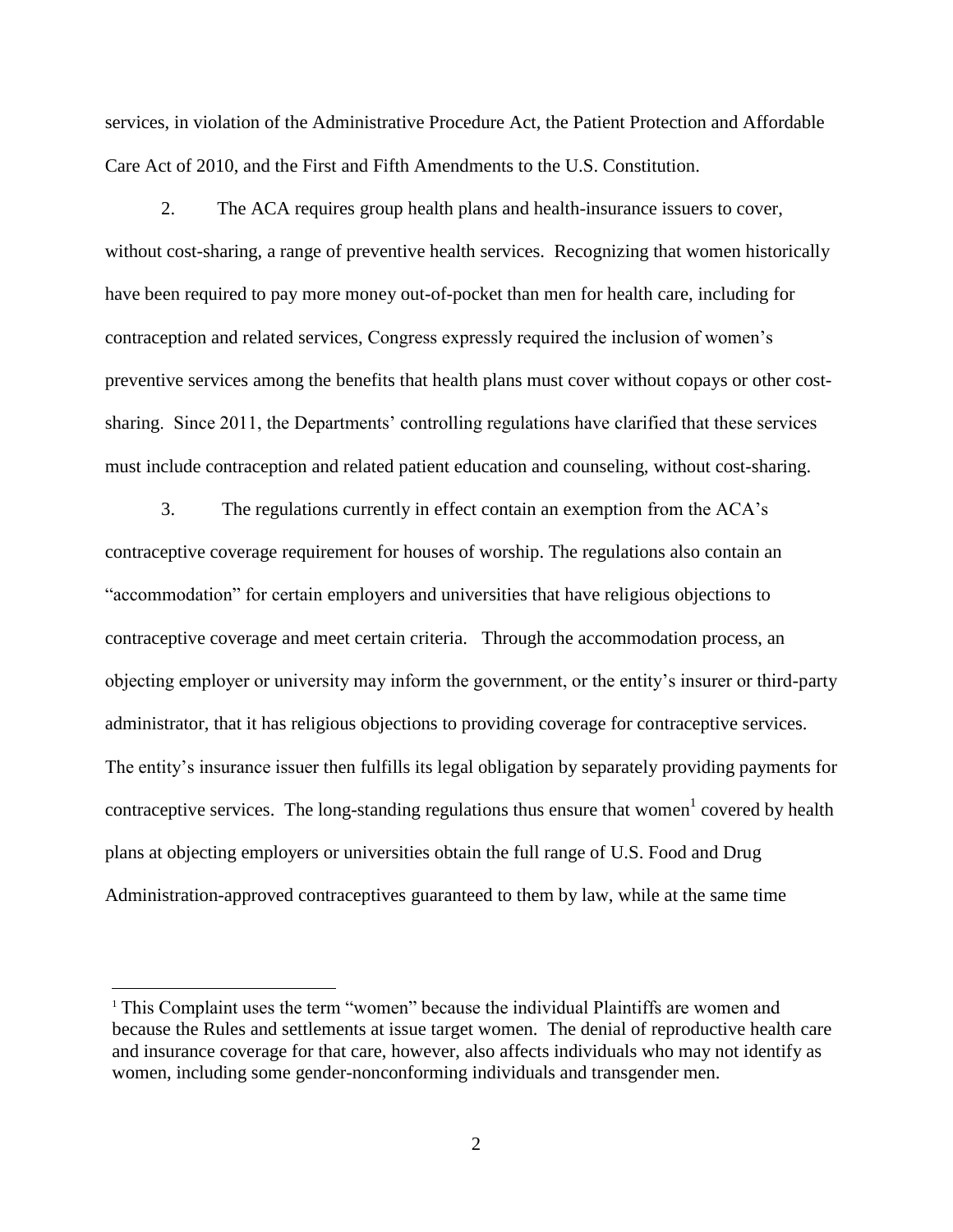relieving employers and universities with religious objections of their obligation to cover contraception in their health insurance plans.

4. Now the Departments seek to eviscerate the ACA's contraceptive coverage requirement, to the detriment of Plaintiffs and countless others nationwide. There is no legitimate basis for these actions. Indeed, Defendants' unlawful actions come on the heels of failed attempts by Defendant Notre Dame and others to challenge the accommodation process in court: Eight of the nine federal courts of appeals to consider such challenges flatly rejected them—including the Seventh Circuit, twice, in a case brought by Notre Dame. And the United States Supreme Court remanded all the cases to be resolved in a manner that "ensur[es] that women covered by [the entities'] health plans receive full and equal health coverage, including contraceptive coverage." *Zubik v. Burwell*, 136 S. Ct. 1557, 1560 (2016); *see also, e.g.*, *Univ. of Notre Dame v. Burwell*, 136 S.Ct. 2007 (Mem.).

5. By their actions, the Departments have embarked on a two-tiered effort to do by fiat what the courts had refused to allow: give employers and universities a veto over the legal rights of countless women to obtain coverage of necessary health care.

6. First, on October 6, 2017, with total disregard for the Administrative Procedure Act's procedural requirements, the Departments issued two Interim Final Rules that allow all nongovernmental entities—including for-profit businesses, non-profits, and universities—to declare themselves exempt from the ACA contraceptive coverage requirement based on religious beliefs, and allow most such entities to exempt themselves based on so-called "moral convictions."<sup>2</sup> The Interim Final Rules also make the accommodation process optional. In other

 $\overline{a}$ 

 $2^2$  These Rules were issued and went into effect on October 6, 2017 and were published in the Federal Register on October 13. Religious Exemptions and Accommodations for Coverage of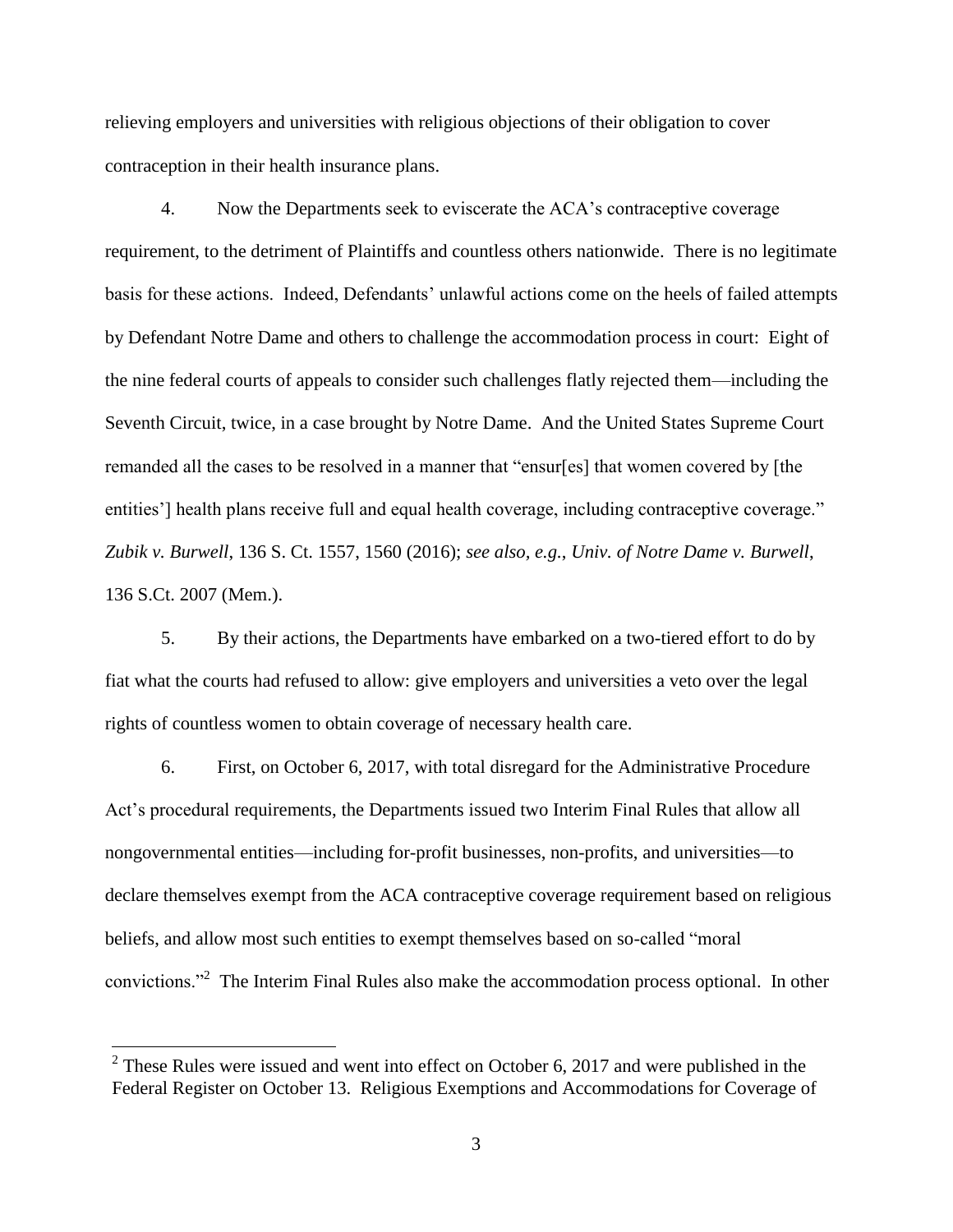words, the Rules allow such entities to impose their religious and moral beliefs on countless women by preventing employees, students, and their dependents from receiving contraceptive coverage.

7. Second, on October 13, 2017, just one week after issuing the Rules, the Departments executed a private settlement agreement with more than 70 entities, including Notre Dame, resolving the signatories' pending legal challenges to the ACA accommodation process, with terms that echo the Rules' unlawful religious and moral exemptions and then extend the scope of those exemptions even further. *See* Exhibit A. In direct contravention of legal requirements and long-standing Department of Justice policy, the Settlement Agreement impermissibly negotiates away the rights of third parties by purporting *permanently* to exempt the signatories from all contraceptive coverage requirements, both past *and future*. Even though the University admits that "most of [the 17,000 people] covered [by its health plans] have no financially feasible alternative but to rely on the University for such coverage,"<sup>3</sup> the Settlement Agreement allows Notre Dame to deny them contraceptive coverage in their regular health plan. The Settlement Agreement also awards the signatories millions of taxpayer dollars in attorneys' fees.

8. In December 2017, two federal courts preliminarily enjoined the Rules nationwide. *See Pennsylvania v. Trump*, 281 F. Supp. 3d 553 (2017); *California v. HHS*, 281 F. Supp. 3d 806 (2017). Nevertheless, on February 7, 2018, Notre Dame announced that it will no longer abide by the ACA's contraceptive coverage requirement. Citing the Settlement Agreement as support, the

Certain Preventative Services Under the Affordable Care Act, 82 Fed. Reg. 47,792 (Oct. 13, 2017); Moral Exemptions and Accommodations for Coverage of Certain Preventative Services Under the Affordable Care Act, 82 Fed. Reg. 47,838 (Oct. 13, 2017) (collectively, the "Rules").

 $3$  Letter to Faculty and Staff by President Rev. John I. Jenkins, C.S.C. (Feb. 7, 2018).

 $\overline{a}$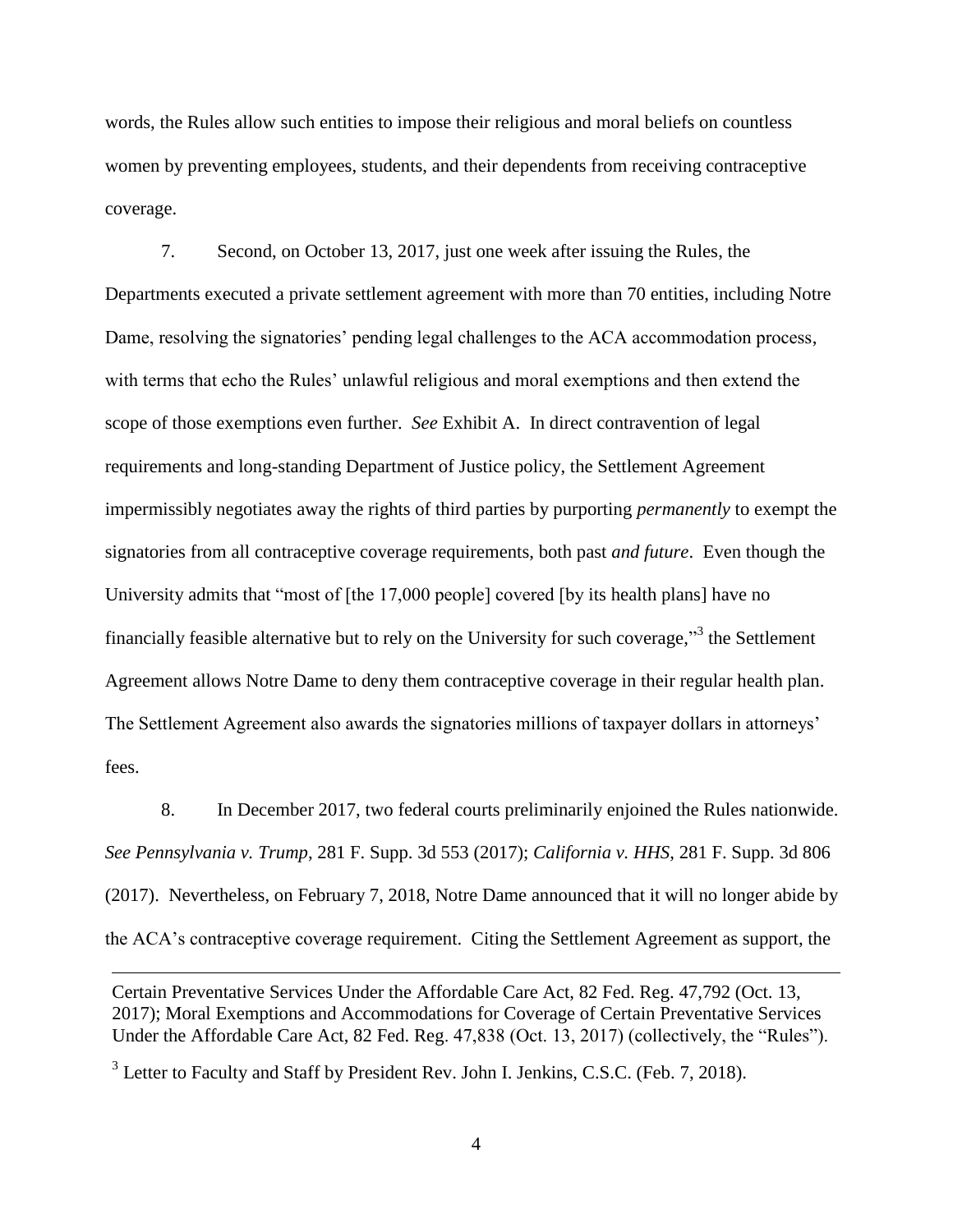University declared that it will change its faculty and student insurance policies to decline to cover the full range of FDA-approved contraceptives and related services as required by the ACA. Still further, the University will subject the limited remaining covered contraceptives to co-pays and deductibles, also in contravention of the ACA. In other words, the University announced that it will impose its own views about contraception on the 17,000 people covered by its health plans, and will do so in ways that are prohibited by the ACA and enjoined by two federal courts. By excluding some methods of contraceptives altogether and imposing cost-sharing on other methods, the University will strip women of the contraceptive coverage guaranteed to them by law and erect financial, administrative, and logistical barriers to contraception.

9. The Rules and the Settlement Agreement thus harm Plaintiffs and other women, who will be discriminated against, incur greater costs, and be deterred or prevented from using the most appropriate method of contraception for them. Some women will be unable to obtain contraception altogether. The Rules and the Settlement Agreement thereby deprive Plaintiffs and other women of their constitutional right to make fundamental reproductive decisions consistent with their own values and beliefs. Instead of respecting that right, the Rules and the Settlement Agreement impose the religious beliefs of a select few on individuals who may not share those beliefs, and reinstate the discrimination against women that the ACA's contraceptive coverage requirement addressed.

10. Allowing employers and universities to deny women access to contraceptive coverage violates federal law, the U.S. Constitution, and the directive of the U.S. Supreme Court.

11. For these reasons and others described below, this Court should invalidate and enjoin the Rules, enjoin Defendants from enforcing or relying on the Rules, declare the Settlement Agreement between Notre Dame and the Departments void, and enjoin Defendants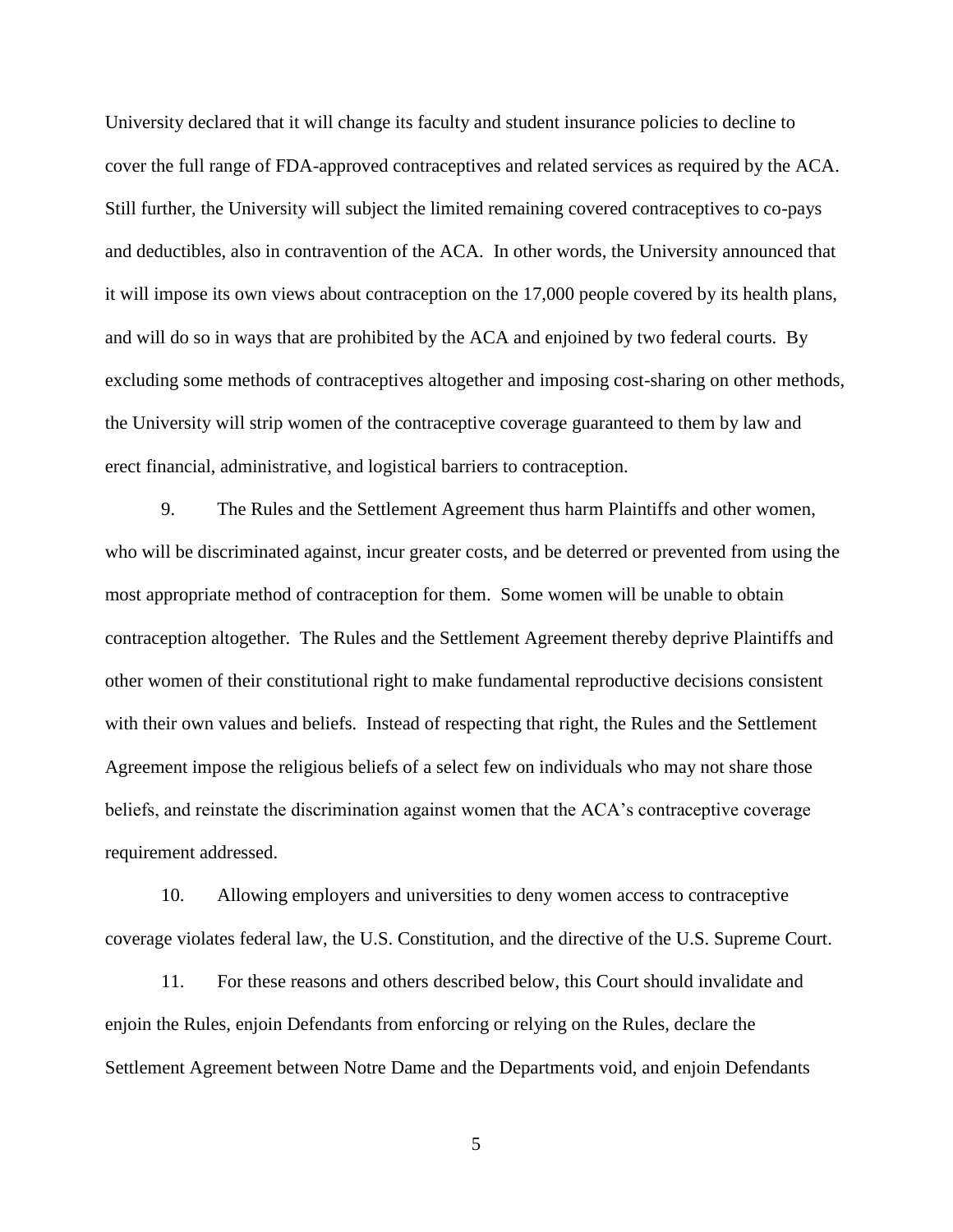from enforcing or relying on the Settlement Agreement with respect to Notre Dame and the health plans it sponsors.

### **PARTIES**

12. Plaintiff Irish 4 Reproductive Health ("I4RH") is an unincorporated association of undergraduate and graduate students in South Bend, Indiana who attend Notre Dame. The organization's mission is to advocate for reproductive justice on campus and in the surrounding community, including by securing access to insurance coverage of the full range of FDAapproved contraceptive methods and related services, education, and counseling, with no out-ofpocket costs. I4RH promotes human dignity by affording respect to all people to make moral choices about their own lives, including whether and when to have children. I4RH recognizes that sexual health is essential for overall well-being, and that access to reproductive health care, education, and resources is necessary for realizing social, political, and gender equality—both at the University and around the globe. The students who would eventually form I4RH began organizing in the wake of the upheaval and uncertainty over the future of contraceptive coverage at the University. Initially, the founding student members of I4RH came together to protest the University's October 2017 decision to terminate contraceptive coverage. After the University temporarily reversed that decision in early November 2017, the students continued to work to improve and expand access to reproductive health care at the University and in the surrounding community. The students formed I4RH on February 7, 2018, in response to the University's letter of that date announcing its current plan to terminate coverage for certain methods of contraception. Obtaining relief from Defendants' unlawful Settlement Agreement and Rules is essential to realizing I4RH's animating purpose and to further its broader mission of promoting and protecting reproductive health at the University and beyond. Several members of I4RH will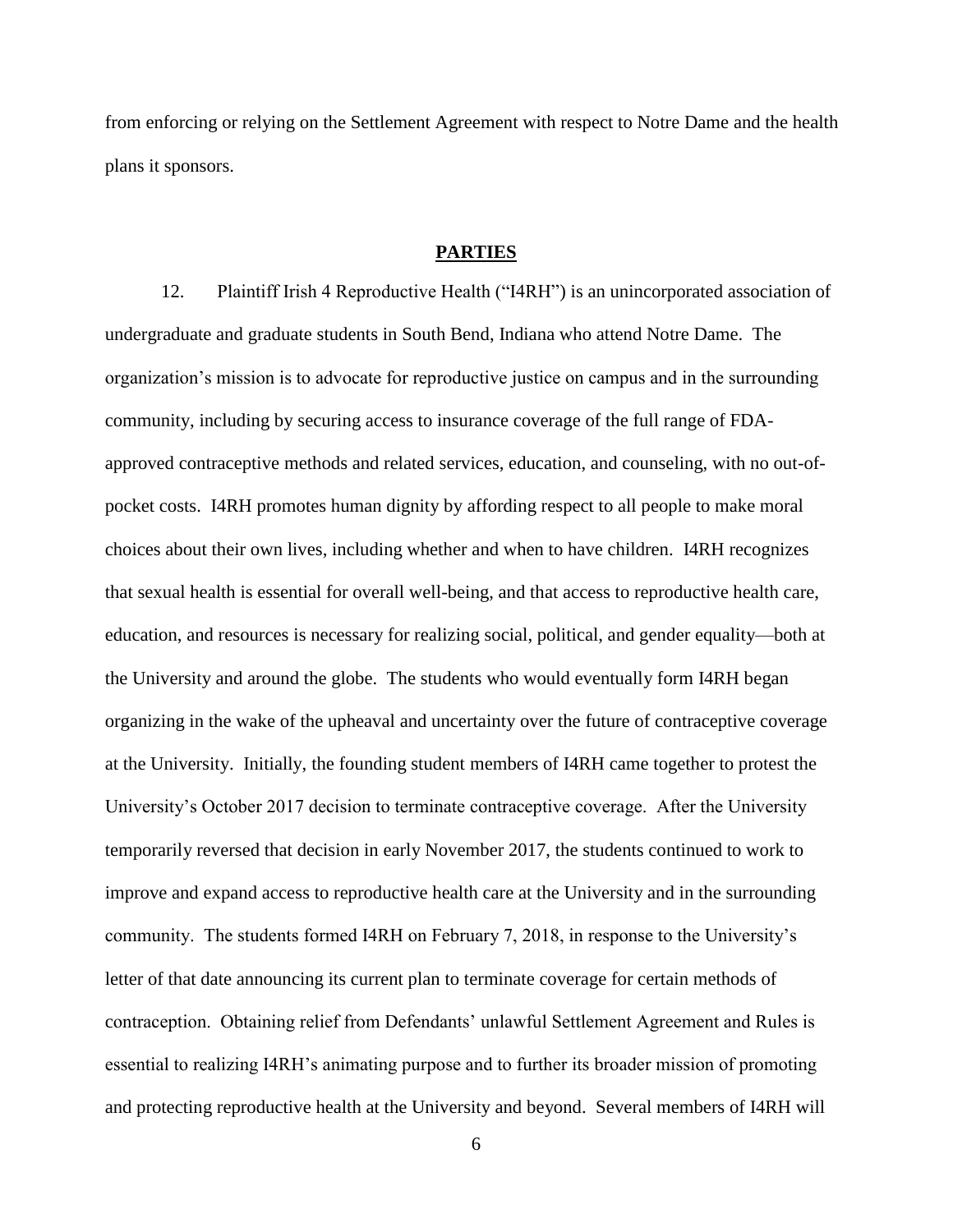be personally harmed by the Settlement Agreement and the Rules. For example:

a. I4RH Member 1 is a graduate student at the University and lives in South Bend, Indiana. She is a woman of child-bearing age who is enrolled in the University's student health-insurance plan and relies on that plan for all her medical needs, including contraceptives. Although the University objects to contraceptive coverage, I4RH Member 1 receives it without cost-sharing through the accommodation process from Aetna Student Health. I4RH Member 1 uses an oral contraceptive that she refills every four weeks to prevent pregnancy. Through the accommodation process, Aetna has been covering the full cost of I4RH Member 1's birth-control pills. The University has not yet released the 2018-19 student health-plan documents; based on the prescription-drug benefits under the 2017-18 Aetna Student Health plan, however, if the University's announced change goes into effect, beginning in August 2018 I4RH Member 1 will have to pay coinsurance of 20 percent of the negotiated charge of her prescription out of pocket (the 2017-18 coinsurance rate for covered generic prescription drugs). $4$ 

b. I4RH Member 2 is a graduate student at the University and lives in South Bend, Indiana. She is a woman of child-bearing age who is enrolled in the University's student health-insurance plan and relies on that plan for all her medical needs, including contraceptives. Although the University objects to contraceptive coverage, Member 2 receives it without costsharing through the accommodation process from Aetna Student Health. Since 2010, Member 2 has used the NuvaRing, a hormonal contraceptive with no generic alternative, both to prevent pregnancy and to reduce pain during menstruation, which she has experienced since suffering complications from a surgery. Through the accommodation process, Aetna has been covering

 $\overline{a}$ 

<sup>&</sup>lt;sup>4</sup> Aetna Student Health Plan PPO Schedule of Benefits, University of Notre Dame at 34-35, https://www.aetnastudenthealth.com/schools/notredame/masterpolicy1718-0815.pdf.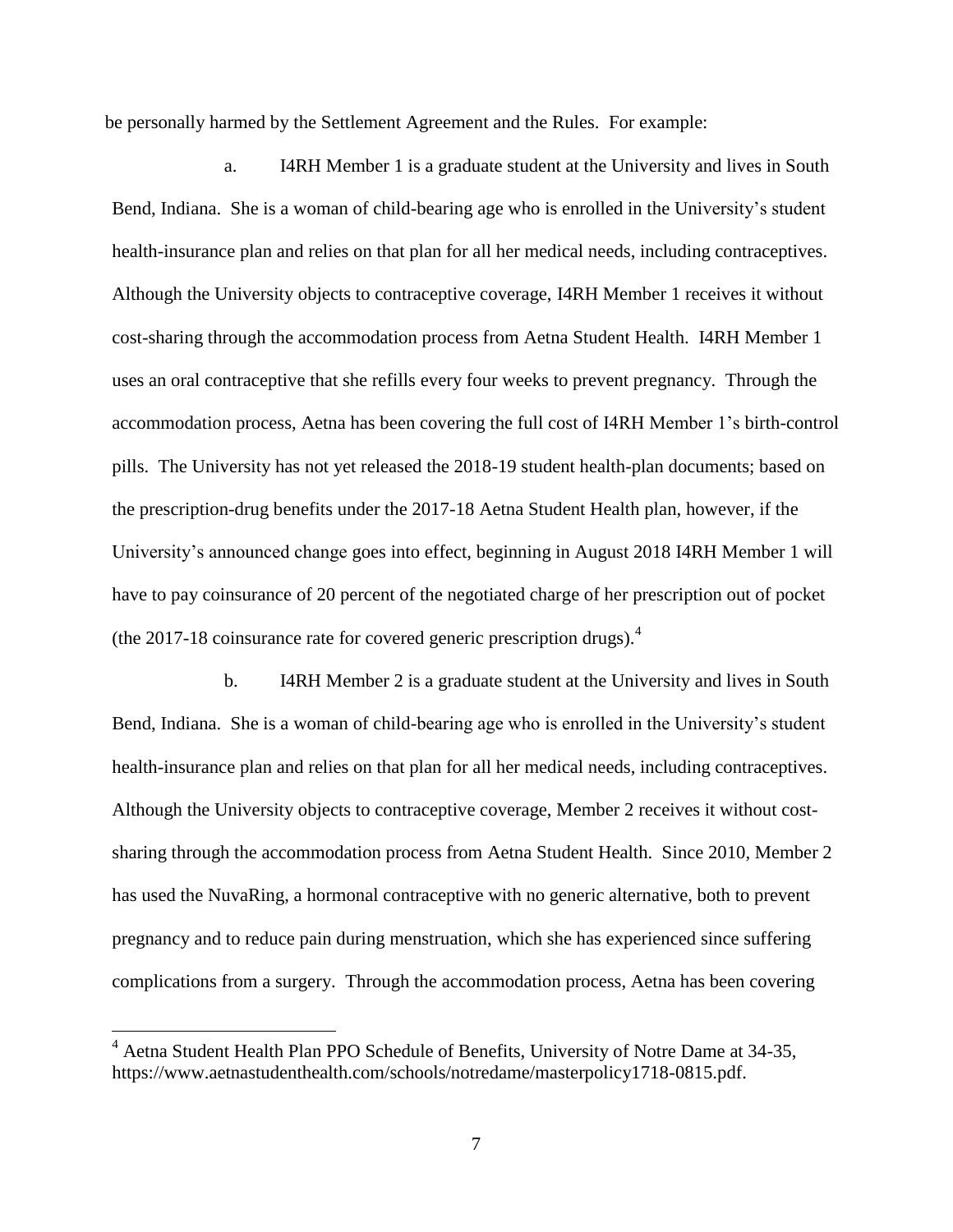the full cost of Member 2's prescription. Based on the 2017-18 Aetna Student Health plan, if the University's announced change goes into effect, beginning in August 2018 Member 2 will have to pay coinsurance of 40 percent of the negotiated charge of her NuvaRing out of pocket (the 2017-18 coinsurance rate for covered brand name prescription drugs with no generic alternative). To avoid this added cost, Member 2 is switching to a hormonal long-acting intrauterine device while she still has coverage through the accommodation. Member 2 does not know if the IUD will have the same efficacy as the NuvaRing for controlling her menstrual pain. Moreover, Member 2 previously suffered ocular migraines from using hormonal contraceptives other than the NuvaRing, and she does not know whether switching to a hormonal IUD will cause her ocular migraines to return. After August 15, 2018, Member 2 will have to pay cost-sharing for removal or replacement of the IUD and for help with complications should any occur, or she may have no coverage for these services at all.

c. All members of I4RH who rely on University-sponsored health insurance for their contraceptive needs will be subject to the University's new contraceptive coverage policy. Although the ACA requires the University to cover all FDA-approved contraceptive methods for women without cost-sharing, all members of I4RH who rely on University health insurance for their contraceptive needs will be subject to cost-sharing for some contraceptive methods and will be deprived of coverage for other methods. As all members of I4RH enrolled in University-sponsored health insurance will be subject to the same illegal University policy and seek the same form of relief, neither the claims asserted nor the relief requested requires the participation of individual members in this lawsuit.

13. Plaintiff Natasha Reifenberg is a recent graduate of the University and lives in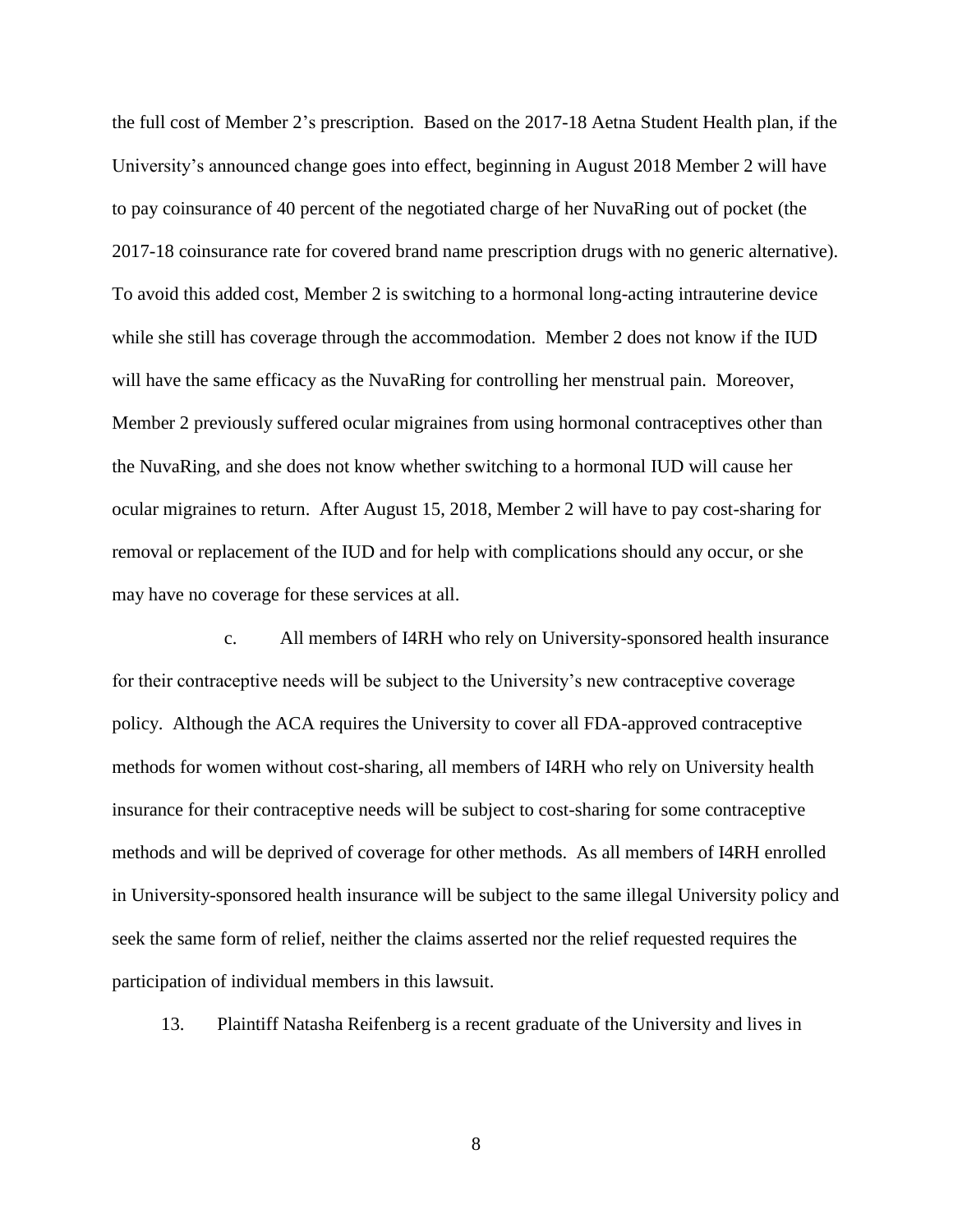Boston, Massachusetts.<sup>5</sup> She is a woman of child-bearing age who is enrolled as a dependent in the University's faculty and staff health plan administered by the University's third-party administrator, Meritain Health, and the University's prescription-benefit manager, OptumRx. Ms. Reifenberg relies on that plan for all her medical needs. Although the University objects to contraceptive coverage, Ms. Reifenberg receives it without cost-sharing through the accommodation process administered by Meritain Health and OptumRx. Ms. Reifenberg has used hormonal birth control in the past and plans to use her health plan to obtain a long-acting, reversible form of contraception going forward. Ms. Reifenberg has not yet obtained a longacting form of contraception because her OB-GYN relocated, and she is in the process of finding a new doctor to provide this service. Ms. Reifenberg will choose a doctor and make an appointment to obtain contraception in the upcoming months. Beginning on July 1, however, Ms. Reifenberg will have to pay cost-sharing for contraception and related services, including a longacting reversible method of contraception, or she may have no coverage for her contraception at all. Paying for a long-acting, reversible method of contraception would be a significant hardship for Ms. Reifenberg. Alternatively, Ms. Reifenberg now may not be able to obtain a long-acting, reversible method of contraception after all, because she may not be able to afford the out-ofpocket costs.

14. Plaintiff Jane Doe 1 is a graduate student at the University and lives in South Bend, Indiana. She is a woman of child-bearing age who is enrolled in the University's student healthinsurance plan and relies on that plan for all her medical needs, including contraceptives. Although the University objects to contraceptive coverage, Doe 1 receives it without cost-sharing through the accommodation process from Aetna Student Health. Doe 1 uses an oral contraceptive

 $\overline{a}$ 

<sup>&</sup>lt;sup>5</sup> Ms. Reifenberg expects to be moving to Chicago, Illinois within the next few months.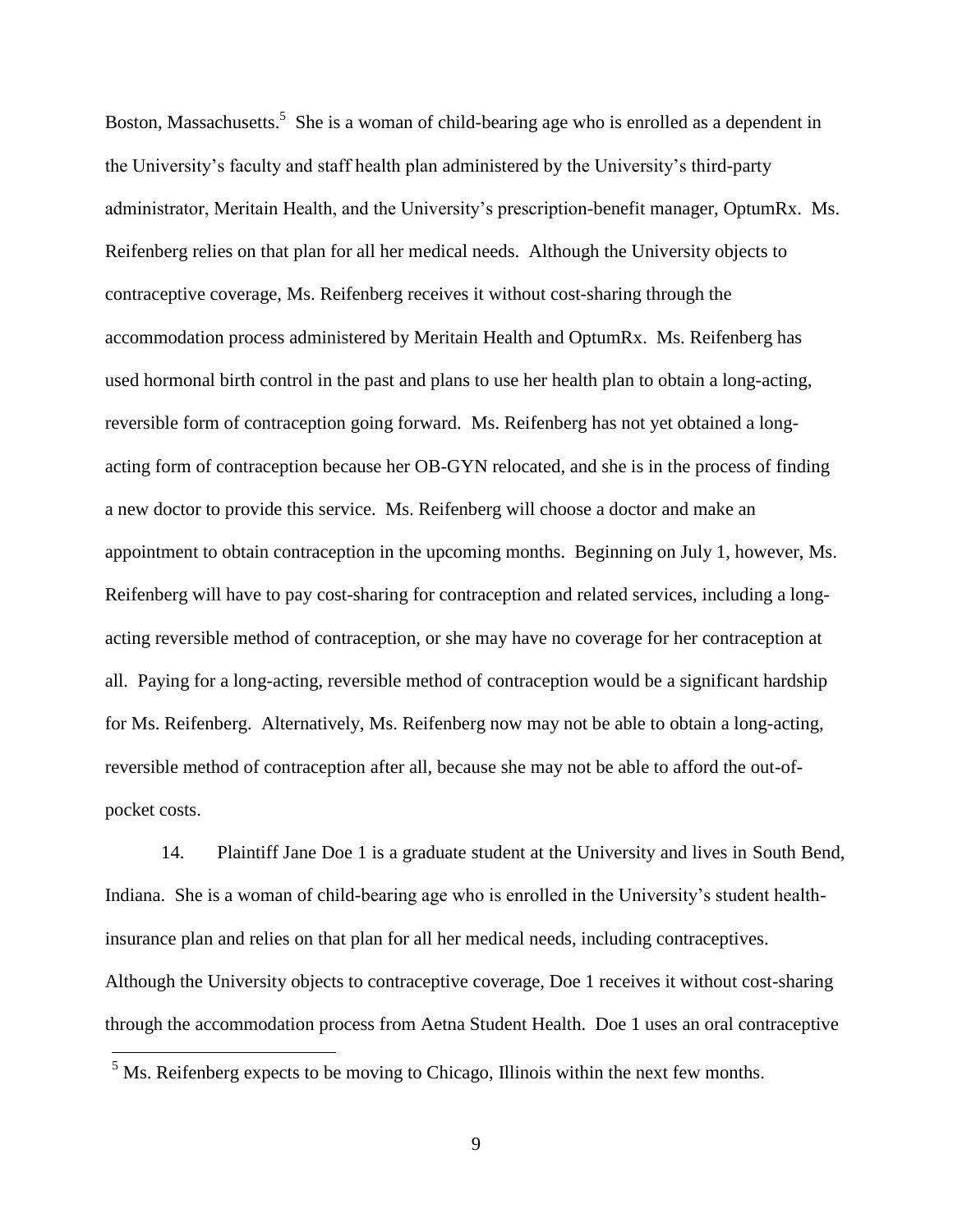that she refills every four weeks to prevent pregnancy. Through the accommodation process, Aetna has been covering the full cost of Doe 1's oral contraception. The University has not yet released the 2018-19 student-health-plan documents; based on the 2017-18 Aetna Student Health plan, however, if the University's announced change goes into effect, beginning in August 2018, Doe 1 will have to pay coinsurance of 20 percent of the negotiated charge of her prescription out of pocket (the 2017-18 coinsurance rate for covered generic prescription drugs).

15. Plaintiff Jane Doe 2 is an undergraduate student at the University and lives in South Bend, Indiana. She is a woman of child-bearing age who is enrolled as a dependent in the University's faculty and staff health plan administered by Meritain Health and OptumRx, and relies on that plan for all her medical needs, including contraceptives. Although the University objects to contraceptive coverage, Doe 2 receives it without cost-sharing through the accommodation process administered by Meritain Health and OptumRx. Doe 2 uses an oral contraceptive both for non-contraceptive medical purposes and to prevent pregnancy. Through the accommodation process, OptumRx has been covering the full cost of Doe 2's prescription. Beginning in July 2018, however, Doe 2 will have to pay a co-payment every four weeks for her contraception. Jane Doe 2 suffers from significant health issues that require regular out-of-pocket expenses. The addition of another monthly out-of-pocket cost for her contraception, which was prescribed to her as treatment for non-contraceptive purposes as well as to prevent pregnancy, will likely force her to forgo some services on which she relies to treat her health needs.

16. Plaintiff Jane Doe 3 is a graduate student at another university and lives in Massachusetts. She is a woman of child-bearing age who is enrolled as a dependent in Notre Dame's faculty and staff health plan administered by Meritain Health and OptumRx, and relies on that plan for all her medical needs, including contraceptives. Although the University objects to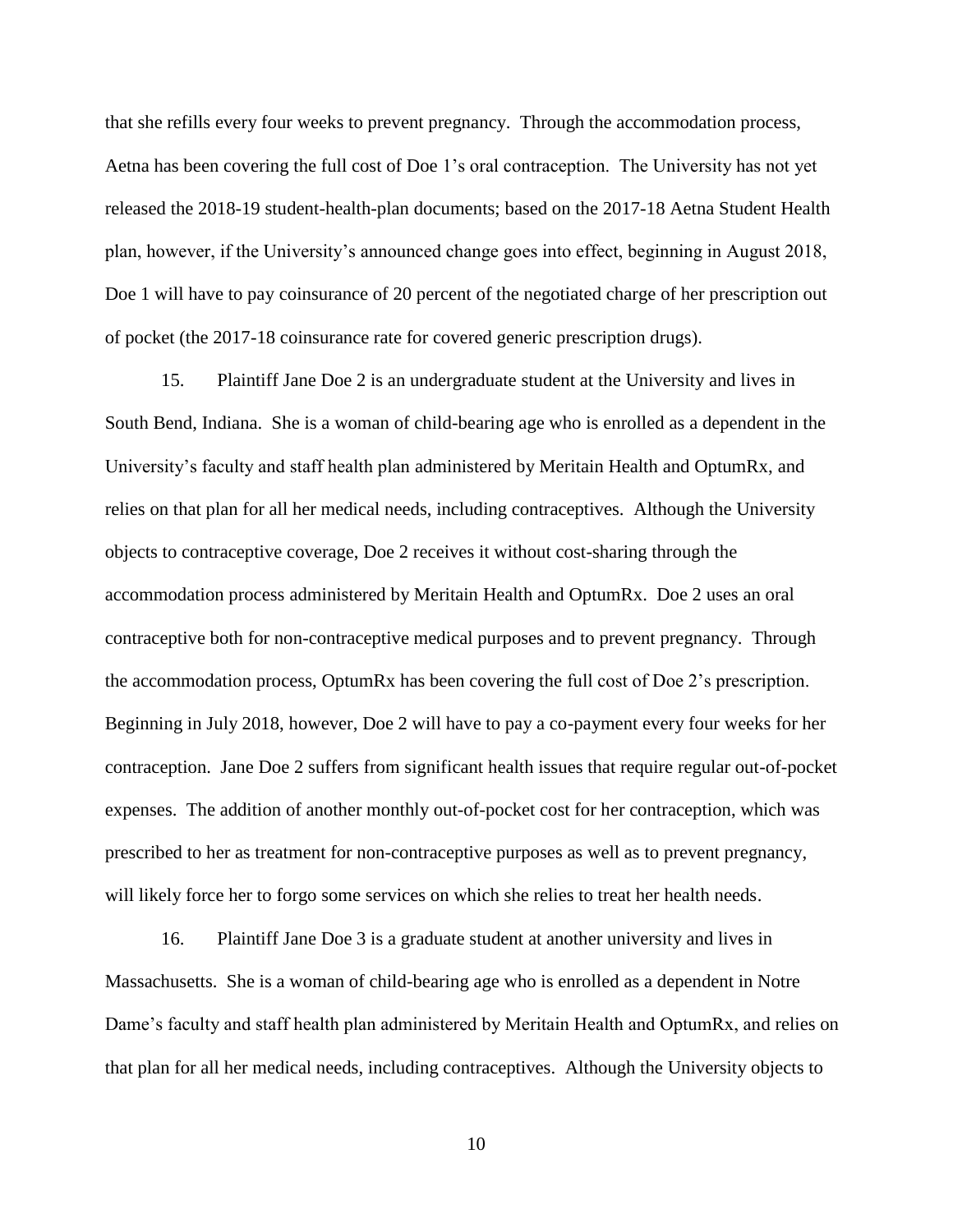contraceptive coverage, Doe 3 receives it without cost-sharing through the accommodation process administered by Meritain Health and OptumRx. Doe 3 has been relying on oral contraception since 2013 that she refills every four weeks to prevent pregnancy, to control acne, and to regulate her menstrual cycle. Through the accommodation process, OptumRx has been covering the full cost of Doe 3's oral contraception. Beginning in July 2018, Doe 3 will have to pay a co-payment for her contraception.

17. The Government Defendants are agencies and appointed officials of the Executive Branch of the United States who are responsible for issuing and enforcing the contraceptive coverage requirement under the ACA and the Rules and are parties to the Settlement Agreement.

a. Defendant HHS is an executive agency of the United States and promulgated the Rules and executed the Settlement Agreement at issue in this action.

b. Defendant Department of Labor is an executive agency of the United States and promulgated the Rules and executed the Settlement Agreement at issue in this action.

c. Defendant Department of Treasury is an executive agency of the United States and promulgated the Rules and executed the Settlement Agreement at issue in this action.

d. Defendant Alex M. Azar II is the Secretary of Health and Human Services and is sued in his official capacity. He is responsible for the operation and management of the U.S. Department of Health and Human Services.

e. Defendant R. Alexander Acosta is the Secretary of Labor and is sued in his official capacity. He is responsible for the operation and management of the U.S. Department of Labor.

f. Defendant Steven Mnuchin is the Secretary of the Treasury and is sued in his official capacity. He is responsible for the operation and management of the U.S.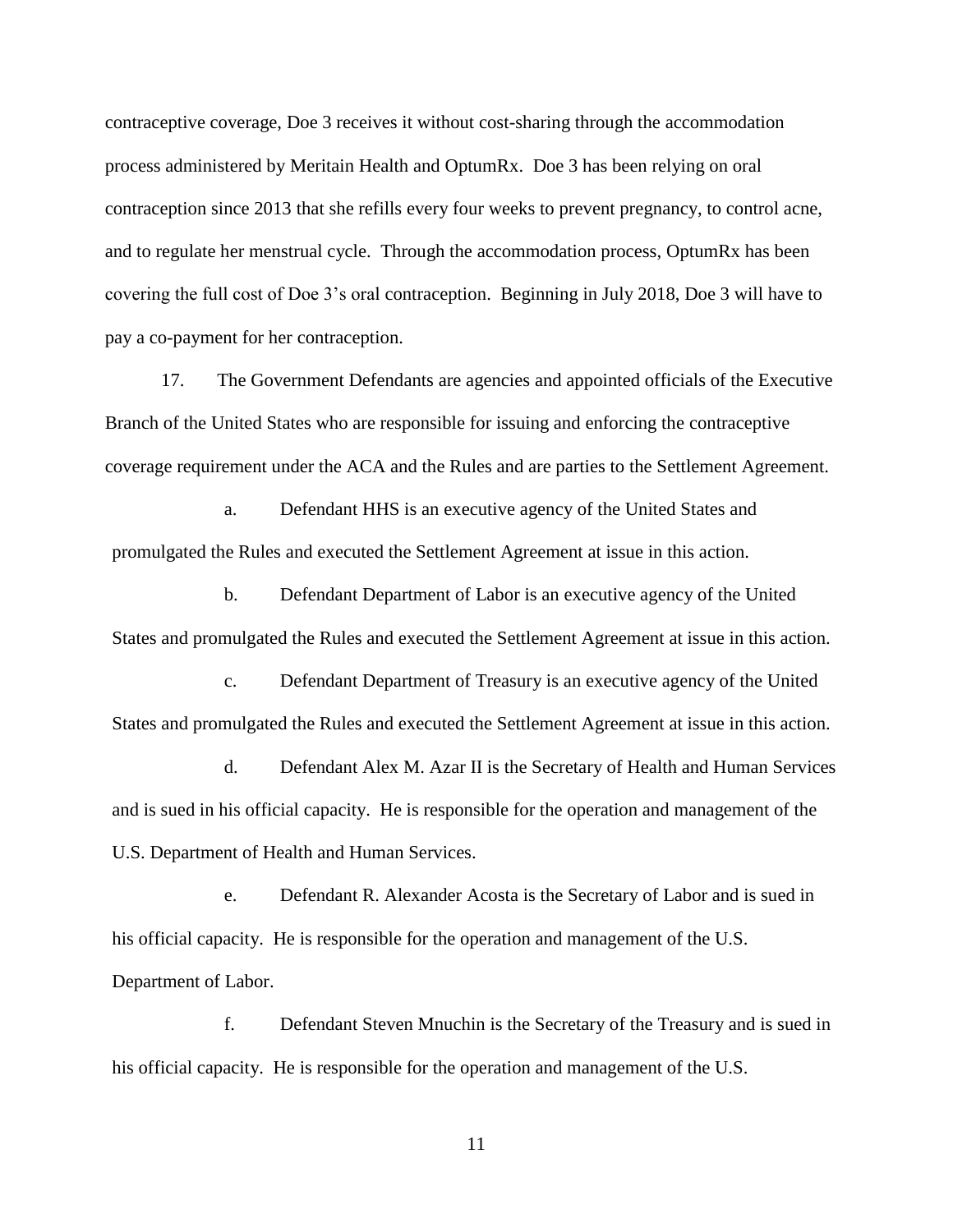Department of the Treasury.

18. Defendant University of Notre Dame is a private university located in Notre Dame, Indiana and executed the Settlement Agreement at issue in this action. The University's health plans cover more than 17,000 people, including employees, students, and dependents.

## **JURISDICTION AND VENUE**

19. This Court has jurisdiction pursuant to 28 U.S.C. §§ 1331 and 1361, as this action arises under the Constitution and laws of the United States. This Court has jurisdiction to render declaratory and injunctive relief under 28 U.S.C. §§ 2201 and 2202, 5 U.S.C. § 702, and Fed. R. Civ. P. 57 and 65.

20. Venue is proper in this district under 28 U.S.C. § 1391(e). The University is located in this judicial district, and a substantial part of the events, actions, or omissions giving rise to these claims are occurring in this judicial district. The Government Defendants are United States agencies and officers sued in their official capacities. I4RH and Does 1 and 2 reside in this judicial district, and all the Plaintiffs get their health coverage through the University student and faculty plans.

### **FACTUAL BACKGROUND**

### **The Importance of Contraception**

21. Regardless of their religious affiliation, 99% of women of reproductive age who have had sexual intercourse report using at least one form of contraception at some point in their lives. K. Daniels, W.D. Mosher & J. Jones, *Contraceptive Methods Women Have Ever Used: United States, 1982–2010*, National Health Statistics Reports, 2013, No. 62.

22. Contraception is critical to women's and children's health.

23. Research has also shown that access to contraception improves the social and economic status of women.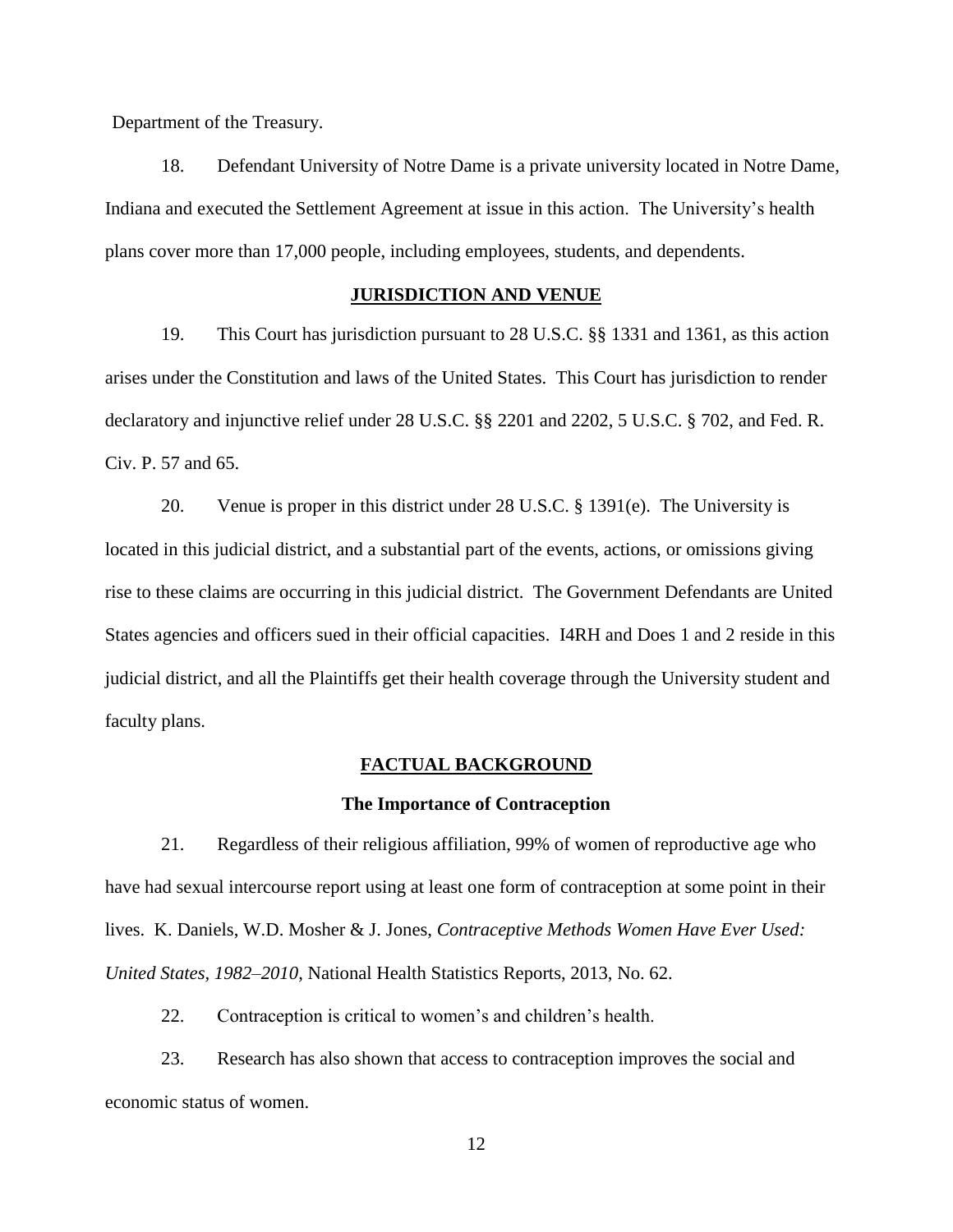24. Contraception reduces unintended pregnancies, the need for abortion, adverse pregnancy outcomes, and negative health consequences to women and children. Inst. of Med., *Clinical Preventive Services for Women, Closing the Gaps*, ("IOM Report") at 102-109 (July 19,  $2011$ ).<sup>6</sup>

25. Contraception prevents unintended pregnancy, which can have severe negative consequences for both women and their children.

26. During an unintended pregnancy, a woman is more likely to receive delayed or no prenatal care, to be depressed, and to suffer from domestic violence. *Id.* at 103.

27. An unintended pregnancy may result in preterm birth and low birth weight. *Id.*

28. Contraception allows women to postpone pregnancy and optimally space their children to avoid adverse consequences (*e.g*., low birth weight, premature birth) associated with more than one pregnancy in 18 months. *Id.* at 103.

29. Contraception is highly effective in treating and preventing certain health conditions.

30. Contraception decreases the risk of certain cancers (such as endometrial and ovarian cancer), manages menstrual disorders, and protects against pelvic inflammatory disease and some breast diseases. *Id.* at 107.

31. In addition, pregnancy may be dangerous to some women with certain chronic medical conditions, such as diabetes, obesity, pulmonary hypertension, or heart disease. *Id.* at 103.

32. When pregnancy is contraindicated, women may need contraception to delay

 $\overline{a}$ 

<sup>&</sup>lt;sup>6</sup> As of July 1, 2015, IOM changed its name to the National Academy of Medicine. It is part of the National Academies of Sciences, Engineering, and Medicine, which advise the nation on matters of science, technology, and health.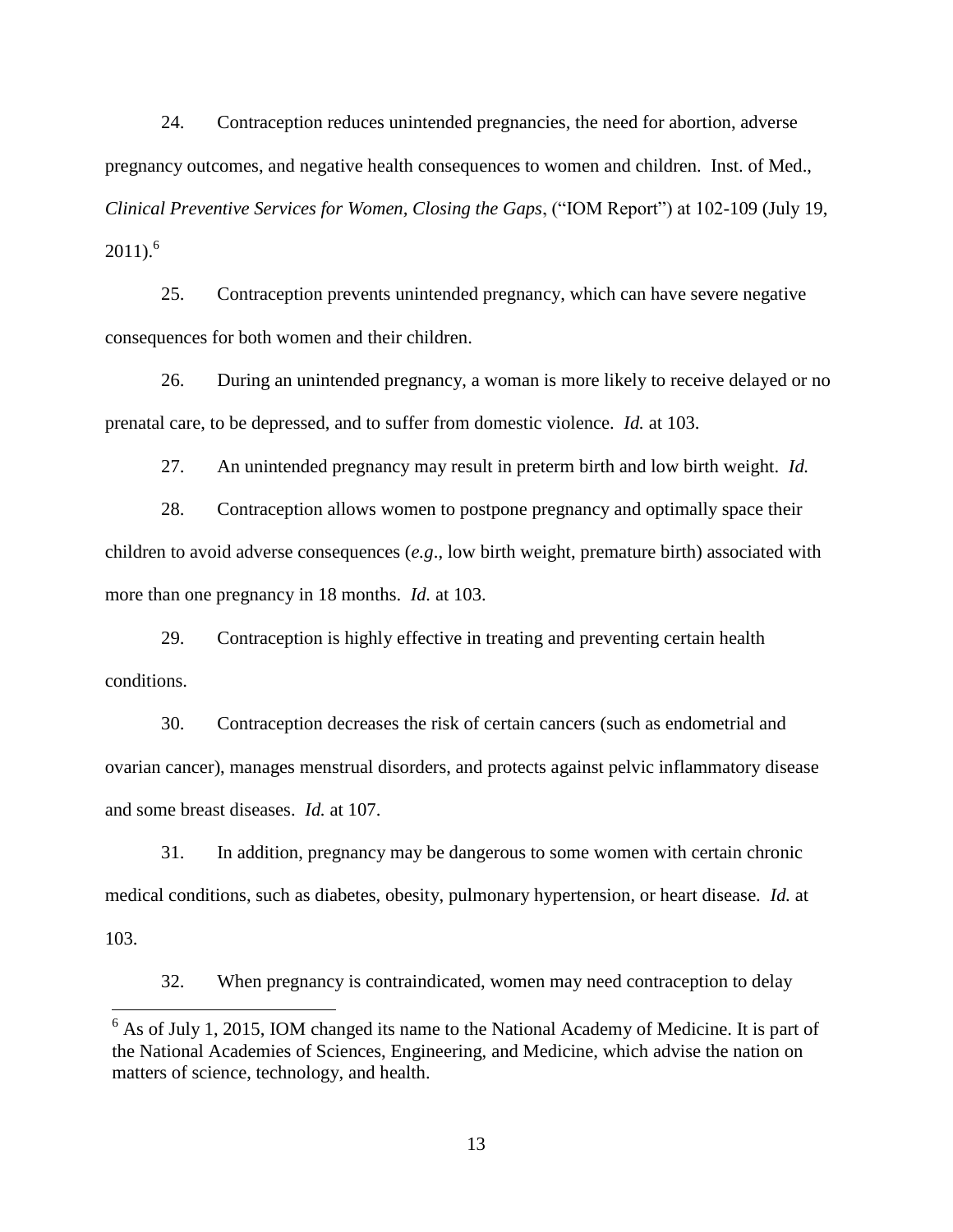pregnancy until their medical conditions are under control or to prevent pregnancy throughout their lives. *Id.* at 103-4.

33. In a national study conducted in 2017, 22% of women age 18-44 who use contraception said that they used contraceptives to manage a medical condition and prevent pregnancy; 13% used contraceptives solely to manage a medical condition. Caroline Rosenzweig et al., Kaiser Family Found., *Women's Sexual and Reproductive Health Services: Key Findings from the 2017 Kaiser Women's Health Survey* 3 (2018), http://files.kff.org/attachment/Issue-Brief-Womens-Sexual-and-Reproductive-Health-Services-Key-Findings-from-the-2017-Kaiser-Womens-Health-Survey.

34. Women also rely on contraception to prevent pregnancy following a sexual assault and to prevent or delay pregnancy during public-health crises, such as the outbreak of the Zika virus.

35. Access to contraception has been proven to advance women's equality and participation in the social and economic life of this country.

36. Studies show that contraception is directly linked to women's increased educational and professional opportunities and increased lifetime earnings. *See, e.g.,* Jennifer J. Frost & Laura Duberstein Lindberg, *Reasons for Using Contraception: Perspectives of US Women Seeking Care at Specialized Family Planning Clinics*, 87 Contraception 465, 467 (2013); Adam Sonfield, *et al*., Guttmacher Inst., *The Social and Economic Benefits of Women's Ability to Determine Whether and When to Have Children* (2013), http://www.guttmacher.org/pubs/socialeconomic-benefits.pdf.

37. There are 18 methods of contraception for women approved by the FDA. Contraceptives vary in effectiveness, duration, side effects, methods of action, and ease of use.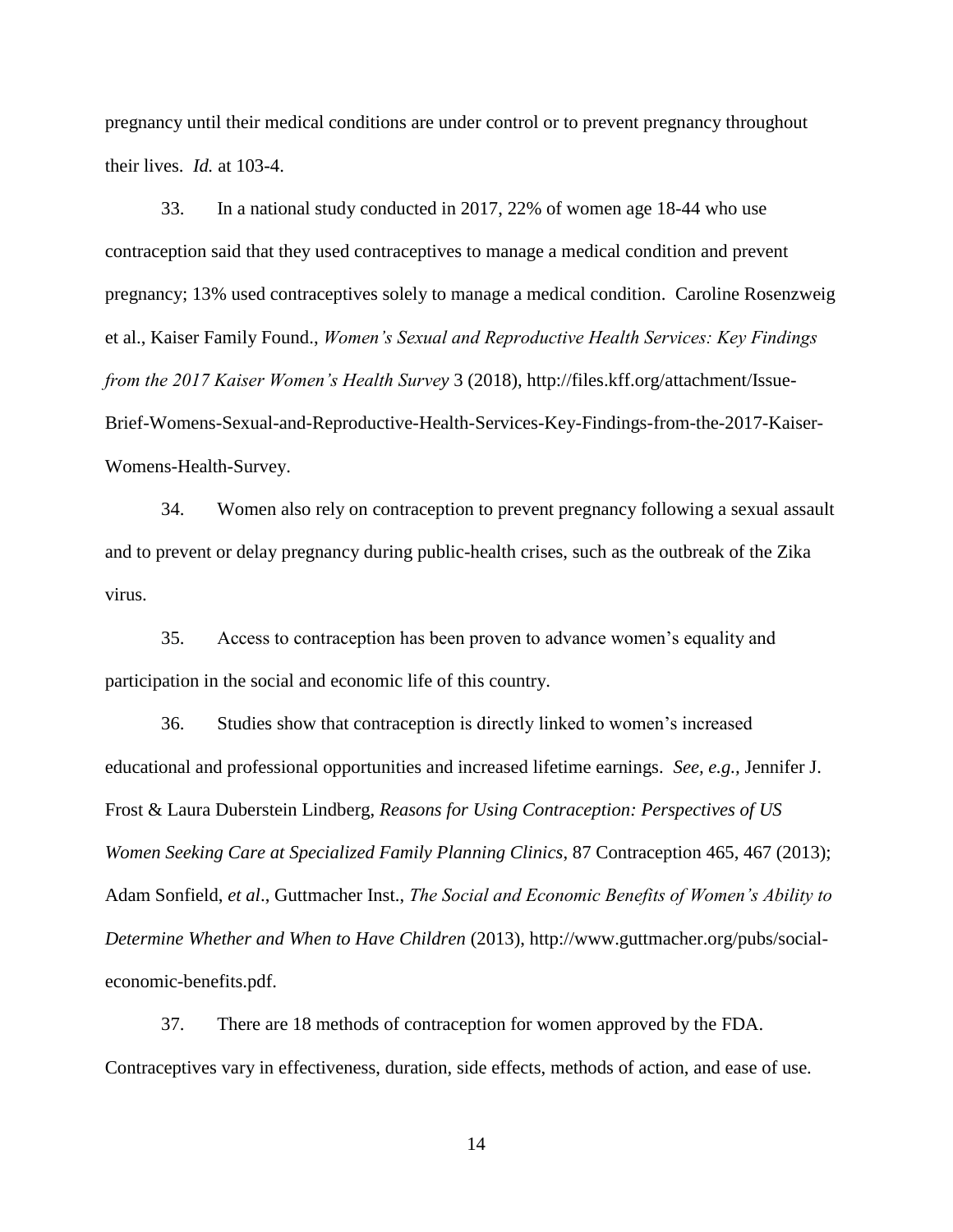38. Not all women can tolerate all forms of contraception, and as the FDA has said: "No one product is best for everyone." U.S. Food & Drug Admin., Birth Control Guide, https://www.fda.gov/downloads/ForConsumers/ByAudience/ForWomen/FreePublications/UCM5 17406.pdf.

39. Thus, women need insurance coverage of all FDA-approved methods, contraceptive counseling, and education to find the most appropriate method for them.

40. Women using contraception also need insurance coverage for associated services that assist them in understanding their contraceptive options, such as counseling with a healthcare provider, and to ensure the effectiveness and safety of their chosen form of contraception.

### **Cost Barriers Impede Access to Contraception**

41. Cost is often an impediment to women's obtaining contraception.

42. Cost may influence women to avoid more effective but more expensive methods of contraception or to forgo contraceptives altogether.

43. Without insurance coverage, the most effective methods of contraception carry large up-front costs that make them unaffordable for many women.

44. For example, without coverage, an IUD can cost up to \$1,300.

45. Studies show that the costs associated with contraception, even when small, lead women to forgo it completely, to choose less effective methods, or to use it inconsistently. *See, e.g.*, Guttmacher Inst., *A Real-Time Look at the Impact of the Recession on Women's Family Planning and Pregnancy Decisions* 5 (Sept. 2009), http://www.guttmacher.org/pubs/RecessionFP.pdf.

46. When costs lead women to forgo contraception completely, to choose less effective methods, or to use it inconsistently, there is an increased risk of unintended pregnancy. *See, e.g.*, Rachel Benson Gold, *The Need for and Cost of Mandating Private Insurance Coverage*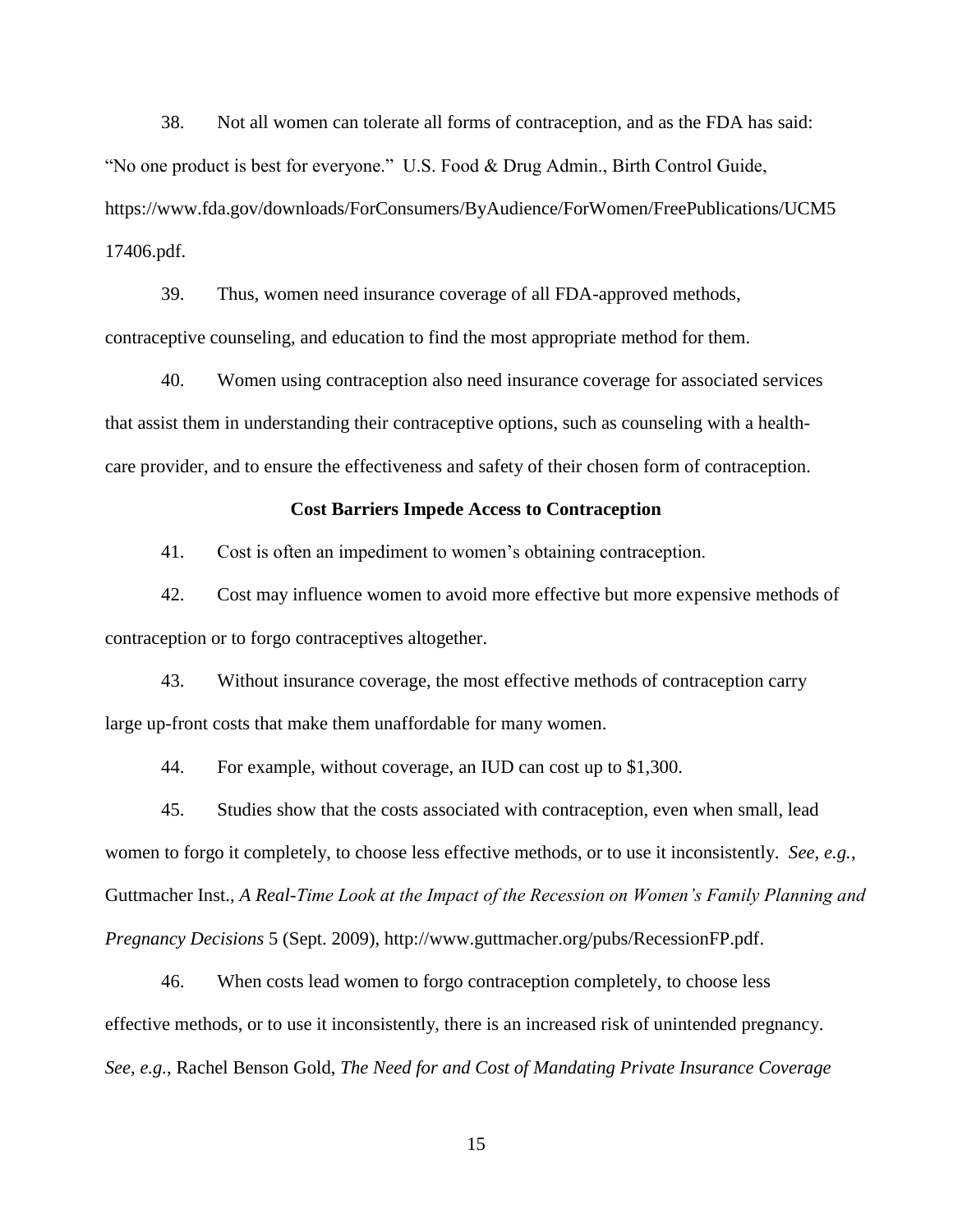*for Contraception*, 1 Guttmacher Rep. on Pub. Pol'y 5, 6 (1998).

47. Cost barriers to contraception in and of themselves not only threaten the economic security of women and their families, but in undermining access to contraception, they also threaten women's long-term financial well-being, job security, workforce participation, and educational attainment.

### **The ACA and the Contraceptive Coverage Requirement**

48. Since the ACA was passed by Congress and signed by the President in March 2010, it has extended accessible and affordable health-insurance coverage to millions of Americans and reduced sex discrimination in health care.

49. To ensure that health insurance remains accessible and affordable, the ACA contains a number of critical provisions.

50. Among these provisions is the requirement that group health plans include insurance coverage for preventive health services with no cost-sharing. 42 U.S.C. § 300gg-13(a).

51. To protect women's health, to ensure that women do not pay more for insurance coverage than men, and to advance women's equality and well-being, Congress included the Women's Health Amendment in the ACA.

52. The Women's Health Amendment requires insurance plans to cover certain women's preventive health services without cost-sharing. 42 U.S.C. § 300gg-13(a)(4).

53. Before the ACA was enacted, insurers had not consistently covered women's preventive health services.

54. Women had historically paid much more in out-of-pocket health costs than men had, based largely on significant costs for basic and necessary preventive care; and in some instances, women were unable to obtain this care at all because of cost barriers.

55. Congress included the Women's Health Amendment in the ACA to help alleviate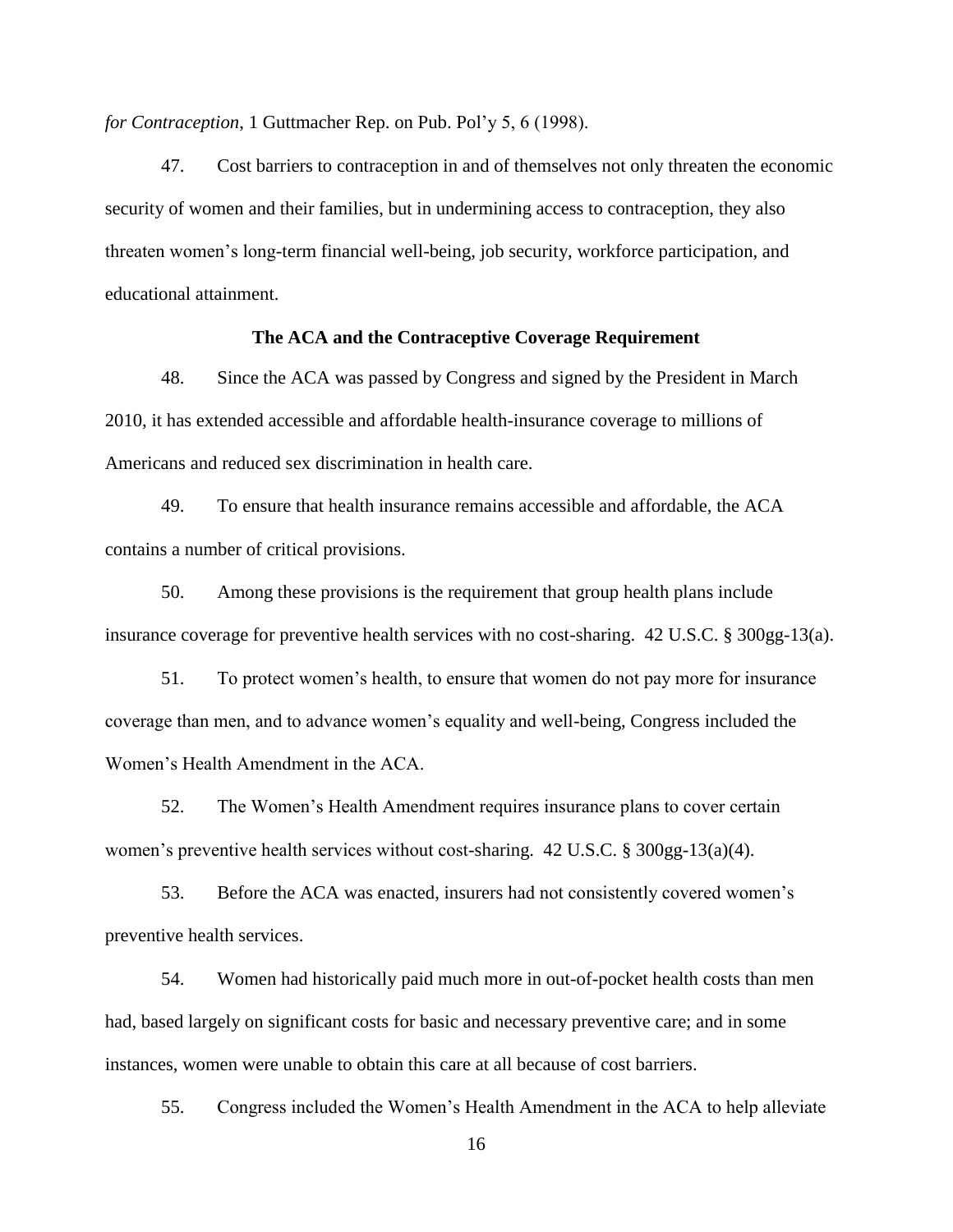the "punitive practices of insurance companies that charge women more and give [them] less in a benefit" and to combat other forms of widespread sex discrimination in the health-insurance market. 155 Cong. Rec. S12,021, S12,026 (daily ed. Dec. 1, 2009) (statement of Sen. Mikulski).

56. Congress specifically intended for the Women's Health Amendment to improve women's health by providing "affordable family planning services" to "enable women and families to make informed decisions about when and how they become parents." 155 Cong. Rec. S12,033, S12,052 (daily ed. Dec. 1, 2009) (statement of Sen. Franken).

57. Under the Women's Health Amendment, Congress required the Health Resources and Services Administration ("HRSA"), a component of HHS, to adopt guidelines on the women's preventive-care services that must be covered under the ACA without cost-sharing.

58. Before issuing the Guidelines, HRSA commissioned the Institute of Medicine (now the National Academy of Medicine) to convene a committee of experts on women's health, adolescent health, disease prevention, and evidence-based guidelines, to conduct a comprehensive review of women's preventive-health needs and to produce a report. *See* IOM Report (2011).

59. Based on detailed findings—including findings that access to contraception reduces unintended pregnancies, abortions, adverse pregnancy outcomes, and negative health consequences to women and children, and that even small cost-sharing requirements significantly reduce the use of contraception—this expert committee of the Institute of Medicine recommended that HRSA include the "full range of Food and Drug Administration approved contraceptive methods, sterilization procedures, and patient education and counseling for women with reproductive capacity" as one of eight critical preventive services for women. *Id.* at 109-110.

60. In August 2011, HRSA adopted the required Guidelines, which accepted and implemented in full the Institute of Medicine's recommendation on contraception and seven other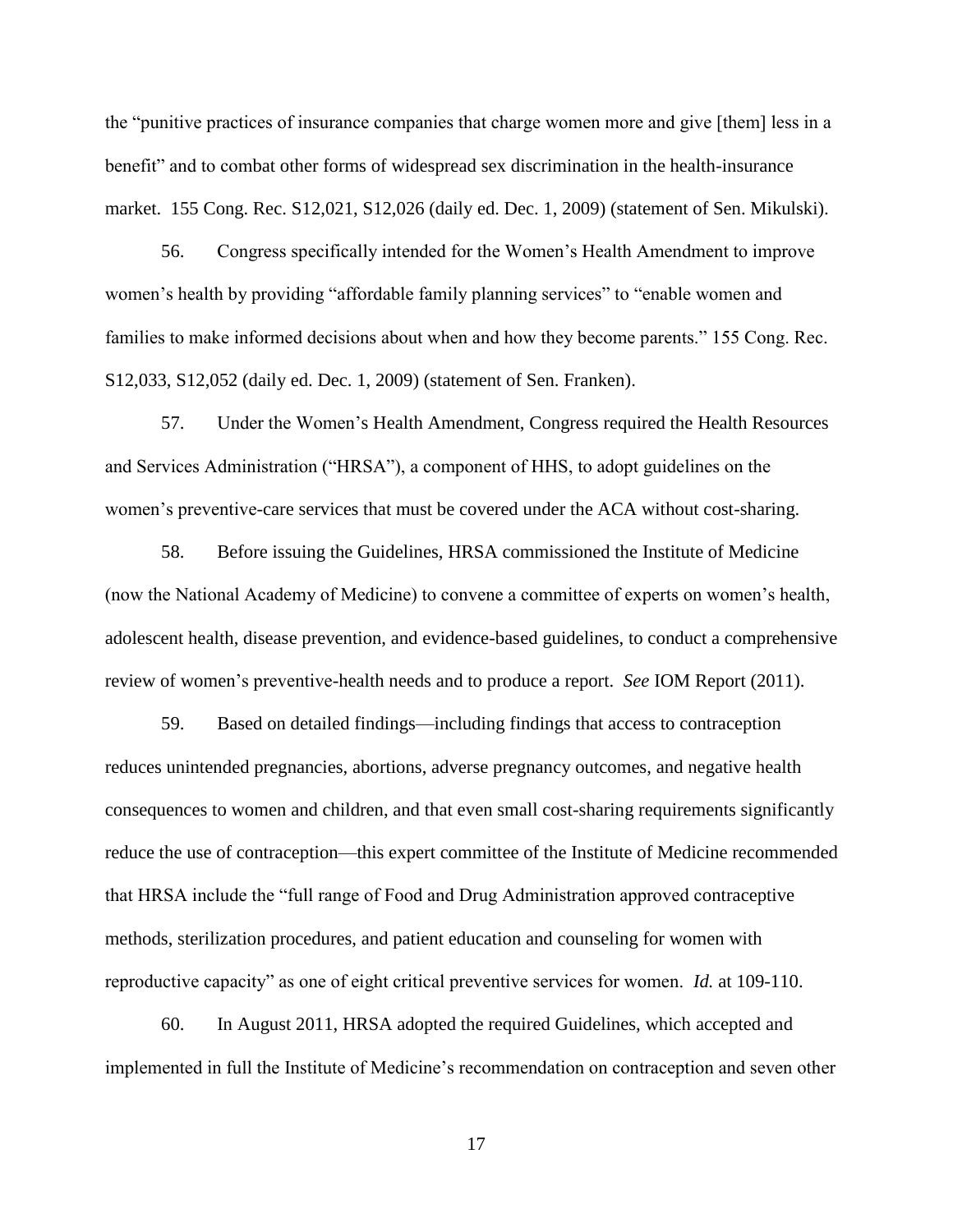preventive services for women. *See* HRSA, *Women's Preventive Services Guidelines*, http://hrsa.gov/womens-guidelines.

61. To date, HRSA has not removed any services from the list set forth in the Guidelines regarding which women's preventive services must be covered for a group or individual health plan to comply with the ACA: Contraceptive methods and counseling remain required benefits. *See* HRSA, *Women's Preventive Services Guidelines*, http://hrsa.gov/womensguidelines. $<sup>7</sup>$ </sup>

62. As recently as December 2016, a panel of experts convened by the American College of Obstetricians and Gynecologists, through a cooperative agreement with HRSA, reaffirmed the importance of the ACA's contraceptive coverage requirement. Women's Preventive Services Initiative, *Recommendations for Preventive Services for Women* (2016), https://www.womenspreventivehealth.org/final-report/.

63. After the IOM Report and years of comments, the three departments primarily responsible for implementing the Women's Health Amendment—the Departments of Health and Human Services, Labor, and Treasury—finalized the preventive-services regulations, which required coverage of all the women's preventive-care services outlined in the Guidelines, including all FDA-approved methods of contraception and related education and counseling for women. *See* 45 C.F.R. § 147.130(a)(1)(iv) (HHS); 29 C.F.R. § 2590.715-2713(a)(1)(iv) (Labor); 26 C.F.R. § 54.9815-2713(a)(1)(iv) (Treasury).

 $\overline{a}$ 

<sup>7</sup> Following issuance of the challenged Rules, language was added in a footnote to the "contraceptive methods and counseling" line of the Guidelines with the text of the Rules' Religious and Moral Exemption language. *Id.* The Guidelines on HRSA's website have continued to include this footnote, and thereby impermissibly tell entities that they may unilaterally opt out of providing contraceptive coverage even though the enabling Rules currently are subject to two nationwide preliminary injunctions.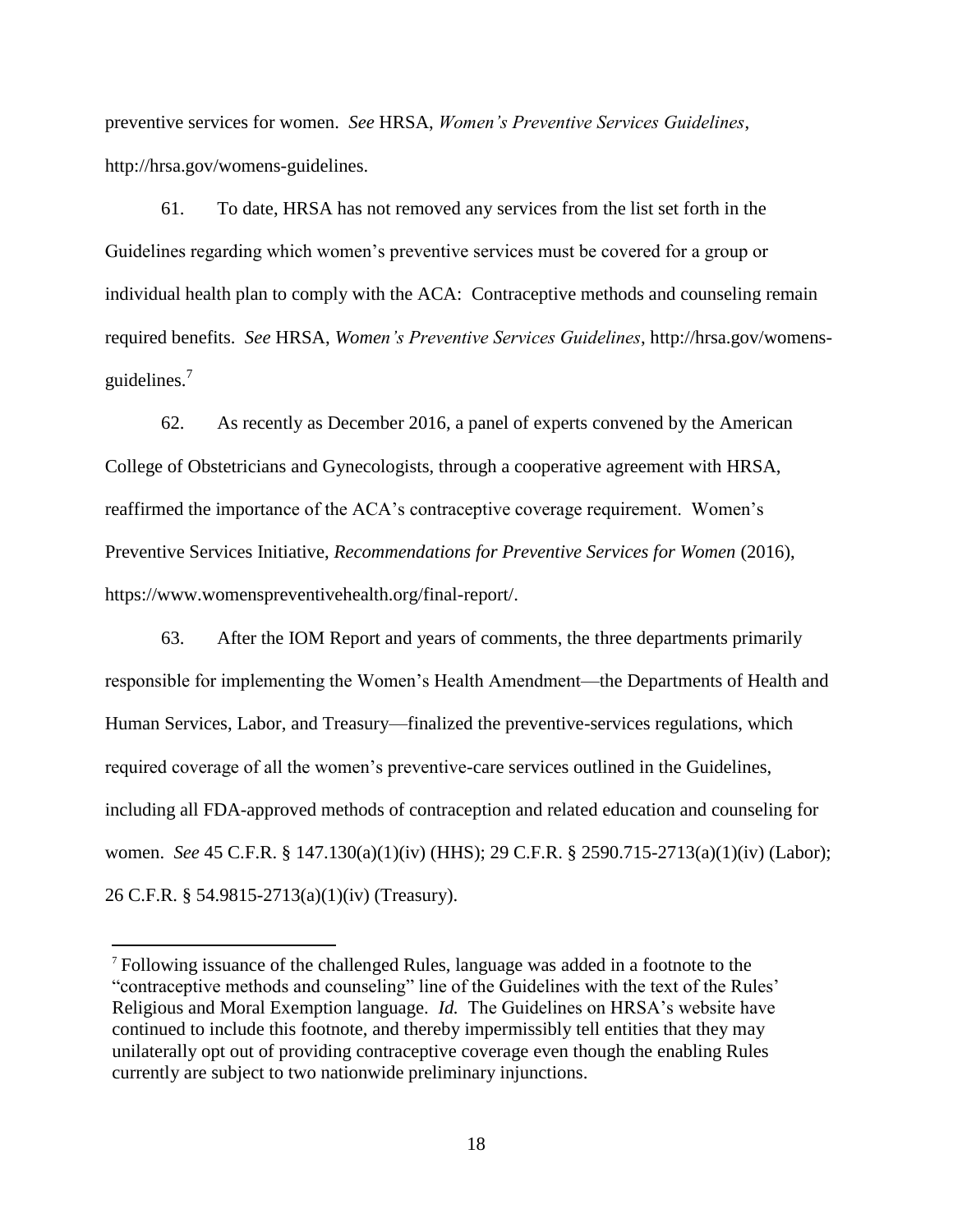64. The Departments have stated that contraceptive services were included in these regulations based on the regulatory findings that "cost sharing can be a significant barrier to effective contraception" and that "[c]ontraceptive coverage, by reducing the number of unintended and potentially unhealthy pregnancies, furthers the goal of eliminating [the gender] disparity [in health coverage] by allowing women to achieve equal status as healthy and productive members of the job force." 77 Fed. Reg. 8,725, 8,728 (Feb. 15, 2012).

## **Religious Objections to Contraceptive Coverage and the Accommodation Process**

65. Houses of worship were and continue to be exempt from the ACA's contraceptive coverage requirement.

66. Certain religiously affiliated employers and universities that did not qualify for the house-of-worship exemption objected to providing health-insurance coverage for contraception to their employees and students and their dependents.

67. To accommodate these entities' objections while still ensuring that women at the entities receive access to seamless, affordable contraceptive coverage, the Departments developed and made available an "accommodation" process for certain religiously affiliated nonprofit institutions. *See* 78 Fed. Reg. 39,870, 39,871 (July 2, 2013).<sup>8</sup>

68. The Departments made the accommodation final only after reviewing a total of 600,000 comments on the Advance Notice of Proposed Rulemaking and Notice of Proposed

 $\overline{a}$ 

<sup>&</sup>lt;sup>8</sup> While the term "accommodation" has been used as a shorthand in this context to mean the ability of certain qualifying employers and universities to refuse to provide the contraceptive coverage on giving notice (so that the government may ensure that separate payments for contraception will be made by the entity's insurer or third-party administrator), and the term "exemption" has been used to mean the ability to opt out of providing the coverage without giving notice (leaving employees and students without coverage through their regular insurance plan), a "religious accommodation" is merely an exemption from a general legal requirement on religious grounds. *See generally Corp. of the Presiding Bishop v. Amos*, 483 U.S. 327 (1987).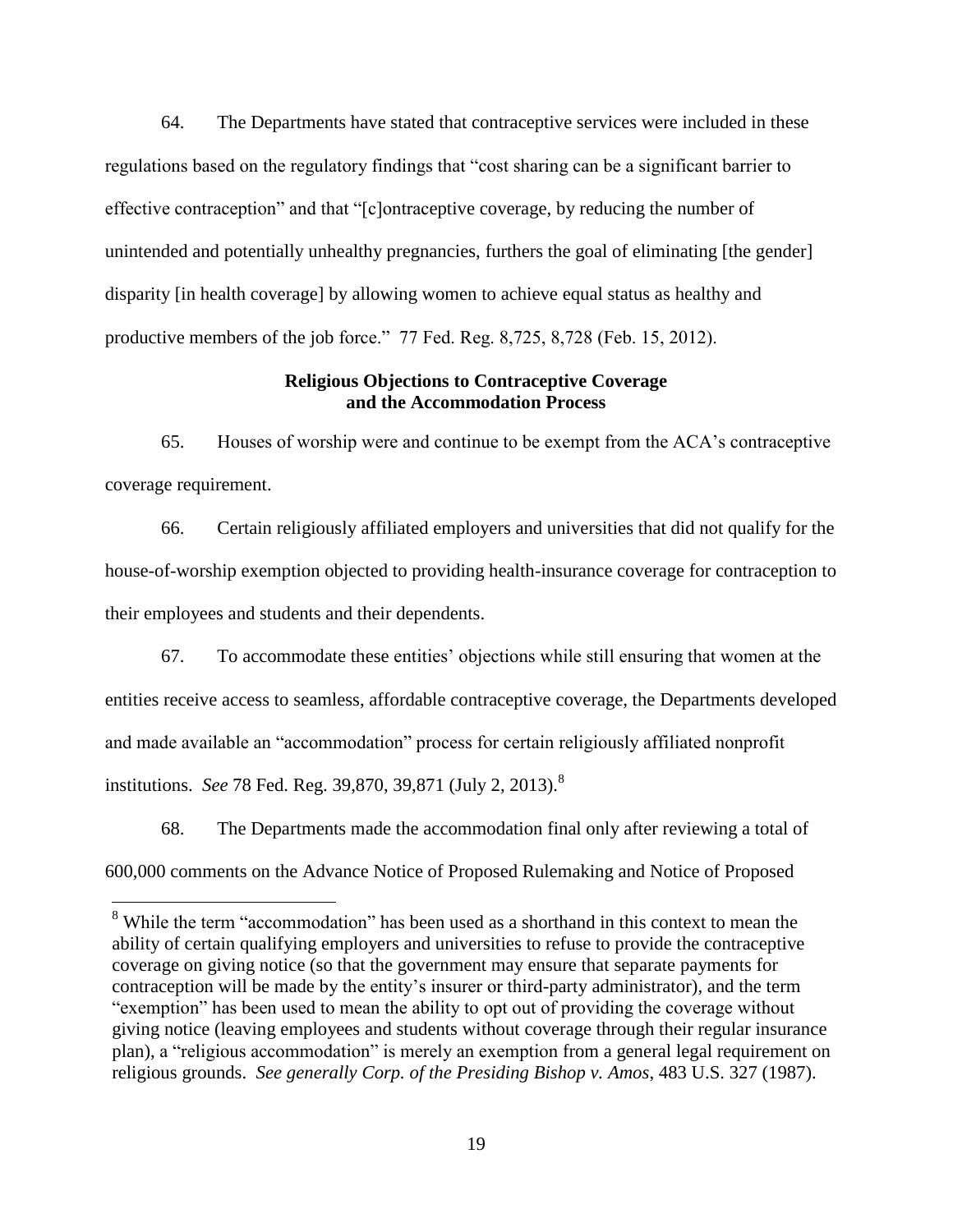Rulemaking.

69. The accommodation was later extended to certain closely held, for-profit entities with religious objections to contraception, in response to the U.S. Supreme Court's decision in *Burwell v. Hobby Lobby Stores, Inc*., 134 S. Ct. 2751 (2014). *See* 80 Fed. Reg. 41,318 (July 14, 2015).

70. The federal government made the extension of the accommodation final only after reviewing 75,000 comments in response to the related Notice of Proposed Rulemaking.

71. The accommodation allows an objecting entity either to sign a form stating its objection to providing contraceptive coverage and submit that form to the entity's insurance company or otherwise to notify the federal government of its objection. 26 C.F.R. § 54.9815- 2713A (2015).

72. After this notification, the insurance company or third-party administrator provides or arranges for separate payments for contraceptive services, without cost-sharing, directly to the affected women. *Id.*

73. Thus, under the accommodation, an objecting entity is entirely relieved of "contracting, arranging, paying, or referring for contraceptive coverage," while the women who are employees or students, and their dependents, receive the required coverage without costsharing from their regular insurance company.

74. A number of entities that were eligible for the accommodation nevertheless challenged it, contending that merely filling out the accommodation form or notifying the government of their objection violated the Religious Freedom Restoration Act ("RFRA") and the U.S. Constitution.

75. The objecting employers and universities argued that providing notification in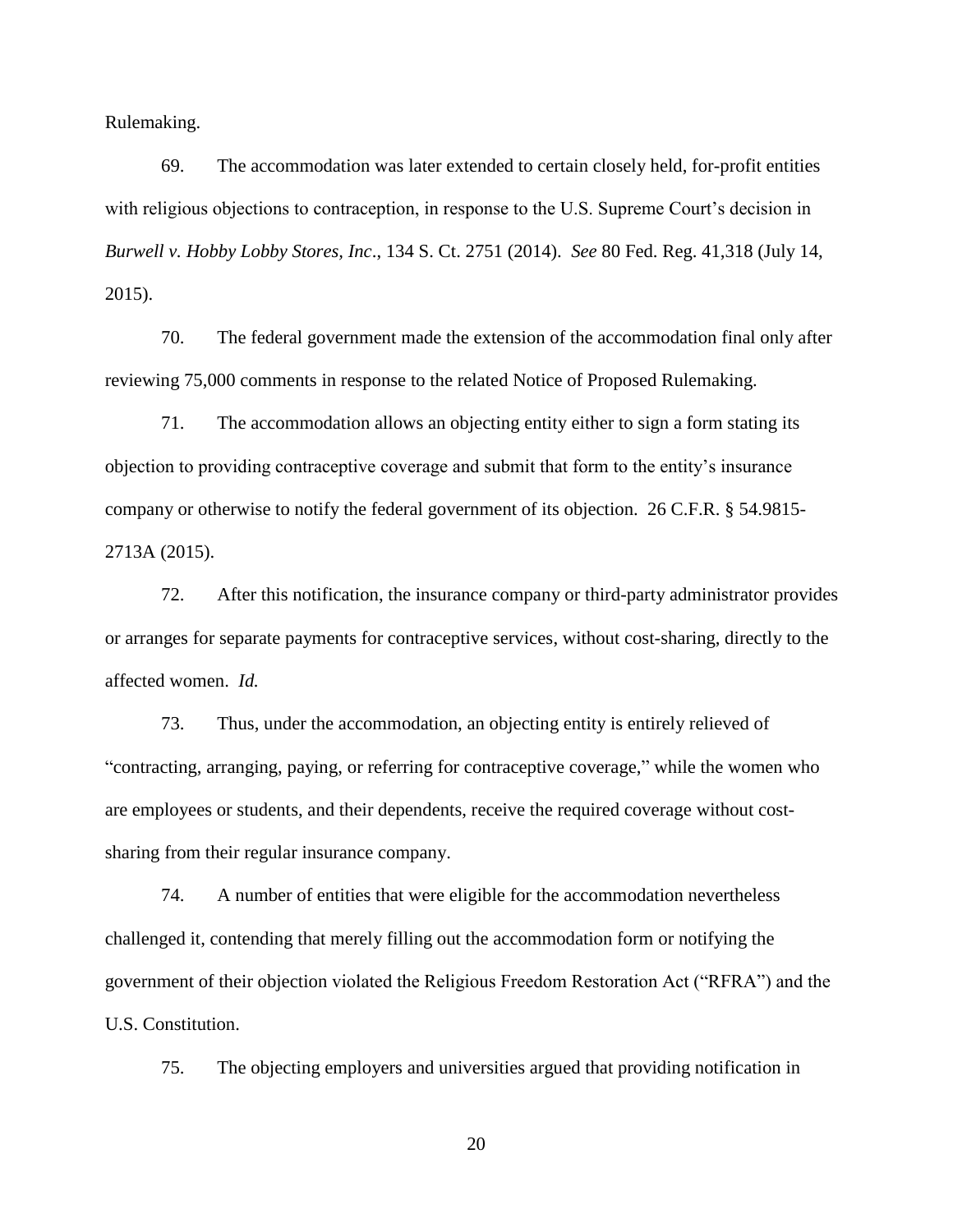order to opt out of the ACA's contraceptive coverage requirement is a "trigger" to women's receiving contraceptive coverage, even though the objecting entities are not required to provide the coverage in their health plan.

76. Several of these entities filed lawsuits.

77. Eight of the nine federal courts of appeals to consider these cases flatly rejected these challenges. *See, e.g., Little Sisters of Poor House v. Burwell*, 794 F.3d 1151 (10th Cir. 2015); *Geneva Coll. v. Sec'y U.S. Dep't of Health & Human Servs*., 778 F.3d 422 (3d Cir. 2015); *Priests for Life v. U.S. Dep't of Health & Human Servs*., 772 F.3d 229 (D.C. Cir. 2014); *E. Tex. Baptist Univ. v. Burwell*, 793 F.3d 449, 459–63 (5th Cir. 2015); *Univ. of Notre Dame v. Burwell*, 786 F.3d 606, 611–15 (7th Cir. 2015); *Catholic Health Care Sys. v. Burwell*, 796 F.3d 207, 218– 26 (2d Cir. 2015); *Mich. Catholic Conference & Catholic Family Servs. v. Burwell*, 807 F.3d 738, 749–50 (6th Cir. 2015); *Eternal Word Television Network, Inc. v. Sec'y of U.S. Dep't Health & Human Servs.*, 818 F.3d 1122, 1148–51 (11th Cir. 2016); *but see Dordt Coll. v. Burwell*, 801 F.3d 946 (8th Cir. 2015).

78. The U.S. Court of Appeals for the Seventh Circuit held that the accommodation process does not substantially burden Notre Dame's exercise of religion and therefore does not violate RFRA. *See Univ. of Notre Dame v. Burwell*, 786 F.3d 606, 607 (7th Cir. 2015), *vacated on other grounds*, 136 S. Ct. 2007 (2016); *Univ. of Notre Dame v. Sebelius*, 743 F.3d. 547, 554 (7th Cir. 2014), *vacated on other grounds*, 135 S. Ct. 1528 (2015); *see also Grace Sch. v. Burwell*, 801 F.3d 788, 791 (7th Cir. 2015), *vacated on other grounds*, 136 S. Ct. 2011 (2016); *Wheaton Coll. v. Burwell*, 791 F.3d 792, 795 (7th Cir. 2015).

79. The U.S. Supreme Court granted certiorari in seven of the cases and ultimately vacated and remanded *all* the cases with the instruction that the parties "should be afforded an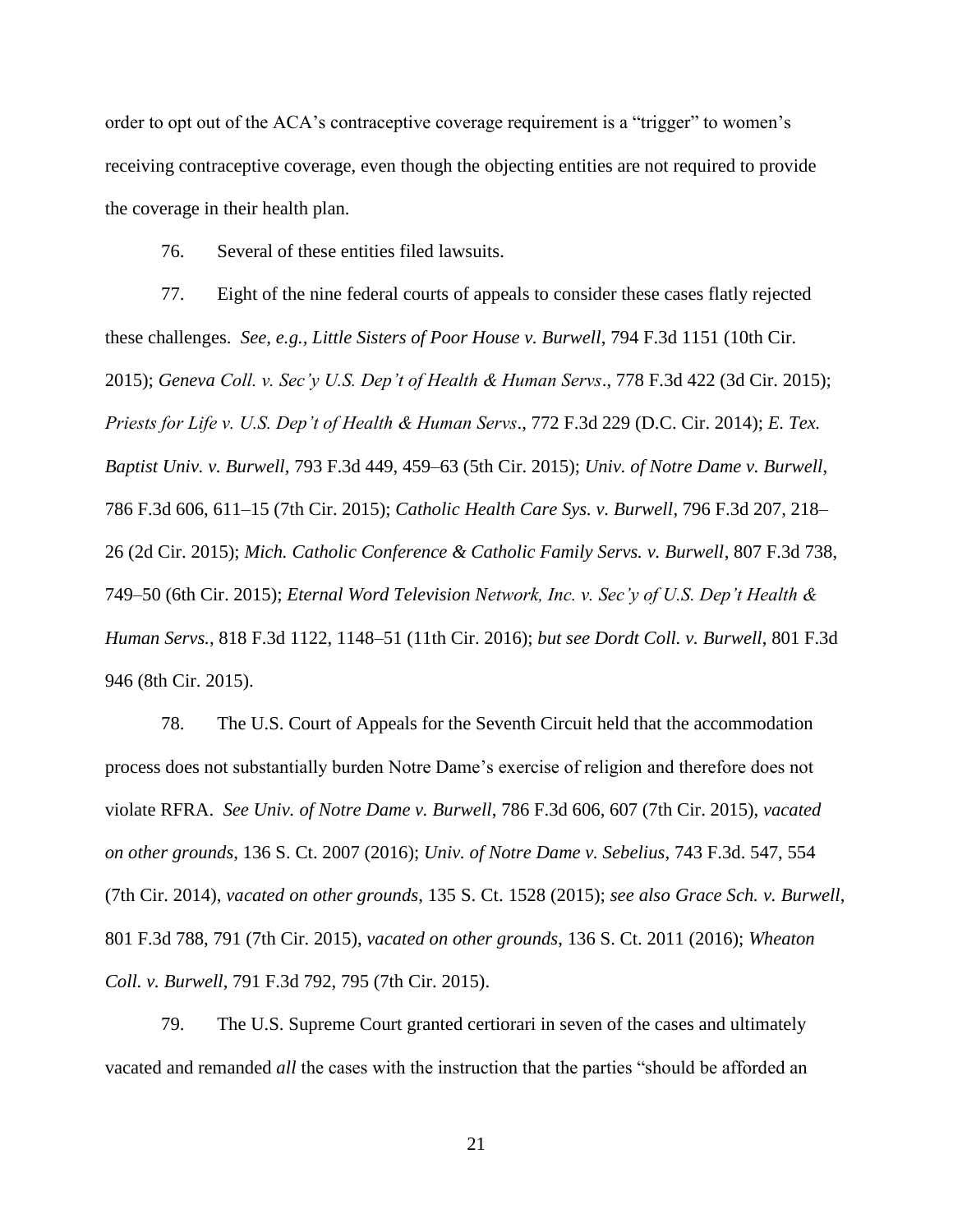opportunity to arrive at an approach going forward that "accommodates [the entities'] religious exercise *while at the same time ensuring that women covered by [the entities'] health plans receive full and equal health coverage, including contraceptive coverage***.**" *Zubik v. Burwell*, 136 S. Ct. 1557, 1560 (2016) (citation and internal quotation marks omitted) (emphasis added).

80. On July 22, 2016, in light of the Supreme Court's decision in *Zubik*, the Departments issued a Request for Information ("RFI") to solicit from interested parties comments on "whether there are alternative ways (other than those offered in current regulations) for eligible organizations that object to providing coverage for contraceptive services on religious grounds to obtain an accommodation, while still ensuring that women enrolled in the organizations' health plans have access to seamless coverage of the full range of Food and Drug Administrationapproved contraceptives without cost sharing." 81 Fed. Reg. 47,741 (July 22, 2016).

81. On January 9, 2017, in response to 54,000 comments received in response to the RFI, the federal government concluded: "the comments reviewed by the Departments in response to the RFI indicate that no feasible approach has been identified at this time that would resolve the concerns of religious objectors, while still ensuring that affected women receive full and equal health coverage, including contraceptive coverage," so "the Departments continue to believe that the existing accommodation regulations are consistent with RFRA . . . ." Dept. of Labor, FAQs About Affordable Care Act Implementation Part 36, at 4-5 (Jan. 9, 2017), https://www.dol.gov/sites/default/files/ebsa/about-ebsa/our-activities/resource-center/faqs/aca-

part-36.pdf.

82. Meanwhile, the various *Zubik* cases were held in abeyance while the parties attempted to work out a resolution.

83. According to court filings in those cases, the federal government met numerous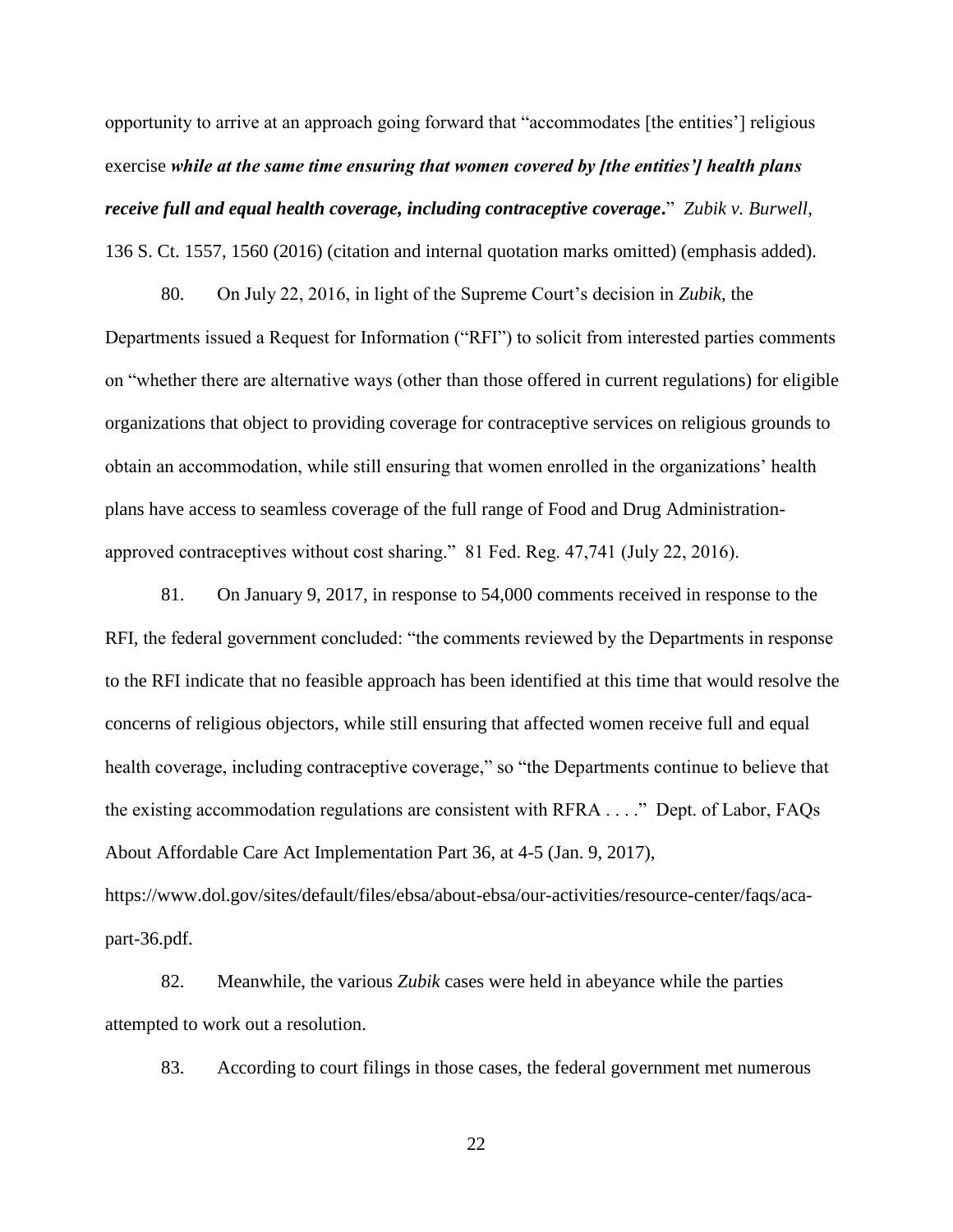times with entities challenging the coverage requirement to discuss a resolution of the accommodation process.

84. Although Notre Dame students had intervened in the University's challenge to the contraceptive coverage requirement, they were not permitted to participate in that process (*see*  Status Report of Intervenors-Appellees at 2, *Univ. of Notre Dame v. Price*, No. 13-3853 (7th Cir. Oct. 2, 2017)).

## **The Interim Final Rules**

85. Despite the Supreme Court's clear order in *Zubik* to find an approach that "ensur[es] that women covered by [the employers'] health plans receive full and equal health coverage, including contraceptive coverage," President Trump issued an Executive Order on May 4, 2017, titled "Promoting Free Speech and Religious Liberty," directing issuance of the type of Rules challenged here. Exec. Order No. 13,798, 82 Fed. Reg. 21,675 (May 4, 2017).

86. The Order states that, regarding the "Conscience Protections with Respect to Preventive-Care Mandate," "[t]he Secretary of the Treasury, the Secretary of Labor, and the Secretary of Health and Human Services shall consider issuing amended regulations, consistent with applicable law, to address conscience-based objections to the preventive-care mandate promulgated under section 300gg-13(a)(4) of title 42, United States Code."

87. Without any public notice and comment or other pre-enactment mechanism for receiving input from the public, the Departments issued the new Rules on October 6, 2017.

88. The Rules dramatically expand the scope of the exemption and the types of entities that can claim it, allowing the covered entities to choose whether they will participate in the accommodation process or whether they will instead affirmatively prevent employees and students from receiving contraceptive coverage.

89. The latter approach has the effect of denying Plaintiffs and other women coverage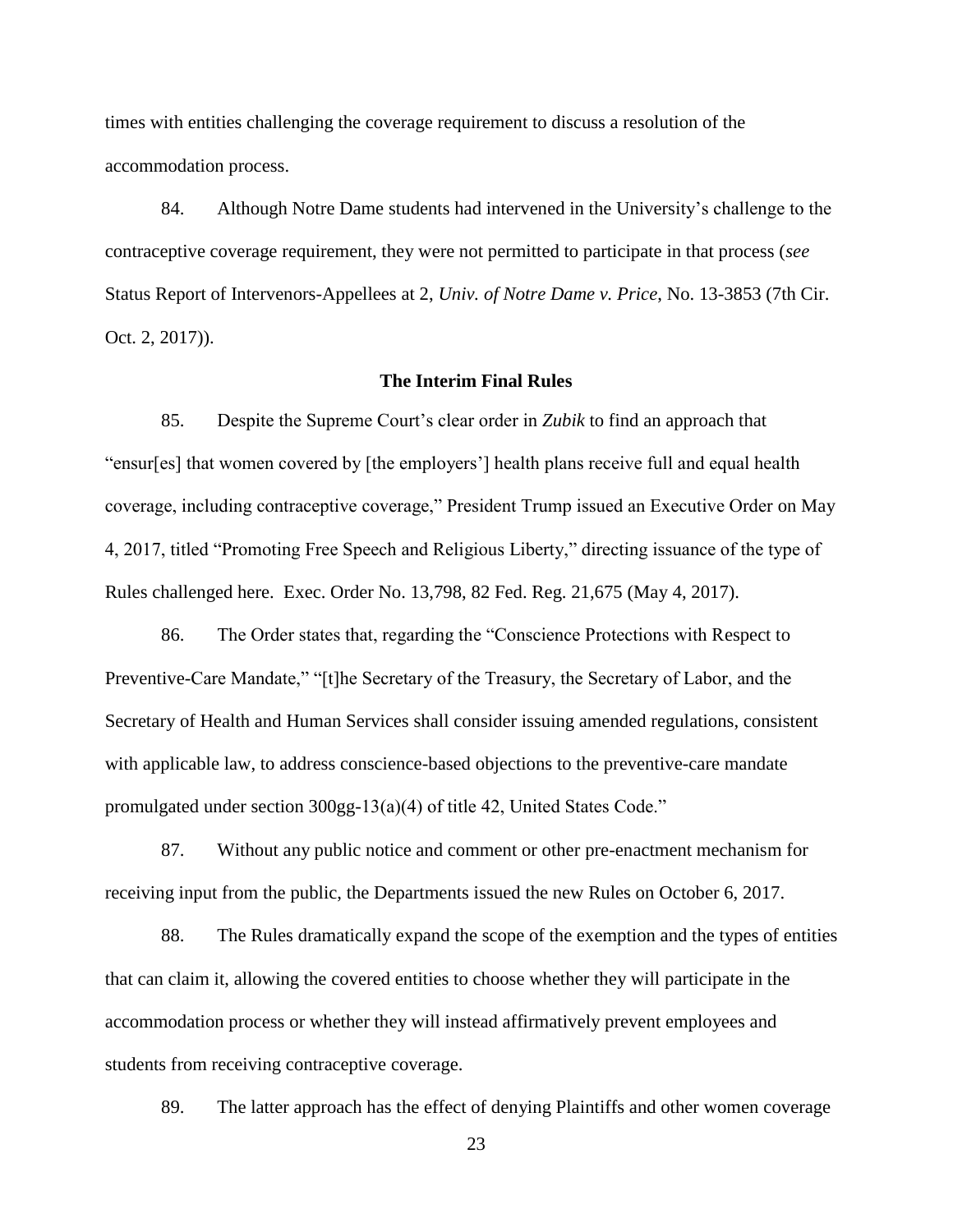to which they are otherwise legally entitled.

90. The Rules broaden the entities eligible for an exemption so that almost any university, nonprofit, for-profit business (whether publicly or privately held), or other nongovernmental employer may refuse to cover contraception in its group health plans without notifying the government or anyone else.  $45$  C.F.R.  $\S$  $\S$   $147.132(a)(1)$ ,  $147.133(a)(1)$  (as amended).

91. Through the Rules, the Departments impermissibly attempt to broaden the permissible bases for seeking the exemption, from sincerely held religious beliefs to sincerely held religious beliefs or sincerely held moral convictions (45 C.F.R. §§ 147.132(a)(2), 147.133(a)(2) (as amended)).

92. The Rules make optional the previously-required accommodation process for objecting entities, which was designed to ensure that employees and students would continue to receive seamless contraceptive coverage.

93. Under the Rules, an employer, university, or insurance issuer may claim an exemption and deny coverage, so that the insureds will no longer have seamless contraceptive coverage.

94. These Rules took effect immediately on October 6, 2017.

95. These Rules took effect without any notice or opportunity for public comment.

96. On December 15, 2017, the U.S. District Court for the Eastern District of Pennsylvania entered a nationwide preliminary injunction temporarily blocking the Rules from taking effect. *Pennsylvania v. Trump*, -- F. Supp. 3d --, No. CV 17-4540, 2017 WL 6398465, at \*15 (E.D. Pa. Dec. 15, 2017).

97. The court found that the plaintiff—the Commonwealth of Pennsylvania—will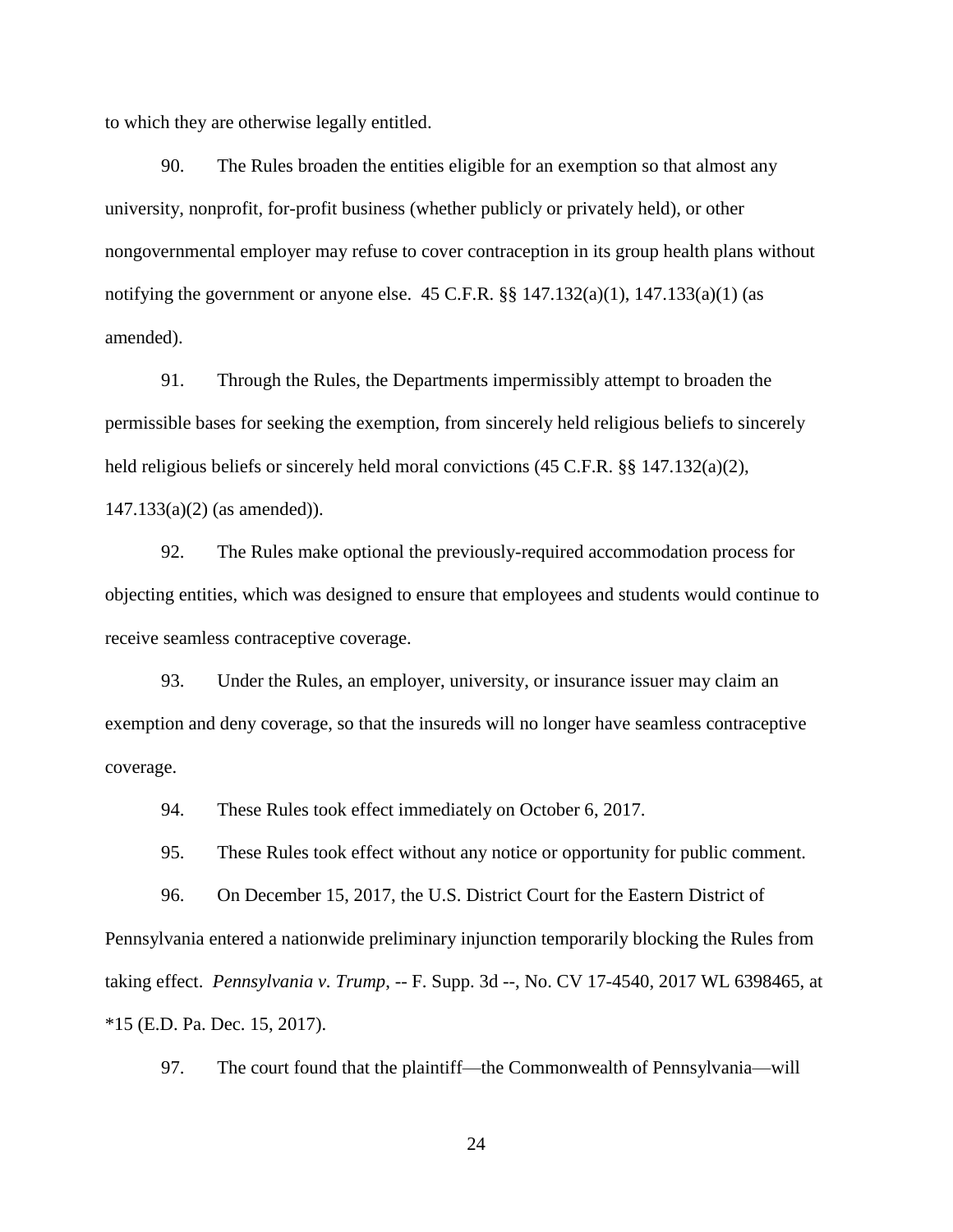likely succeed on the merits of its claim that the Government Defendants promulgated the Rules without following the requisite procedures under the Administrative Procedure Act. *Id.* at \*11-14.

98. The court further found that Pennsylvania was likely to succeed on its claim that the Rules are substantively illegal because they were promulgated without statutory authority. *Id*  at \*15-17.

99. A few days later, the U.S. District Court for the Northern District of California issued a second nationwide preliminary injunction against the Rules, similarly finding that the plaintiff States in another action would likely succeed on their claim that the Government Defendants issued the Rules without following the procedures required by Administrative Procedure Act. *California v. Health & Human Servs.*, -- F. Supp. 3d --, No. 17-CV-05783-HSG, 2017 WL 6524627 (N.D. Cal. Dec. 21, 2017).

100. Both decisions are on appeal.

### **The Settlement Agreement**

101. On October 13, 2017, just one week after the Departments issued the Rules, and the same day that the Rules were published in the Federal Register, the Government Defendants executed the Settlement Agreement, which purported to resolve several pending cases challenging the ACA contraceptive coverage requirement.

102. The Government Defendants executed the Settlement Agreement with Notre Dame in order to dispose of the University's ongoing legal dispute. The Settlement Agreement also resolved separate legal challenges with more than 70 other private entities.

103. Among other terms, the Settlement Agreement purports to exempt Notre Dame and the health plans that it sponsors from complying with either the existing contraceptive coverage requirement or any "materially similar regulation or agency policy." (Exhibit A at 4).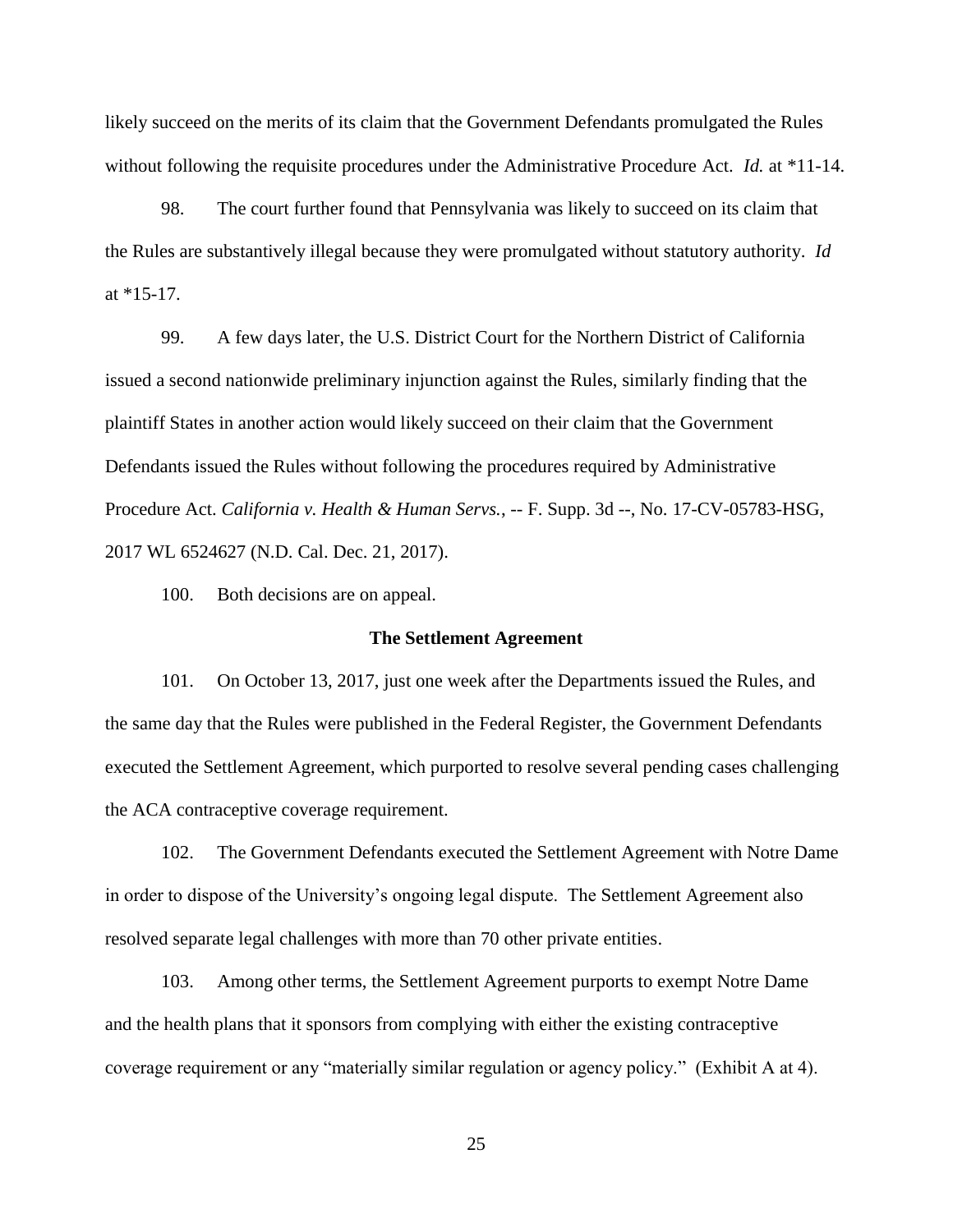104. The Settlement Agreement states that "[n]o person may receive [contraceptive coverage] as an automatic consequence of enrollment in any health plan sponsored by Plaintiffs." (Exhibit A at 4).

105. The Settlement Agreement also retroactively rescinds penalties for noncompliance with the contraceptive coverage requirement, providing that no fines should have been assessed. (Exhibit A at 6).

106. By these provisions, the Government Defendants purport to grant private entities, including the Defendant University, a contractual right to deny contraceptive coverage to women who rely on their health plans, in direct violation of the ACA and the Supreme Court's directive in *Zubik* that any resolution of legal challenges to the contraceptive coverage requirement must "ensur[e] that women covered by [the entities'] health plans receive full and equal health coverage, including contraceptive coverage." *Zubik*, 136 S. Ct. at 1560.

107. As a justification for this unlawful action, the Settlement Agreement relies on "the new regulations," notwithstanding that those Rules are themselves unlawful and have since been preliminarily enjoined by two district courts. (Exhibit A at 2).

108. The Settlement Agreement further awards the private entities \$3 million to cover the costs and fees for their legal counsel, the law firm Jones Day. (Exhibit A at 7).

109. Despite repeated requests by the students who intervened in the University's lawsuit to be included in settlement negotiations, the student-intervenors were excluded from all settlement discussions and were never informed by either the Defendant University or the Government Defendants that a settlement agreement had been negotiated or executed. *See, e.g.*, *Univ. of Notre Dame v. Price*, No. 13-3853 (7th Cir.), Status Report of Intervenors-Appellees at 2, (filed Oct. 2, 2017), Status Report of Intervenors-Appellees, Dkt. 152 (filed Aug. 31, 2017).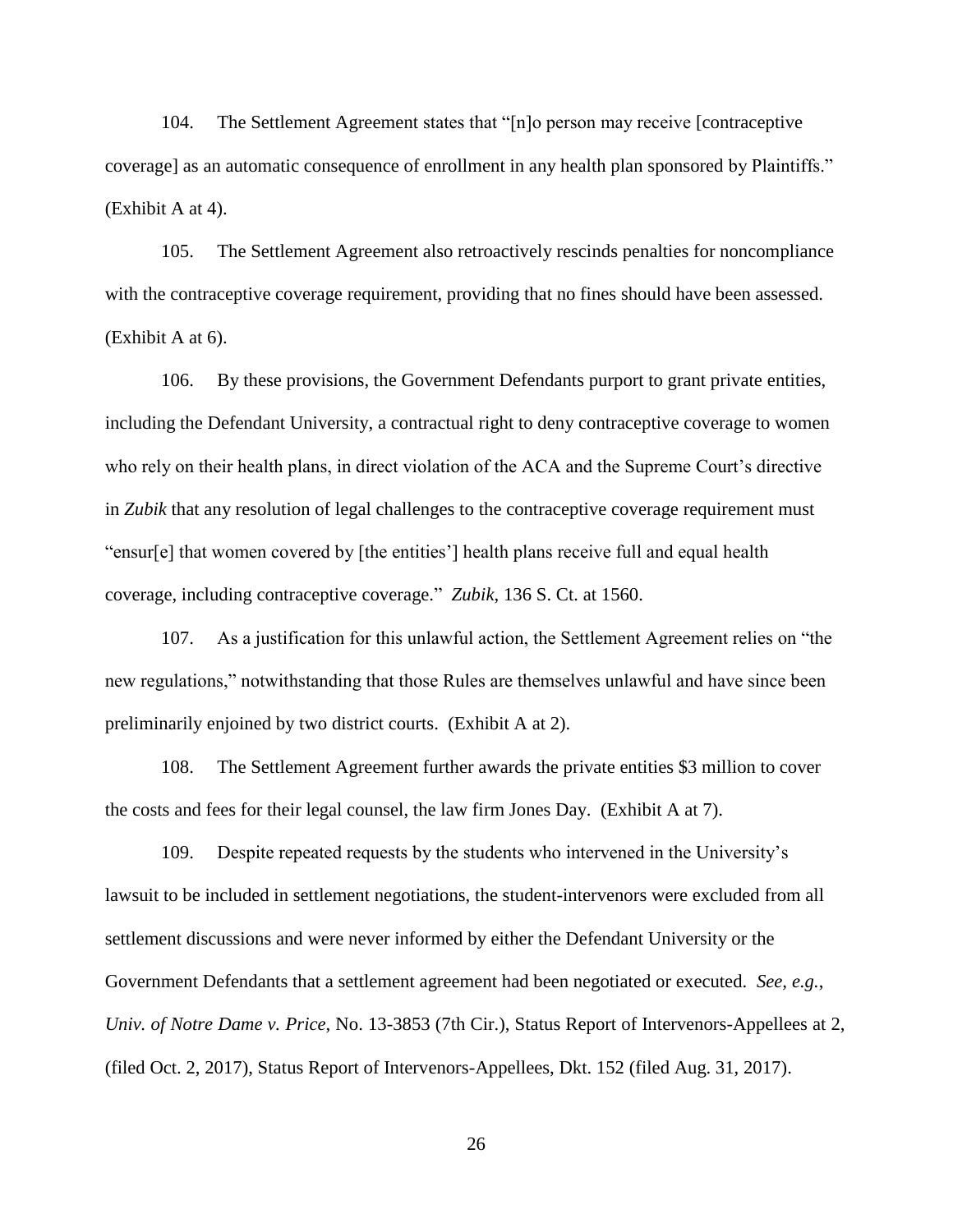110. No court was informed of, reviewed, or judicially confirmed the Settlement Agreement.

111. Neither the U.S. Department of Justice nor any of the Defendant agencies issued a public press release announcing the Settlement Agreement.<sup>9</sup>

112. Notre Dame voluntarily dismissed its lawsuit concerning the contraceptive coverage requirement on October 19, 2017, less than two weeks after the Rules were issued, and just days after execution of the secret Settlement Agreement, although neither Plaintiffs here nor the student-intervenors in the Notre Dame action were informed about or aware of the Settlement Agreement at that time, and notwithstanding that their rights under the ACA were directly affected thereby. *See Univ. of Notre Dame v. Sebelius*, No. 13-cv-1276 (N.D. Ind.); *Univ. of Notre Dame v. Price*, No. 13-3853 (7th Cir.) (appeal dismissed October 17, 2017).

## **Notre Dame's Changes to Contraceptive Coverage**

113. On October 27, 2017, Notre Dame announced in e-mails to students, faculty, and staff its intention to withdraw contraceptive coverage from its health plans beginning in the new plan years.

114. After the University's October 27 announcement, students began to organize in response to the University's decision to withdraw contraceptive coverage.

115. Students who would soon form Plaintiff I4RH collected 516 signatures from undergraduate students, graduate students, faculty, and alumni on a statement condemning the

<sup>9</sup> See U.S. Dep't of Justice, Justice News, https://www.justice.gov/news (listing all press releases and revealing that no release was issued about the Settlement Agreement); U.S. Dep't of Health & Human Servs., 2017 News Releases, https://www.hhs.gov/about/news/2017-newsreleases/index.html#October (same); U.S. Dep't of Labor, Newsroom, https://www.dol.gov/newsroom/releases/date/2017/October (same); U.S. Dep't of Treasury, Press Releases, https://home.treasury.gov/news/press-releases (same).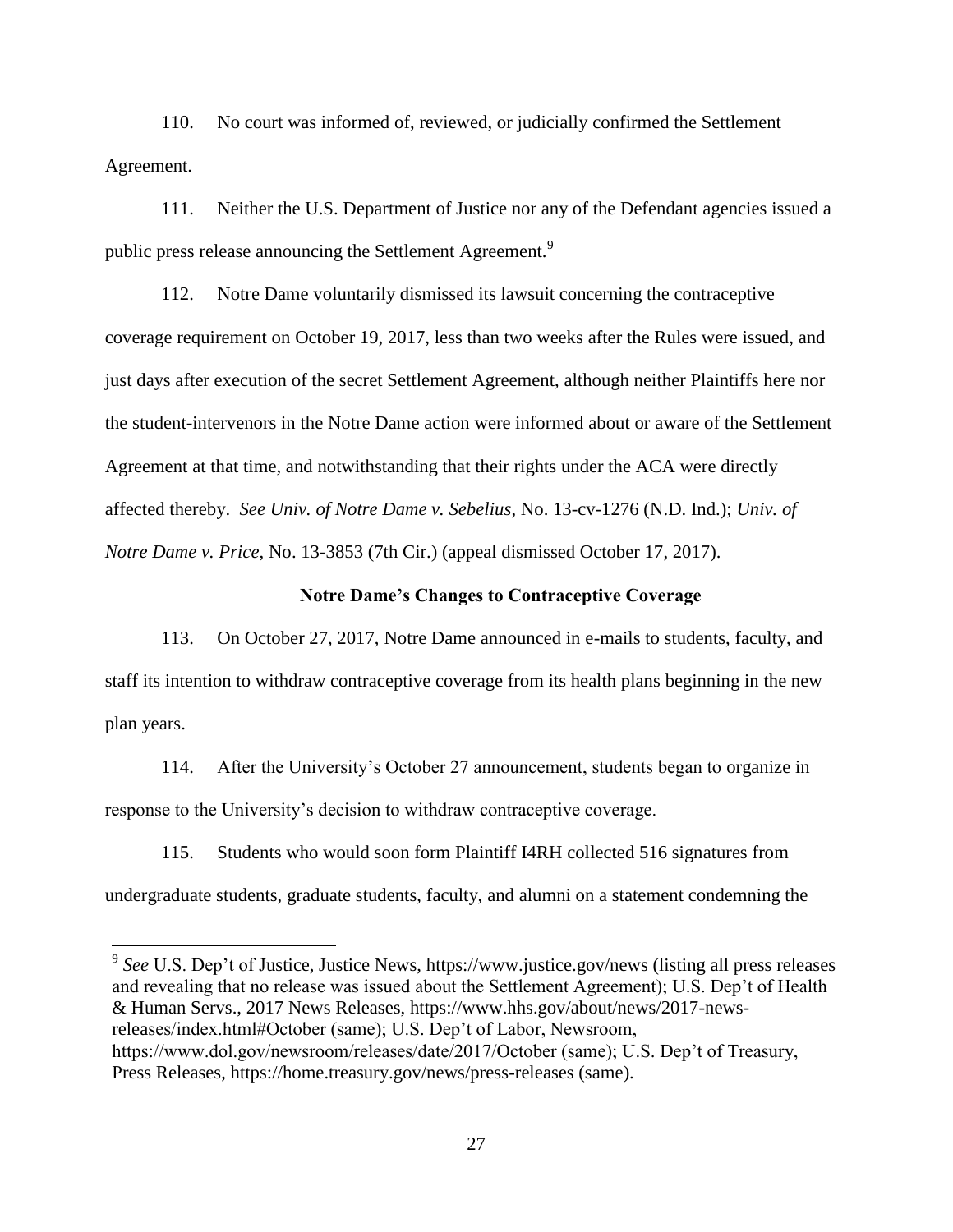University's decision to withdraw contraceptive coverage.

116. During this same period, individuals covered by Notre Dame's health plans including some of the Plaintiffs in this case<sup>10</sup>—filed lawsuits against the Departments, challenging the Rules that had given rise to the University's announced policy changes.

117. Several Notre Dame students filed a lawsuit in this Court. *Shiraef v. Hargan*, 3:17-cv-817 (N.D. Ind.) (filed October 31, 2017).

118. Two other Notre Dame students, along with a national student association, filed a lawsuit in the U.S. District Court for the District of Columbia. *Medical Students for Choice v. Wright*, 1:17-cv-02096, (D.D.C.) (filed on October 10, 2017).

119. Following public expression of serious concerns from students, alumni, and faculty, the University soon reversed course on its decision to terminate contraceptive coverage.

120. In early November 2017, the University sent e-mails to students, faculty, and staff announcing that it would "not interfere" with the provision of contraceptive coverage to students by Aetna or to faculty and staff by Meritain and OptumRx.

121. In reliance on Notre Dame's statements that it would "not interfere" with the provision of contraceptive coverage by the insurance companies, the plaintiffs in the prior Notre Dame cases filed notices of voluntarily dismissal.

122. The Courts granted voluntary dismissal of the District of Columbia and Northern District of Indiana cases without prejudice on February 6 and 7, 2018.

123. Also on February 7, immediately after the dismissal orders were entered, the University again reversed course, announcing that it would, in fact, be terminating insurance coverage for certain FDA-approved methods of contraception for employees in the middle of the

 $\overline{a}$ 

 $10$  The plaintiffs in these prior suits included Plaintiff Natasha Reifenberg and Jane Doe 2.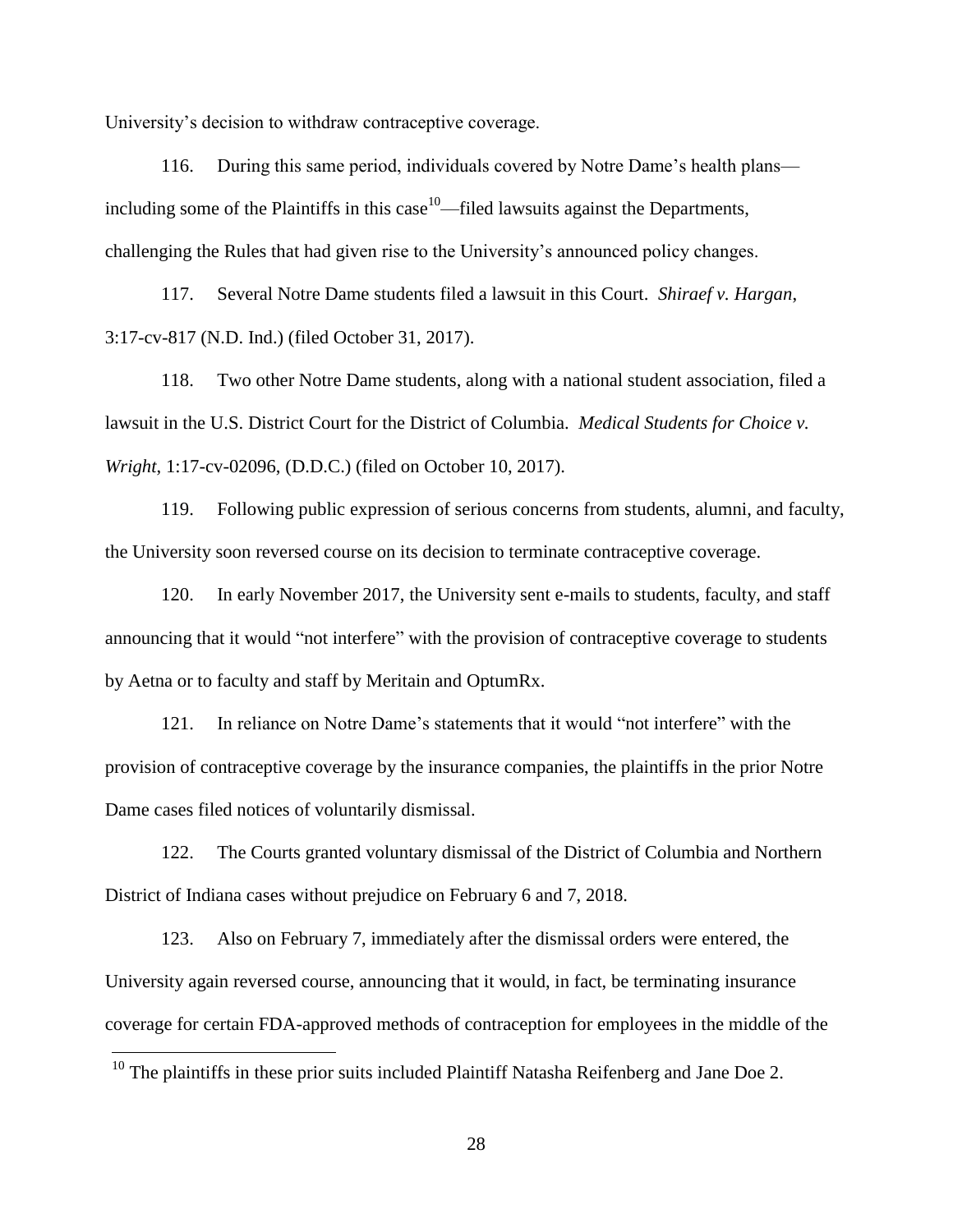plan year on July 1, 2018, and for students beginning with the new plan year in August 2018.

124. In justifying this change in coverage, the University publicly invoked the Settlement Agreement as independent authority.

125. As explained in two letters sent on February 7, 2018, by Notre Dame's President, John Jenkins, to "Aetna Student Health Enrollees" and to "Faculty and Staff," a "favorable" settlement with the U.S. government purportedly gave "the University, its insurers and third party administrators the option of an exemption from providing" coverage for all FDA-approved methods of contraception. Jenkins's letters did not state which contraceptive methods would continue to be covered and which would not.

126. Following the February 7 announcements, students, faculty, and staff were left guessing whether their method of contraception would remain covered.

127. On March 25, 2018, University Health Services circulated a "Health Care Coverage Update" to students, which directed students to review a "Frequently Asked Questions about Contraceptive Coverage" ("FAQ") webpage for more information about the changes to contraceptive coverage in the student health plan.

128. The FAQ explains that the University will provide no coverage for copper IUDs or emergency contraceptives.

129. The FAQ also explains that even though the University said that it will "cover" certain methods of contraception, it will require students to pay out-of-pocket for any covered contraceptive method, in direct contravention of the Women's Health Amendment, 42 U.S.C. § 300gg-13(a)(4), and implementing regulations.

130. According to the FAQ, students must pay the same out-of-pocket costs for contraception covered by the plan as for other prescription drugs.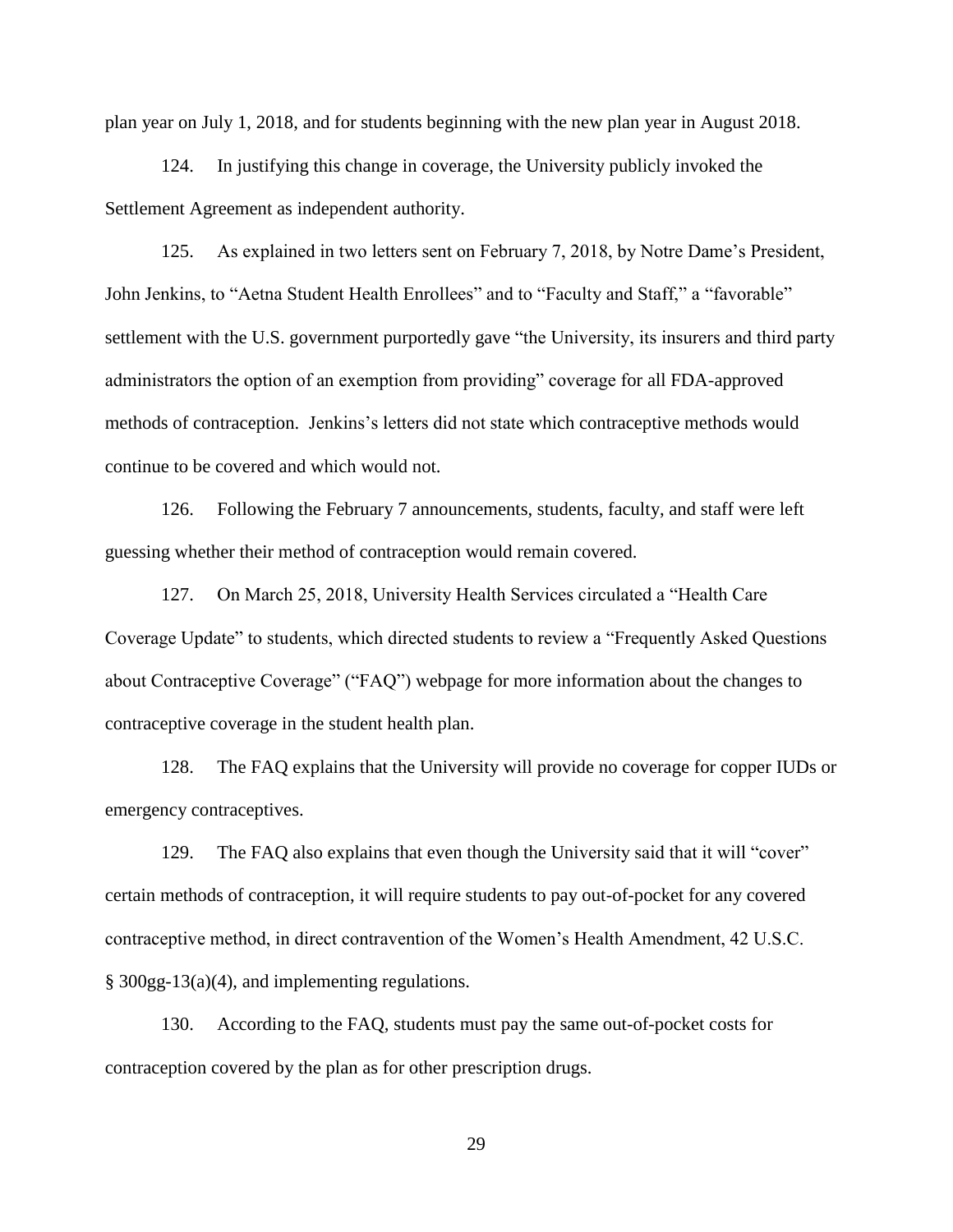131. Although new plan documents have yet to be released, based on the 2017-18 Aetna Student Health insurance plan, students will have to pay coinsurance of either 20 or 40 percent for certain contraceptives, depending on whether a generic alternative is available, and for some longacting reversible contraceptives like IUDs and implants, students may also have to meet a \$500 annual deductible before receiving any coverage from Aetna. $^{11}$ 

132. The FAQ further states that "counseling and instructional office visits" associated with natural family planning will be covered, but counseling and education related to other contraceptive methods and services will not.

133. Although the FAQ says that "certain IUDs and contraceptive implants" will remain covered, it declines to specify which, if any, forms of hormonal IUDs or implants will receive coverage or what related services, if any, will be covered.

134. IUDs and implants are among the most effective forms of contraception but carry the largest up-front costs.

135. Even if hormonal IUDs and implants are "covered," the FAQ states that they will be treated as "medical services."

136. Based on the 2017-18 Aetna Student Health plan, students may thus have to meet a \$500 deductible and then pay coinsurance of up to 40 percent of the "recognized charge" for a hormonal IUD or implant and related services (if any are covered).

137. Under the 2017-18 Aetna student health plan, the deductible is waived for expenses incurred at the University Health Services, but, because Notre Dame will not allow the University Health Services to provide most contraceptives, at least for undergraduates,

 $\overline{a}$ 

 $11$  Aetna Student Health Plan Design and Benefits Summary, University of Notre Dame at 6, 8, 10, 19, https://www.aetnastudenthealth.com/schools/notredame/pdbs1718.pdf.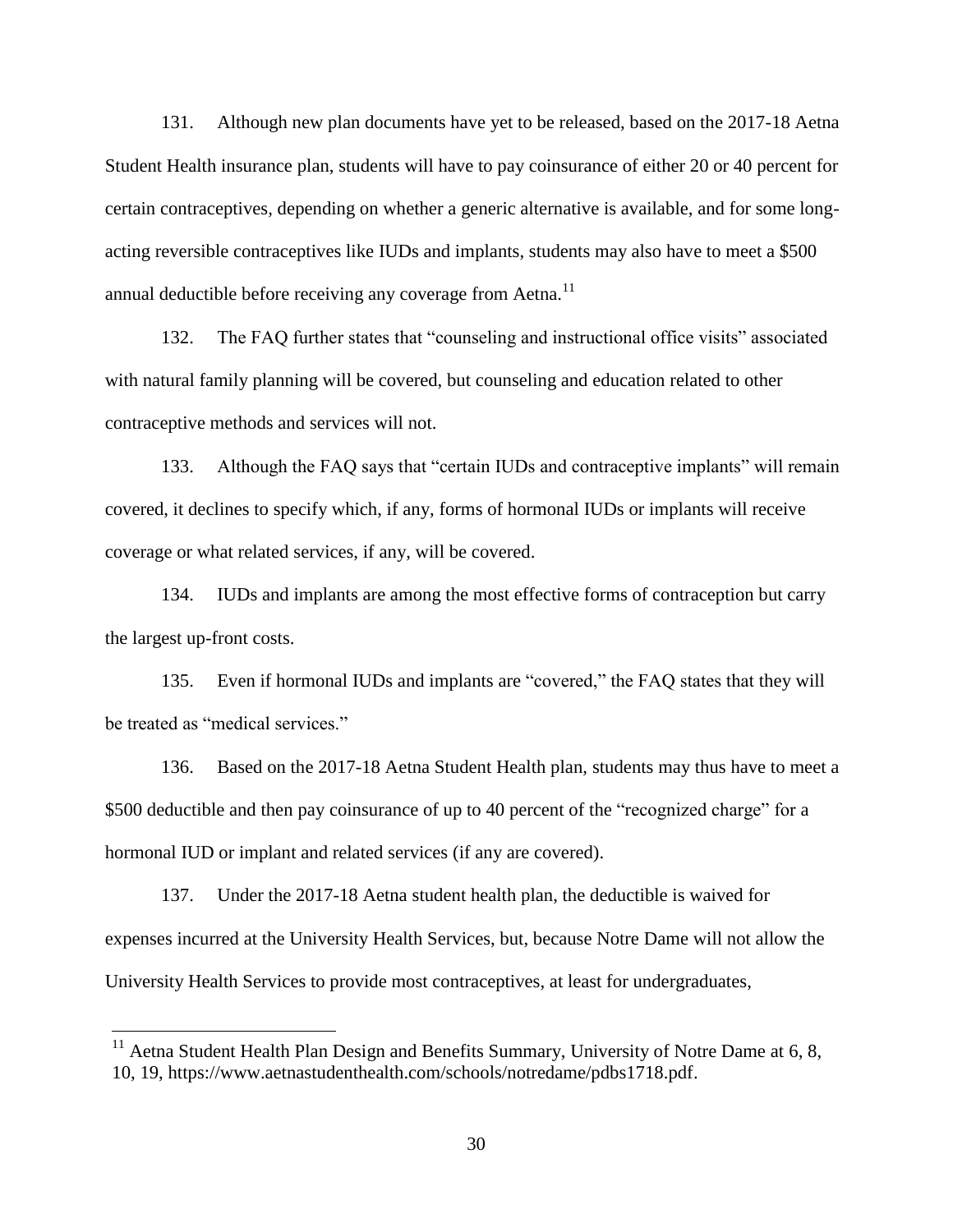undergraduates may be forced to incur additional out-of-pocket expenses in order to obtain contraception from off-campus physicians and pharmacies.

138. On April 27, 2018, Notre Dame Human Resources sent an e-mail to faculty and students with a link to revised medical and prescription plan documents and summaries of material modifications to those plans related to the changes to contraceptive coverage effective July 1, 2018.

139. In this correspondence, the University notified faculty and staff that, as with students, they will have to pay out-of-pocket for any covered contraceptive method, in direct contravention of the Women's Health Amendment, 42 U.S.C. § 300gg-13(a)(4), and implementing regulations. The e-mail also states that, as for students, the University will provide no coverage for copper IUDs or emergency contraceptives, and that "instructional and counseling appointments related to natural family planning will be covered" but counseling and education related to other contraceptive methods and services will not.

140. The e-mail correspondence states that certain "hormonal contraceptives" included on the University's contraceptive-drug formulary will be covered by OptumRx but will be subject to co-payments.

141. The e-mail correspondence and plan documents further state that IUDs and implants (as well as their insertion and removal) and contraceptive injections will be covered by Meritain as "medical services," but neither the e-mail nor the plan documents specify which, if any, hormonal IUDs or implants will be covered or whether any related services other than insertion and removal will be covered.

142. On April 30, 2018, Plaintiff I4RH sent Notre Dame President Jenkins an "insurance clarity petition" with more than 100 signatures from Notre Dame undergraduates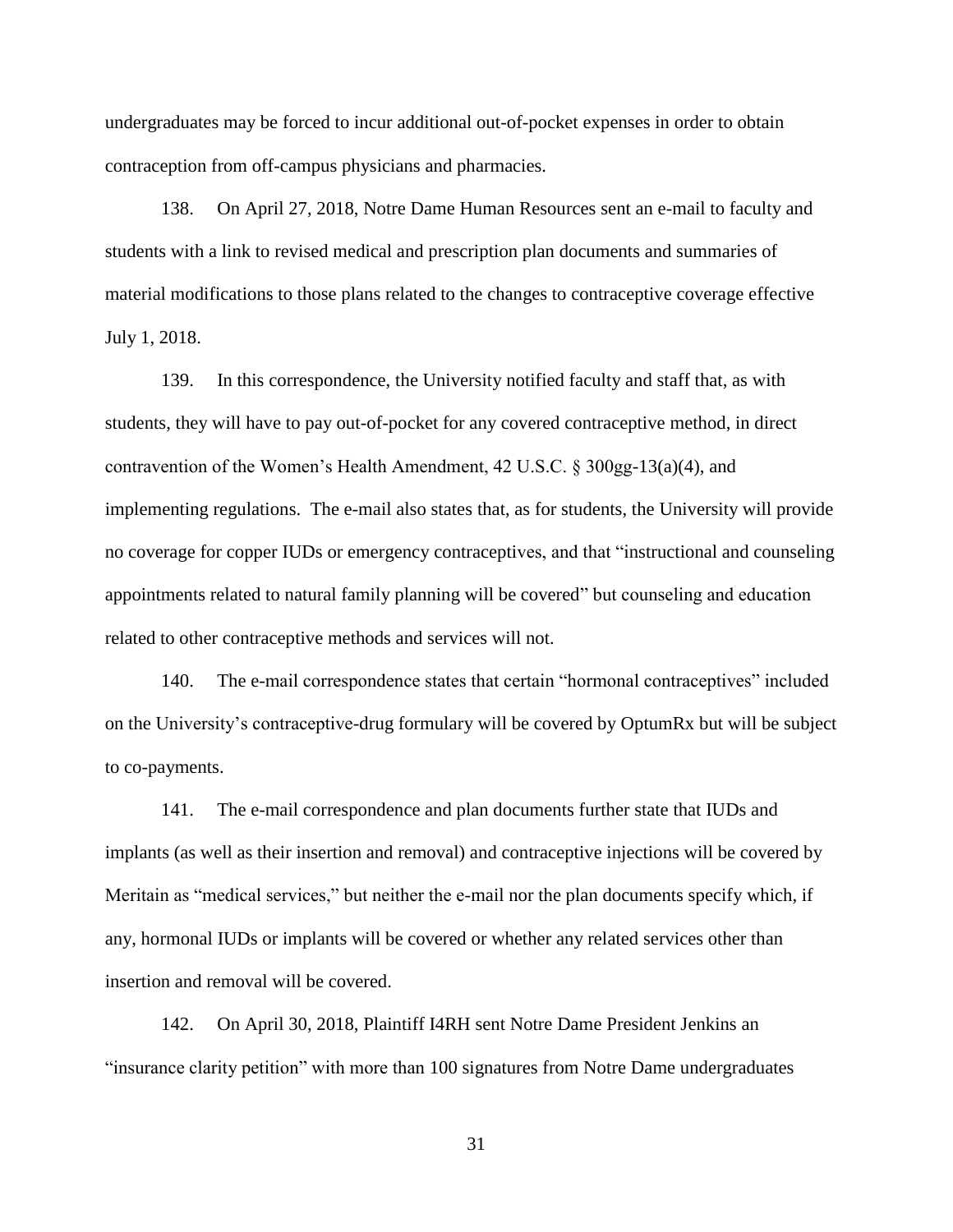graduate students, alumni, faculty, and staff demanding additional details about the University's announced changes to contraceptive coverage.

143. The petition also expressed disapproval over the change in policy and the "lack of transparency that has characterized the [school] administration's every move on this issue since October 2017."

144. On May 4, 2018, Ann Firth, Chief of Staff in the Notre Dame Office of the President, responded to I4RH that the University would not issue any more details about the Aetna student health plan until July 1, which is after matriculating students will have already committed to their programs.

## **Effect of the Rules and Settlement Agreement**

145. The expanded exemptions in the Rules effectively nullify the ACA's contraceptive coverage requirement, including regulations that took over six years to promulgate and involved multiple consultations with expert committees as well as six rounds of notice-and-comment rulemaking in the form of Advanced Notices of Proposed Rulemaking, Notices of Proposed Rulemaking, Interim Final Rules with comment periods, and Requests for Information that together involved more than 725,000 comments.

146. The Settlement Agreement and any other similar settlements, separate and apart from the Rules, also effectively nullify the ACA's contraceptive coverage requirement as to its signatories and unknown related entities offering coverage through the health plan of a signatory.

147. The expanded exemptions in the Rules allow virtually any employer or university to evade the contraceptive coverage requirement and thereby to harm women by imposing their religious and moral views on employees and students.

148. The Rules, the Settlement Agreement, and any other similar settlements create a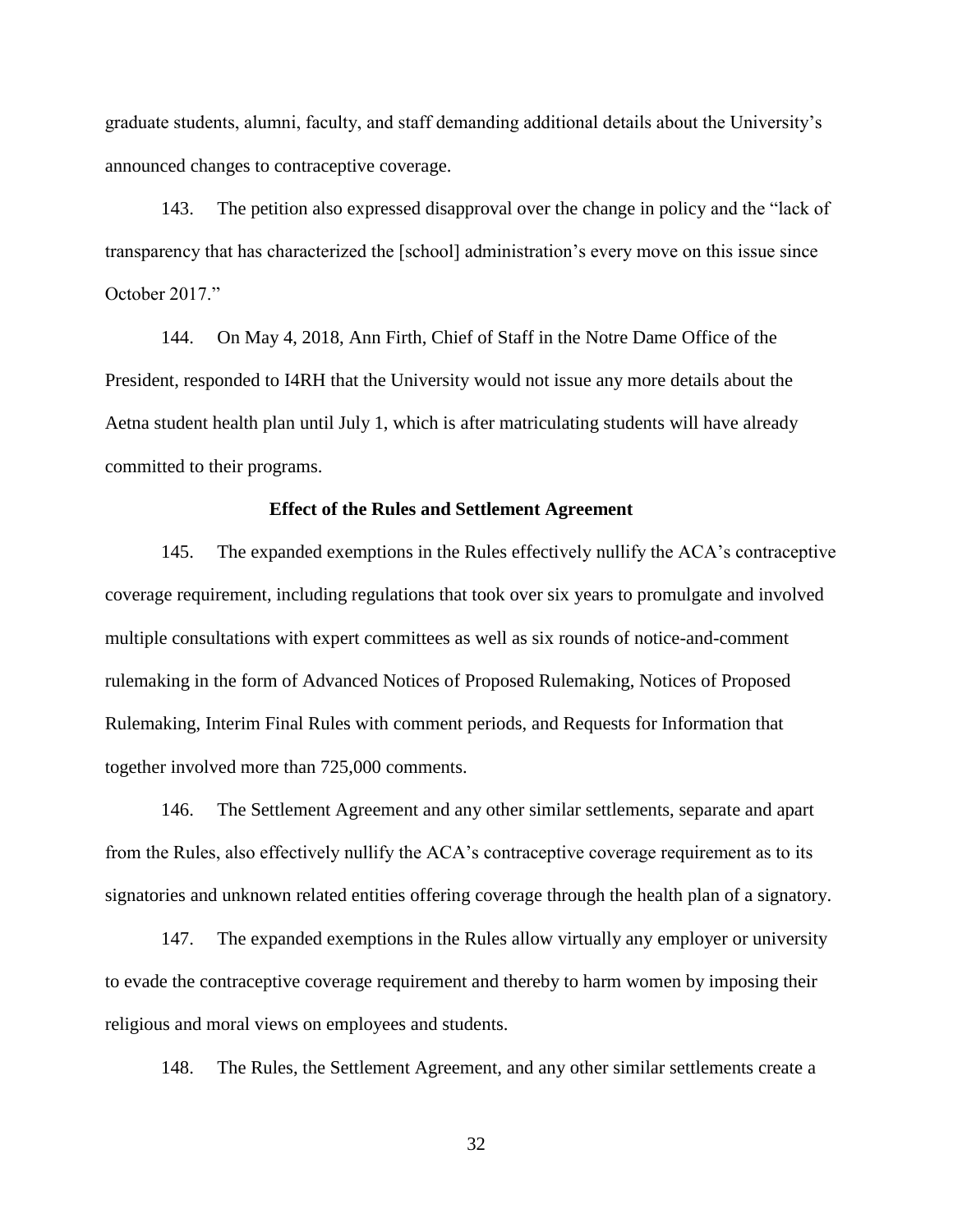major change in law.

149. The Government Defendants issued the Rules and Defendants executed the Settlement Agreement without constitutional or statutory authority, and in violation of Supreme Court orders.

150. The Government Defendants further issued the Rules without following the statutorily mandated notice-and-comment procedure.

151. The Rules, the Settlement Agreement, and any other similar settlements establish and impose one subset of religious views while denying health care to those with different beliefs.

152. The result is that Plaintiffs and other women are denied coverage for contraception and related services and thus are harmed.

153. The expanded exemptions jeopardize the health, economic security, and equality of more than 62 million women who currently have coverage for all FDA-approved contraceptive methods and related education and counseling without out-of-pocket costs. *See* Nat'l Women's Law Center, *New Data Estimate 62.4 Million Women Have Coverage of Birth Control without Out-of-Pocket Costs* (Sept. 2017), *available at* https://nwlc.org/resources/new-data-estimate-62-4 million-women-have-coverage-of-birth-control-without-out-of-pocket-costs/.

154. The Rules, the Settlement Agreement, and any other similar settlements reinstate the cost barriers to contraceptive care.

155. Additionally, the Rules, the Settlement Agreement, and any other similar settlements impose other significant informational, administrative, and logistical burdens on Plaintiffs and other women, who will need to navigate finding other sources of contraceptive care.

156. Some women will not have access to contraception at all because of the Rules, the Settlement Agreement, and any other similar settlements.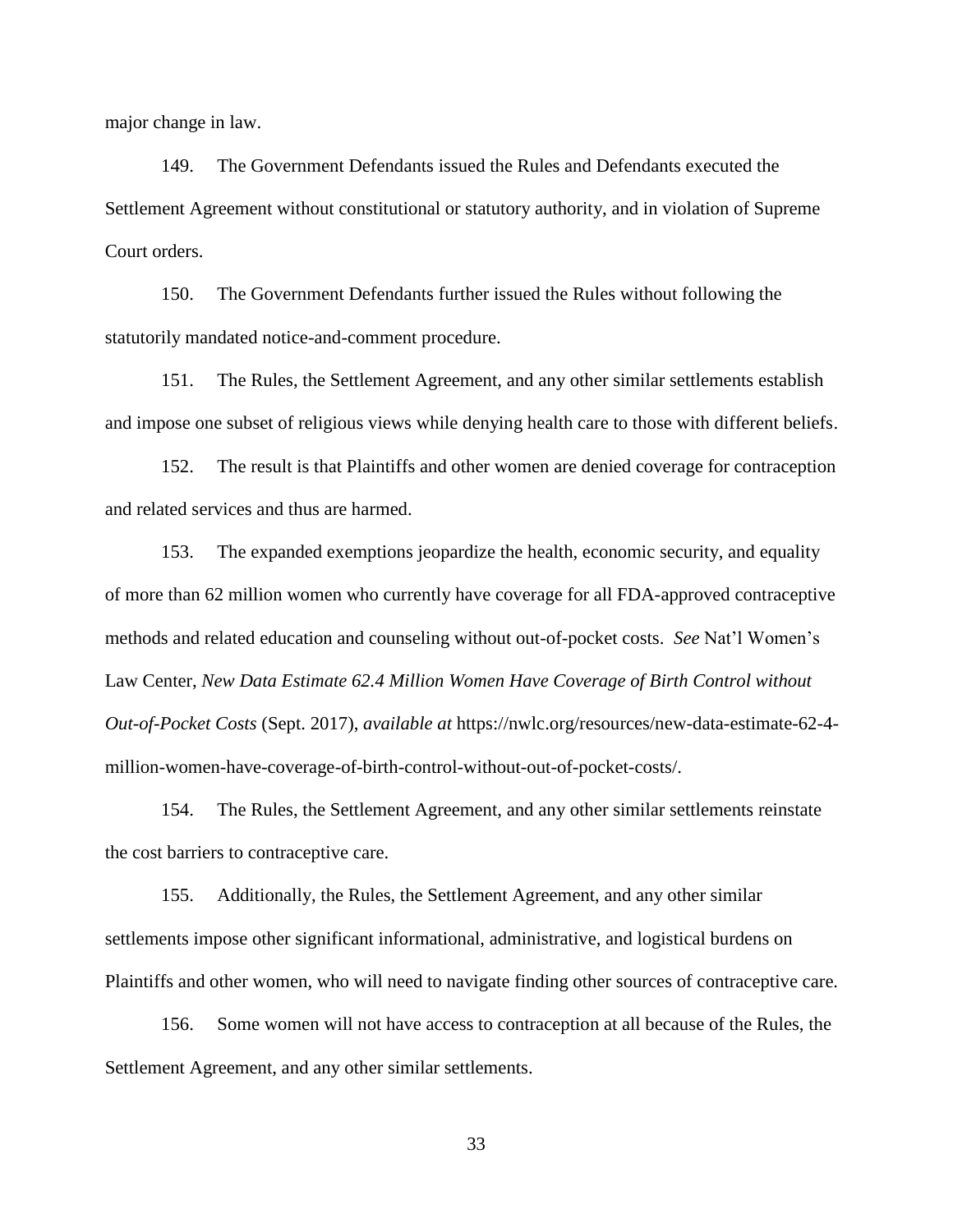157. Congress included the Women's Health Amendment in the ACA to improve women's health by removing cost and access barriers, to protect women's economic security, and to remedy systemic sex discrimination in the insurance market.

158. Yet the Rules, the Settlement Agreement, and other similar settlements, by allowing employers, universities, and insurance issuers to exempt themselves from the contraceptive coverage requirement, target women for adverse treatment, directly undermining those legislative purposes.

159. The Rules, the Settlement Agreement, and other similar settlements create unreasonable barriers to critical health care services for Plaintiffs and countless other women.

## **FIRST CAUSE OF ACTION—GOVERNMENT DEFENDANTS**

### **(Settlement Agreement Violates the Administrative Procedure Act)**

160. The foregoing allegations are re-alleged and incorporated by reference as if restated fully here.

161. Plaintiffs are entitled to relief under the Administrative Procedure Act because the Settlement Agreement is illegal under and contrary to controlling orders and precedential decisions of the federal courts, federal statutes, and the U.S. Constitution.

162. HHS, the Department of Labor, and the Department of the Treasury are "agencies" under the Administrative Procedure Act. *See* 5 U.S.C. § 551(1).

163. The Government Defendants' decision to enter into the Settlement Agreement is a final agency action subject to judicial review under 5 U.S.C. § 551(13) and 5 U.S.C. § 704.

164. The Administrative Procedure Act requires courts to "hold unlawful and set aside" any agency action, finding, or conclusion that is "arbitrary," "capricious," "an abuse of discretion," "not in accordance with the law," "contrary to constitutional right, power, privilege, or immunity," or "in excess of statutory . . . authority, or limitations, or short of statutory right." 5 U.S.C.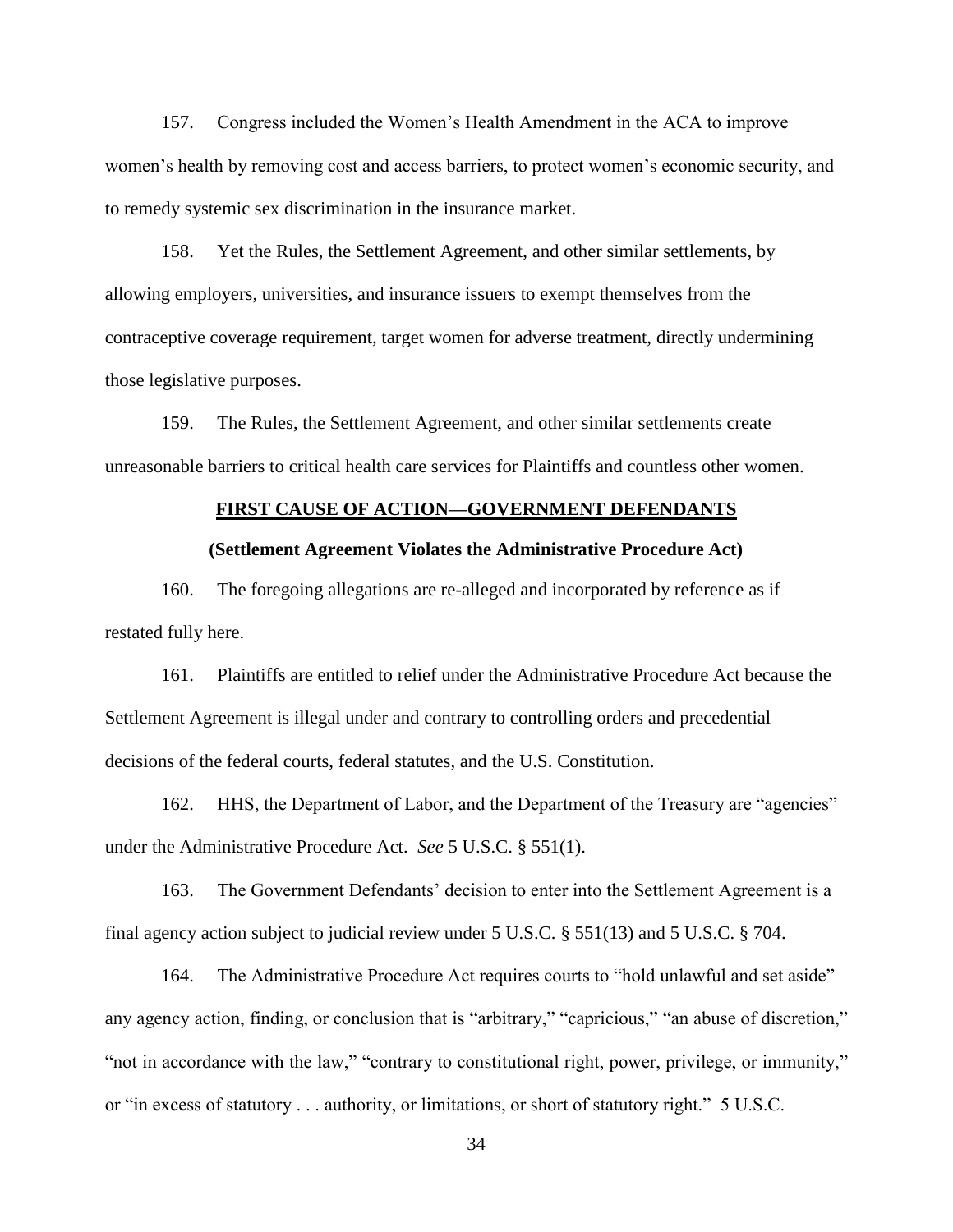$$706(2)(A)-(C).$ 

165. The Settlement Agreement is not in accordance with the U.S. Supreme Court's Orders in *Zubik v. Burwell*, 136 S. Ct. 1557 (2016), and *Univ. of Notre Dame v. Burwell*, 136 S. Ct. 2007 (2016).

166. *Zubik* required the Government Defendants to resolve legal challenges to the ACA contraceptive coverage requirement in a manner that "accommodates [the entities'] religious exercise *while at the same time ensuring that women covered by [the entities'] health plans receive full and equal health coverage, including contraceptive coverage***.**" *Zubik*, 136 S. Ct. at 1560 (citation and internal quotation marks omitted) (emphasis added); *see also Univ. of Notre Dame*, 136 S.Ct. 2007 ("Nothing in the *Zubik* opinion, or in the opinions or orders of the courts below, is to affect the ability of the Government to ensure that women covered by petitioners' health plans obtain, without cost, the full range of FDA approved contraceptives." (internal quotation marks omitted)).

167. The Settlement Agreement violates these orders by authorizing the University to withdraw, block, or impose cost-sharing on contraceptive coverage for its students and employees, with no provision for ensuring that plan beneficiaries, including the Plaintiffs, continue to receive the full, equal, and comprehensive contraceptive coverage to which they are entitled by law.

168. The Settlement Agreement is not in accordance with the ACA requirement that group health plans or individual health insurance cover the preventive care services identified in HRSA's Women's Preventive Service Guidelines without cost-sharing, because the Settlement Agreement permits the University to withdraw or impose cost-sharing under the student and employee health plans on coverage for contraceptive services specified in the Guidelines. Women's Health Amendment, 42 U.S.C. § 300gg-13(a)(4).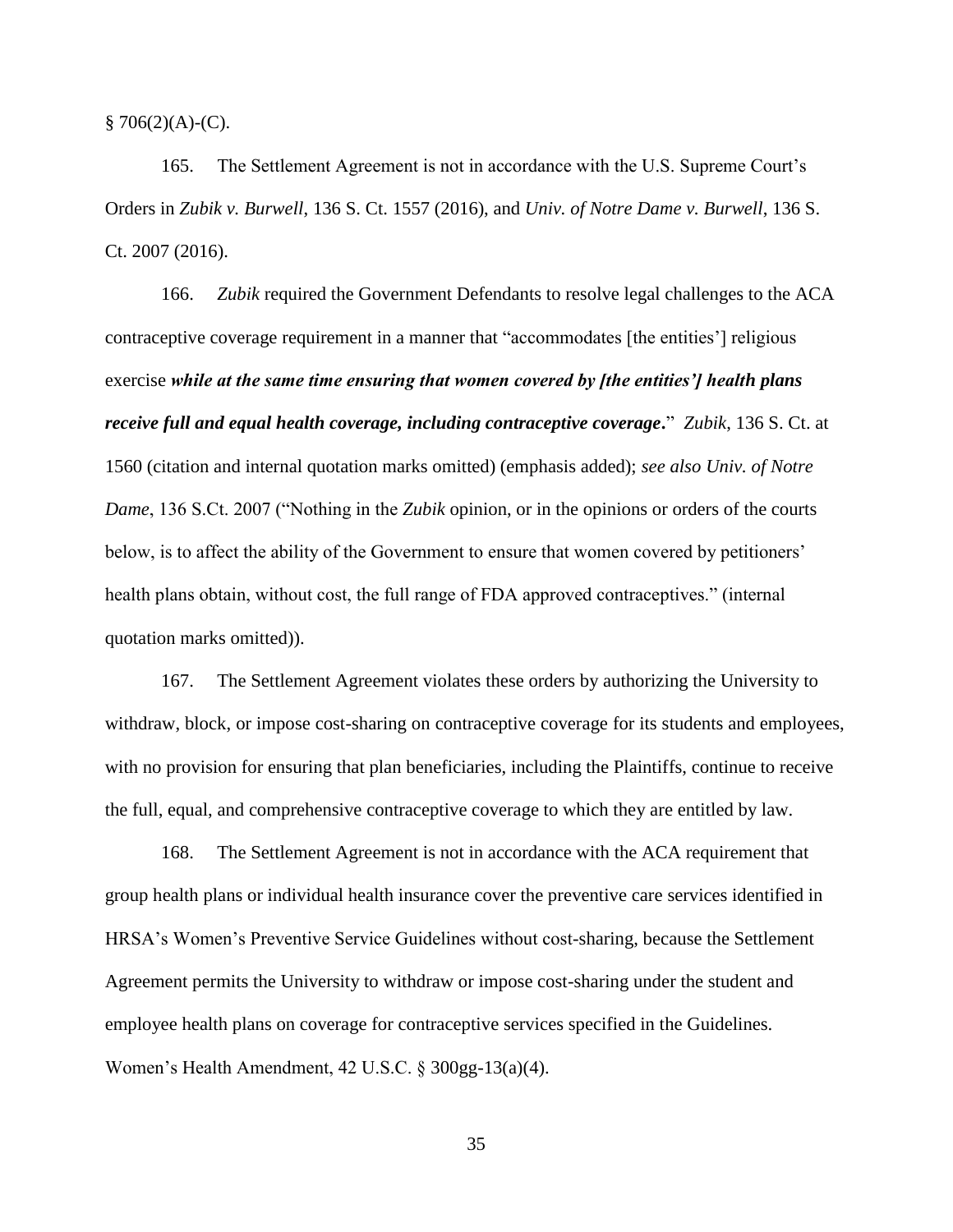169. The Government Defendants exceeded their statutory authority by executing a Settlement Agreement that is not in accordance with the ACA requirement that group health plans and individual health insurance cover without cost-sharing the contraceptive services identified in HRSA's Women's Preventive Service Guidelines. Women's Health Amendment, 42 U.S.C.  $§$  300gg-13(a)(4).

170. Thus, the Government Defendants violated 5 U.S.C. § 706(2)(C).

171. The Settlement Agreement is contrary to the Establishment Clause of the First Amendment because, among other constitutional defects, it prefers some religious beliefs and denominations over others and imposes costs, burdens, and harms on Plaintiffs to favor the religious beliefs of the University.

172. The Settlement Agreement is contrary to the Due Process Clause of the Fifth Amendment because it erects unnecessary barriers to exercising the fundamental liberty right to make personal decisions regarding use of contraception without government intrusion.

173. The Settlement Agreement is contrary to the equal-protection guarantees of the Due Process Clause of the Fifth Amendment because it discriminates based on sex, religion, and the exercise of fundamental rights.

174. The Settlement Agreement is contrary to the Due Process Clause of the Fifth Amendment because it deprives Plaintiffs of their rights without notice or an opportunity to be heard.

175. By entering an illegal Settlement Agreement, the Government Defendants abused their discretion in violation of 5 U.S.C.  $\S$  706(2)(A).

176. Because the Government Defendants' actions are "not in accordance with law," are in excess of statutory authority and short of statutory right, are "contrary to constitutional right,"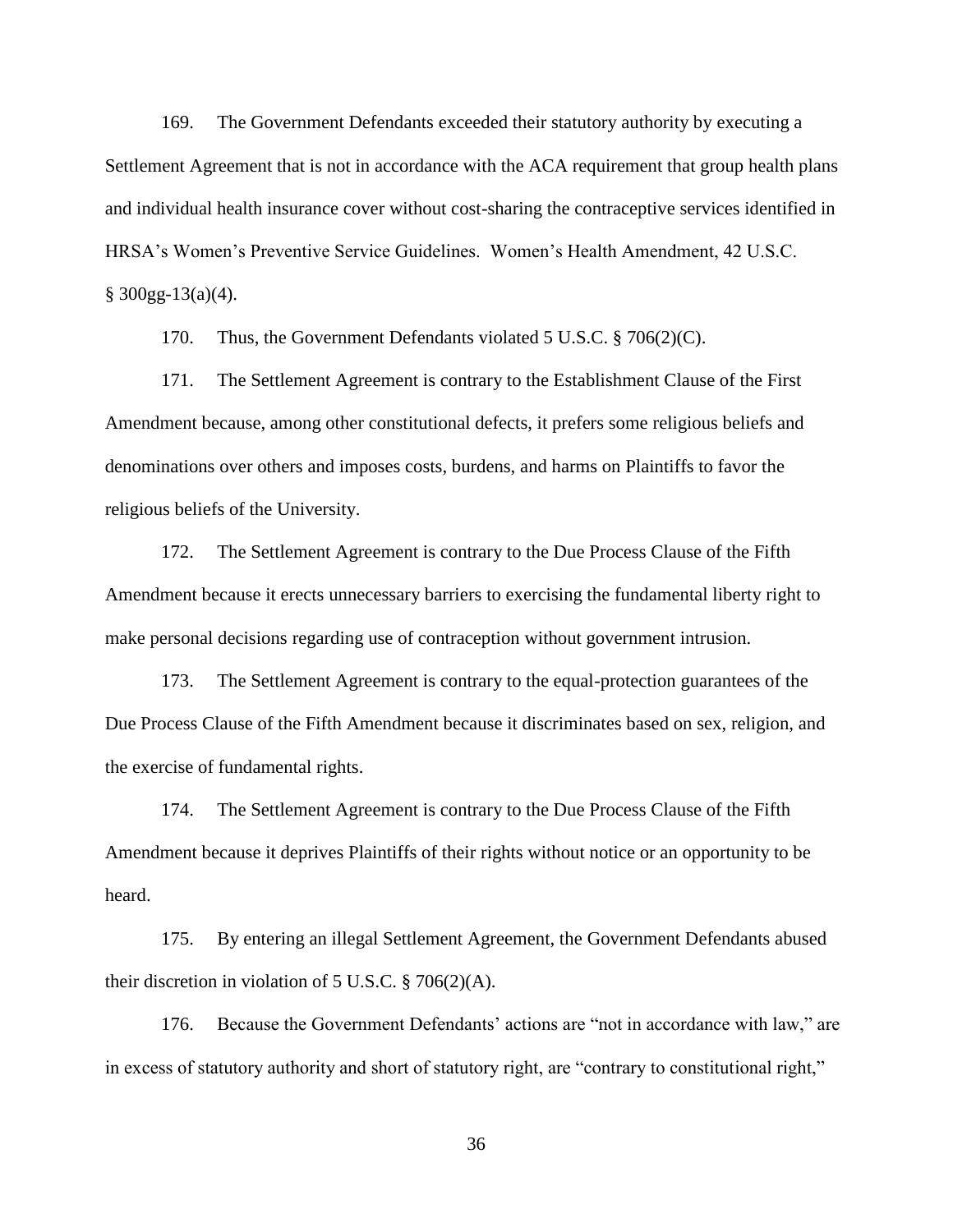are "arbitrary," are "capricious," and are "an abuse of discretion," the Government Defendants have violated the Administrative Procedure Act.

177. Absent declaratory and injunctive relief, the Government Defendants' violations will cause ongoing harm to Plaintiffs.

# **SECOND CAUSE OF ACTION—ALL DEFENDANTS**

### **(Settlement Agreement is Void for Illegality)**

178. The foregoing allegations are re-alleged and incorporated by reference as if restated fully here.

179. Under federal common law, contracts that are illegal are void *ab initio* and unenforceable. *See, e.g.*, *U.S. Nursing Corp. v. Saint Joseph Med. Ctr.*, 39 F.3d 790, 792 (7th Cir. 1994); *Zimmer, Inc. v. Nu Tech Med., Inc.*, 54 F. Supp. 2d 850, 863 (N.D. Ind. 1999).

180. The Settlement Agreement is illegal under and contrary to controlling orders and precedential decisions of federal courts, federal statutes, and the U.S. Constitution.

181. For example, the Settlement Agreement violates:

a. The U.S. Supreme Court's Orders in *Zubik v. Burwell*, 136 S. Ct. 1557 (2016), and *Univ. of Notre Dame v. Burwell*, 136 S. Ct. 2007 (2016).

b. The Women's Health Amendment, 42 U.S.C. § 300gg-13(a)(4), and the

HRSA *Women's Preventive Services Guidelines*, http://hrsa.gov/womens-guidelines.

c. The Establishment Clause of the First Amendment to the U.S. Constitution.

d. The Due Process Clause of the Fifth Amendment to the U.S. Constitution.

182. The Settlement Agreement is null and void *ab initio* because it is illegal.

183. Absent declaratory and injunctive relief voiding the Settlement Agreement and

enjoining its enforcement, Defendants' violations will cause ongoing harm to Plaintiffs.

### **THIRD CAUSE OF ACTION—GOVERNMENT DEFENDANTS**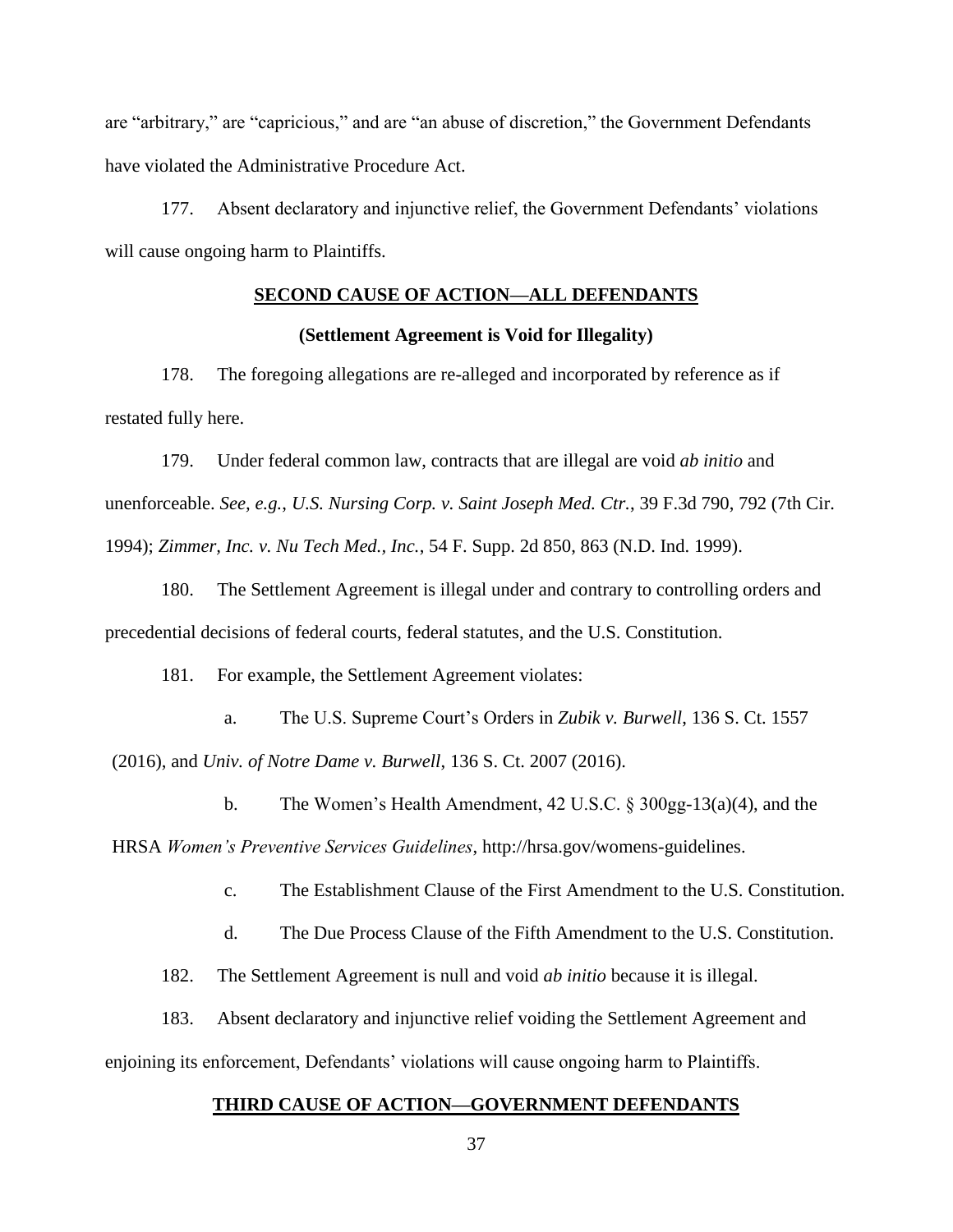### **(Administrative Procedure Act—Rules are Procedurally Arbitrary and Capricious)**

184. The foregoing allegations are re-alleged and incorporated by reference as if restated fully here.

185. Plaintiffs are entitled to relief under the Administrative Procedure Act because the Departments did not follow procedures required by law for agency rulemaking.

186. The Administrative Procedure Act requires courts to "hold unlawful and set aside" agency action taken "without observance of procedure required by law." 5 U.S.C. § 706(2)(D).

187. HHS, the Department of Labor, and the Department of the Treasury are "agencies" under the Administrative Procedure Act. *See* 5 U.S.C. § 551(1).

188. The challenged Rules qualify as rules under the Administrative Procedure Act. *See*  5 U.S.C. § 551(4).

189. With exceptions not applicable here, a federal agency must provide the public with notice of and an opportunity to comment on a proposed rulemaking. 5 U.S.C. § 553.

190. Defendants promulgated the Rules in violation of 5 U.S.C. § 553.

191. Defendants did not have good cause or statutory authority to forgo notice-andcomment rulemaking or to waive the 30-day waiting period between publication and effective date for new rules.

192. Absent declaratory and injunctive relief, Plaintiffs have been and will continue to be harmed.

### **FOURTH CAUSE OF ACTION—GOVERNMENT DEFENDANTS**

## **(Administrative Procedure Act—The Rules Violate the Substantive Requirements of the Administrative Procedure Act)**

193. The foregoing allegations are re-alleged and incorporated by reference as if restated fully here.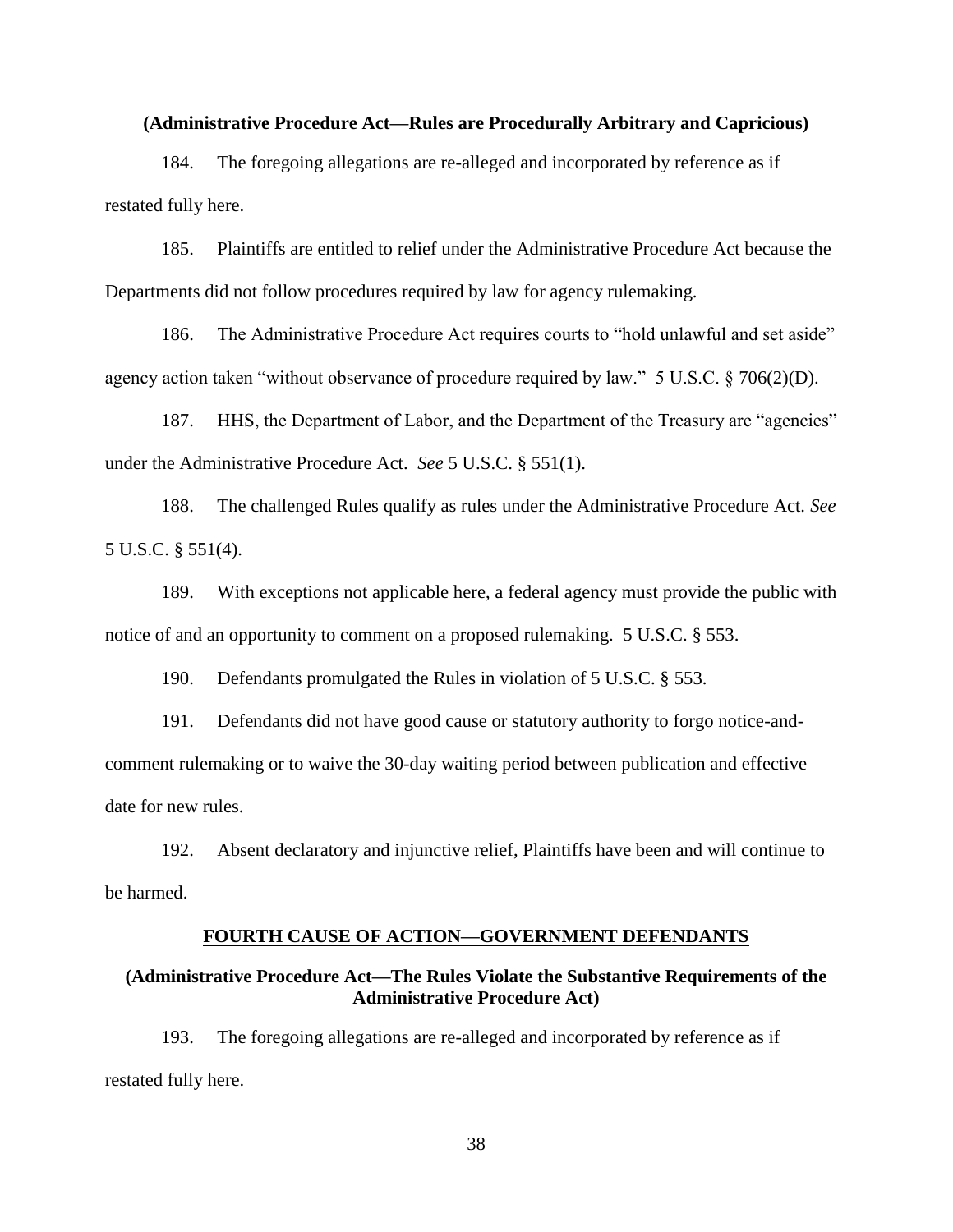194. Plaintiffs are entitled to relief under the Administrative Procedure Act because the Rules are illegal under the Constitution and federal statutes.

195. The Administrative Procedure Act requires courts to "hold unlawful and set aside" any agency action, finding, or conclusion that is "arbitrary," "capricious," "an abuse of discretion," "not in accordance with the law," "contrary to constitutional right, power, privilege, or immunity," or "in excess of statutory . . . authority, or limitations, or short of statutory right." 5 U.S.C.  $§ 706(2)(A)-(C).$ 

196. The Rules are contrary to the Establishment Clause of the First Amendment.

197. The Rules are contrary to the Due Process Clause of the Fifth Amendment because they erect unnecessary barriers to exercising the fundamental liberty right to make personal decisions regarding use of contraception without government intrusion.

198. The Rules are contrary to the equal-protection guarantees of the Due Process Clause of the Fifth Amendment because they discriminate based on sex, religion, and the exercise of fundamental rights.

199. The Rules are contrary to the Due Process Clause of the Fifth Amendment because they deprive Plaintiffs of their rights without notice or an opportunity to be heard.

200. The Rules are not in accordance with the ACA requirement that group health plans and individual health insurance cover the preventive-care services identified in HRSA's Women's Preventive Service Guidelines, because the Rules exempt coverage of services specified in the Guidelines. Women's Health Amendment, 42 U.S.C. § 300gg-13(a)(4).

201. The Government Defendants exceeded their statutory authority by issuing Rules that do away with the requirement for coverage of contraceptives without cost-sharing for Plaintiffs and at least tens of thousands of other women under 42 U.S.C. § 300gg-13(a)(4), thus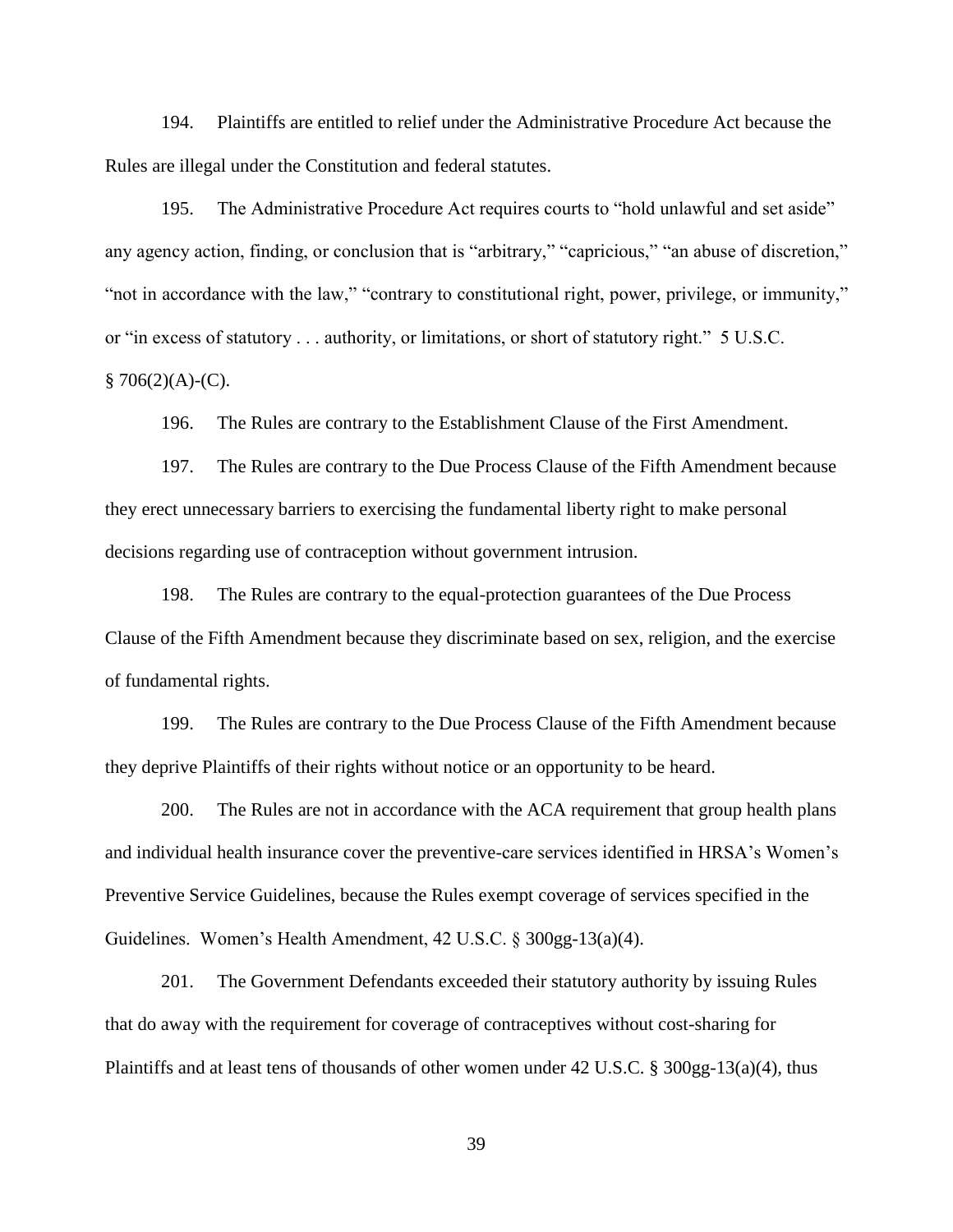violating 5 U.S.C. § 706(2)(C).

202. The Rules are inconsistent with the weight of the hundreds of thousands of comments that were submitted for each of the previous rules relating to the contraceptive coverage requirement, and thus are arbitrary, capricious, and in violation of 5 U.S.C.  $\S$  706(2)(A).

203. The Rules were adopted with no valid justification. Thus, the Government Defendants' issuance of the rules was arbitrary and capricious and violates 5 U.S.C. § 706(2)(A).

204. By issuing illegal Rules, the Government Defendants abused their discretion in violation of 5 U.S.C. § 706(2)(A).

205. Because the Government Defendants' actions are "not in accordance with law," "contrary to constitutional right," "arbitrary and capricious," "an abuse of discretion," and in excess of statutory authority and short of statutory right, the Government Defendants have violated the Administrative Procedure Act.

206. Absent declaratory and injunctive relief, the Government Defendants' violations will cause ongoing harm to Plaintiffs.

### **FIFTH CAUSE OF ACTION—GOVERNMENT DEFENDANTS**

### **(First Amendment—Violation of the Establishment Clause)**

207. The foregoing allegations are re-alleged and incorporated by reference as if restated fully here.

208. Plaintiffs are entitled to relief because the Settlement Agreement and the Rules subject, and will continue to subject, Plaintiffs to deprivations of their rights under the Establishment Clause of the First Amendment to the U.S. Constitution.

209. The Establishment Clause provides that "Congress shall make no law respecting an establishment of religion."

210. The Government Defendants have violated, and will continue to violate, Plaintiffs'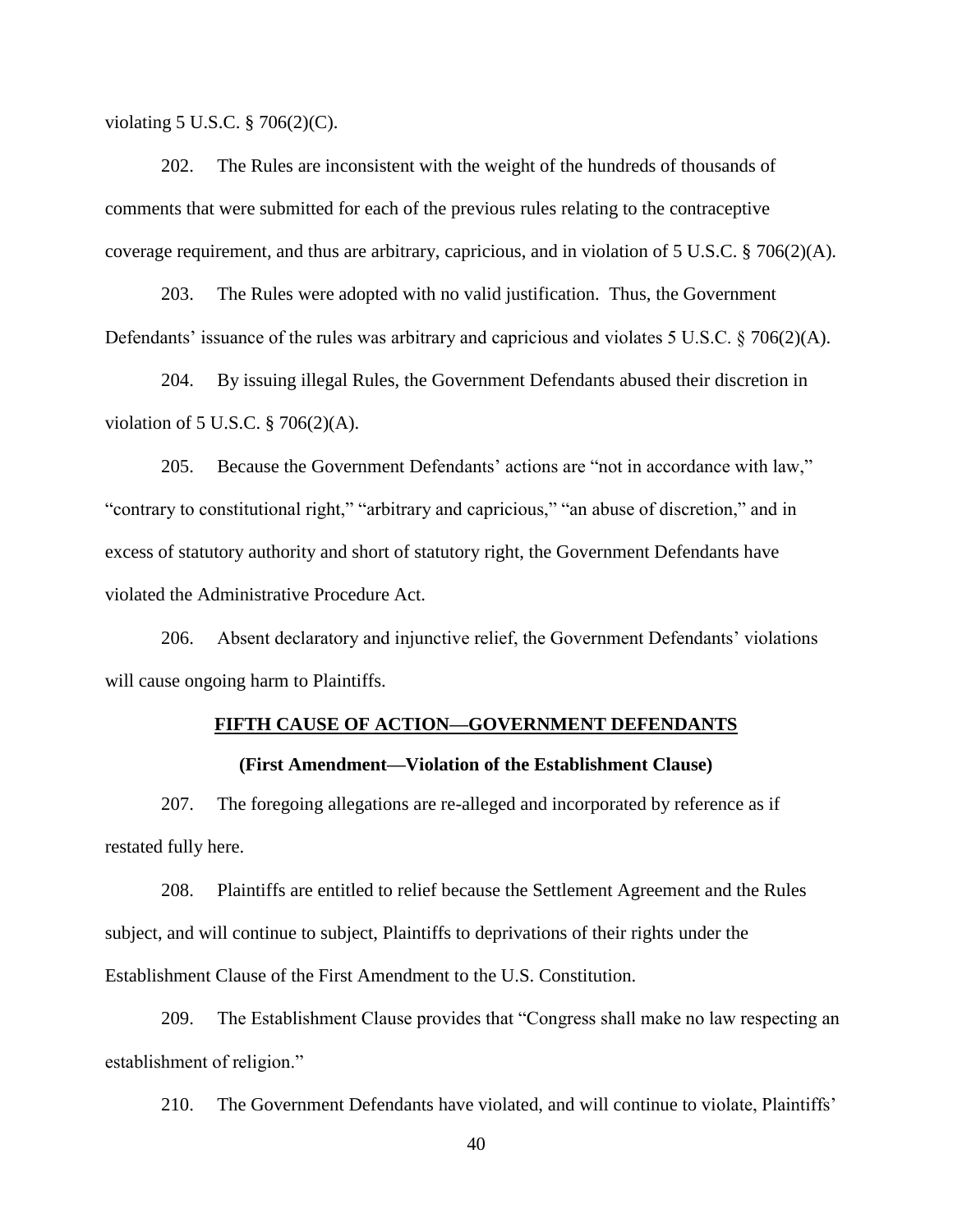rights under the Establishment Clause, including in the following ways:

a. The Settlement Agreement and the Rules provide religious exemptions from the ACA that will harm Plaintiffs and others by depriving them of, or limiting their access to, contraceptive services, a critical preventive health service.

b. The Settlement Agreement and the Rules are governmental conduct that has and will continue to have the primary purpose and principal effect of promoting, advancing, and endorsing religion.

c. The Settlement Agreement and the Rules coercively impose religious beliefs and practices to which Plaintiffs and other affected persons do not subscribe.

d. The Settlement Agreement and the Rules excessively entangle the government with religion.

e. The Settlement Agreement and Rules impermissibly impose on Plaintiffs and other innocent third parties undue costs, burdens, and harms arising from the granting of religious exemptions from the ACA.

f. The Settlement Agreement and the Rules impermissibly favor and prefer some denominations and religious beliefs over others.

211. Absent declaratory and injunctive relief, the Government Defendants' violations will cause ongoing harm to Plaintiffs.

### **SIXTH CAUSE OF ACTION—GOVERNMENT DEFENDANTS**

## **(Fifth Amendment—Due Process) (Right to Liberty)**

212. The foregoing allegations are re-alleged and incorporated by reference as if restated fully here.

213. The Due Process Clause of the Fifth Amendment prohibits the government from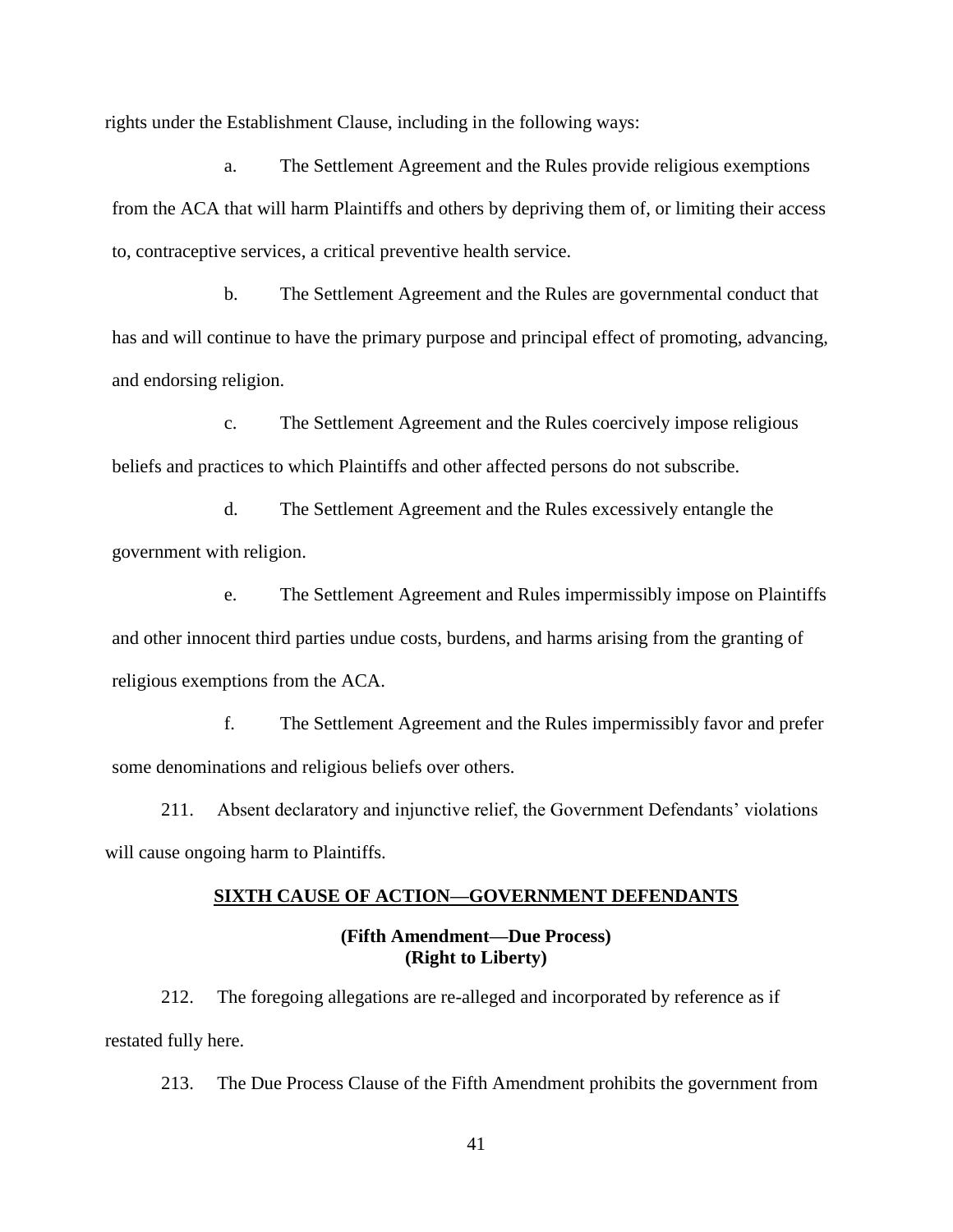denying fundamental rights such as the right to liberty.

214. By impairing women's ability to gain access to contraception and forcing women either to incur significant costs or to forgo contraception altogether, the Rules and the Settlement Agreement infringe the fundamental right to liberty, in violation of Plaintiffs' rights under the Fifth Amendment to the U.S. Constitution.

215. The Settlement Agreement and the Rules deny Plaintiffs due process by depriving Plaintiffs of their rights without notice or an opportunity to be heard.

216. The Settlement Agreement and the Rules do not further a compelling governmental interest and are not tailored to achieve any such interest.

217. The Government Defendants cannot proffer any legitimate justification for the Settlement Agreement or the Rules, let alone an exceedingly persuasive or compelling justification.

218. Absent declaratory and injunctive relief, the Government Defendants' violations will cause ongoing harm to Plaintiffs.

## **SEVENTH CAUSE OF ACTION—GOVERNMENT DEFENDANTS**

### **(Fifth Amendment—Equal Protection)**

219. The foregoing allegations are re-alleged and incorporated by reference as if restated fully here.

220. The Due Process Clause of the Fifth Amendment prohibits the government from denying equal protection of the laws, including on the basis of sex and religion.

221. The Settlement Agreement and the Rules deny Plaintiffs the equal protection of the laws because the expansive exemptions that they create impermissibly target women for adverse treatment.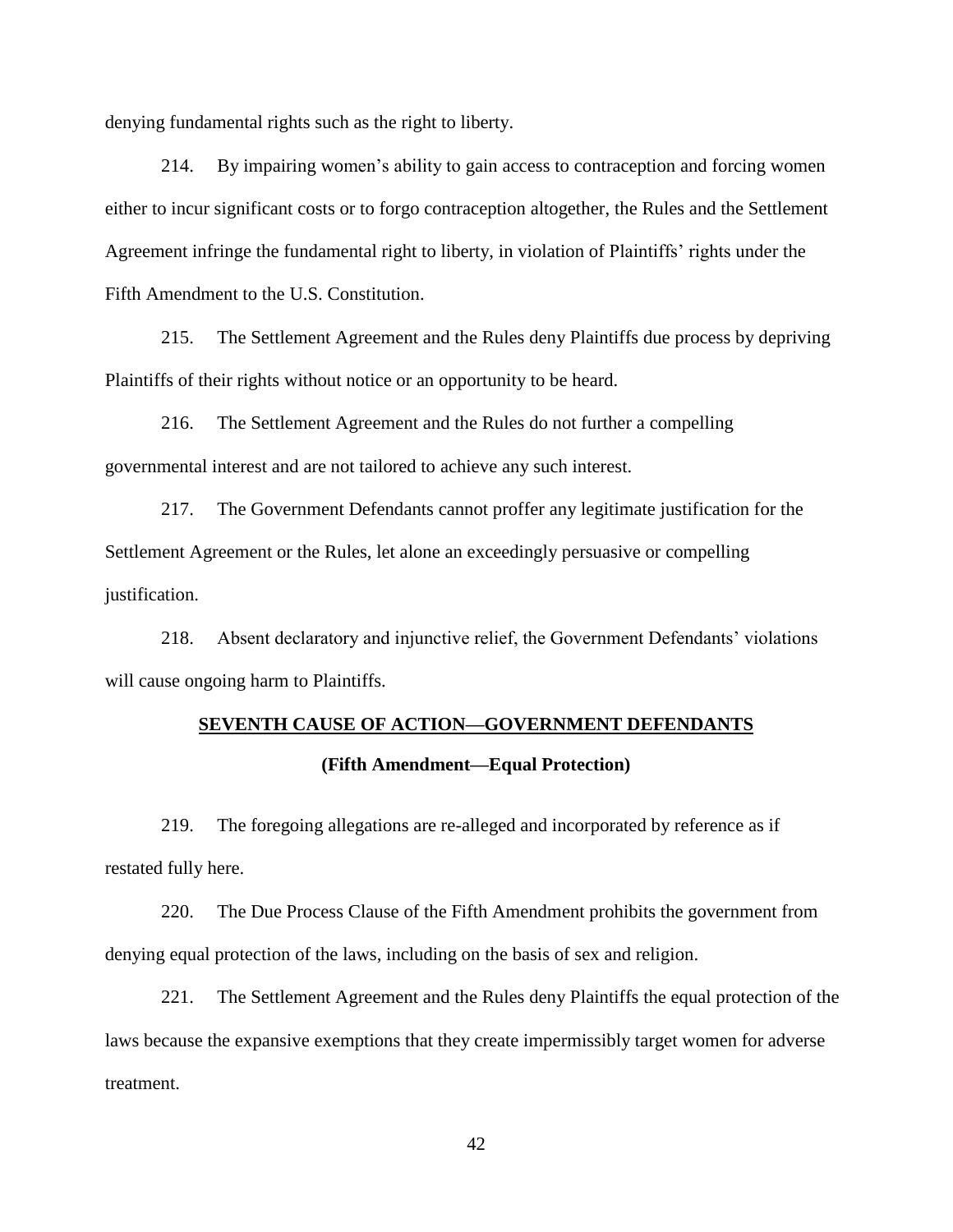222. The Settlement Agreement and the Rules deny Plaintiffs the equal protection of the laws by endorsing one set of religious beliefs to the exclusion of others.

223. The Settlement Agreement and the Rules deny Plaintiffs the equal protection of the laws because they discriminate against individuals who seek to exercise their fundamental right to make personal decisions regarding the use of contraception.

224. The Settlement Agreement and the Rules do not further a compelling governmental interest and are not tailored to achieve any such interest.

225. The Government Defendants cannot proffer any legitimate justification for the Settlement Agreement or the Rules, let alone an exceedingly persuasive or compelling justification.

226. Absent declaratory and injunctive relief, the Government Defendants' violations will cause ongoing harm to Plaintiffs.

### **PRAYER FOR RELIEF**

WHEREFORE, Plaintiffs respectfully requests that the Court:

a. Declare the Settlement Agreement between the Departments and Notre Dame void because it violates the Administrative Procedure Act, the ACA, orders and precedential decisions of federal courts, and the First and Fifth Amendments to the U.S. Constitution;

b. Enter a permanent injunction prohibiting Notre Dame from implementing, enforcing, or relying on the Settlement Agreement or any provision thereof;

c. Enter a permanent injunction prohibiting the Departments from implementing, enforcing, or relying on the Settlement Agreement, or any provision thereof, with respect to Notre Dame and any of the health plans that it sponsors;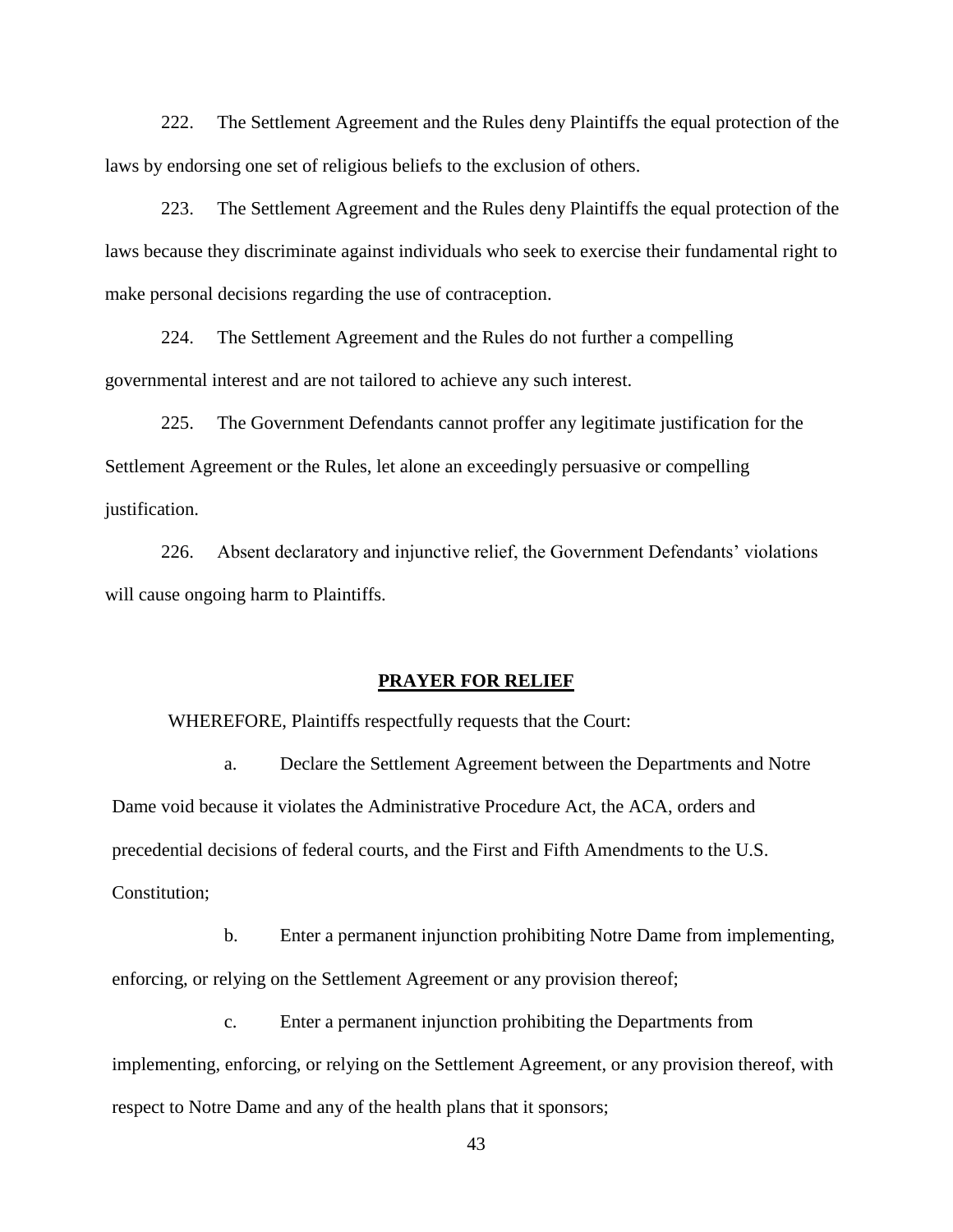d. Enjoin the Defendant University from sponsoring any student or employee health plan that fails to comply with the Women's Health Amendment, 42 U.S.C. § 300gg- $13(a)(4);$ 

e. Declare that the Rules were issued in violation of, and violate, the Administrative Procedure Act, the ACA, and the First and Fifth Amendments to the U.S. Constitution;

f. Enter a permanent injunction prohibiting the Government Defendants from implementing or enforcing the Rules;

g. Retain jurisdiction until Defendants have fully satisfied their court-ordered obligations;

h. Award nominal damages in the sum of \$1.00;

i. Award Plaintiffs attorneys' fees and costs, as provided by any applicable statute or regulation or the inherent powers of the Court;

j. Grant all further and additional relief that the Court may determine is just and proper.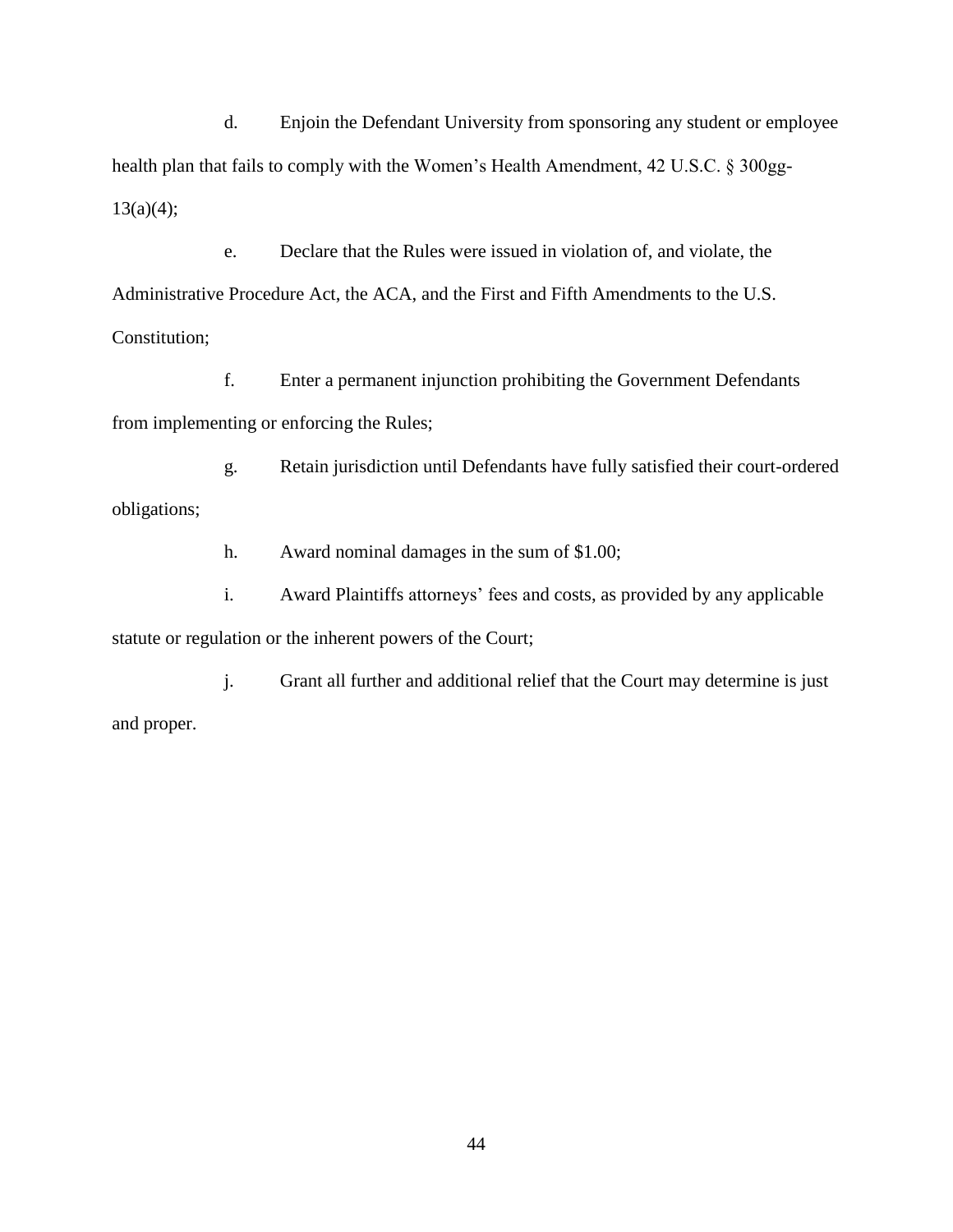\_\_\_\_\_\_\_\_\_\_\_\_\_\_\_\_\_\_\_\_

Jeffrey A. Macey *Macey Swanson LLP* 445 N. Pennsylvania Street, Suite 401 Indianapolis, IN 46204 Telephone: (317) 637-2345 jmacey@MaceyLaw.com

*Attorney for all Plaintiffs*

Richard B. Katskee\* Kelly M. Percival\* Alison Tanner\* *Americans United for Separation of Church and State* 1310 L Street, NW, Suite 200 Washington, DC 20005 Telephone: (202) 466-3234 katskee@au.org percival@au.org tanner@au.org

Fatima Goss Graves\* Gretchen Borchelt\* Sunu Chandy\* Michelle Banker\* *National Women's Law Center* 11 Dupont Circle, NW, Suite 800 Washington, DC 20036 Telephone: (202) 588-5180 fgossgraves@nwlc.org gborchelt@nwlc.org schandy@nwlc.org mbanker@nwlc.org

*Attorneys for Irish 4 Reproductive Health and Jane Doe 1*